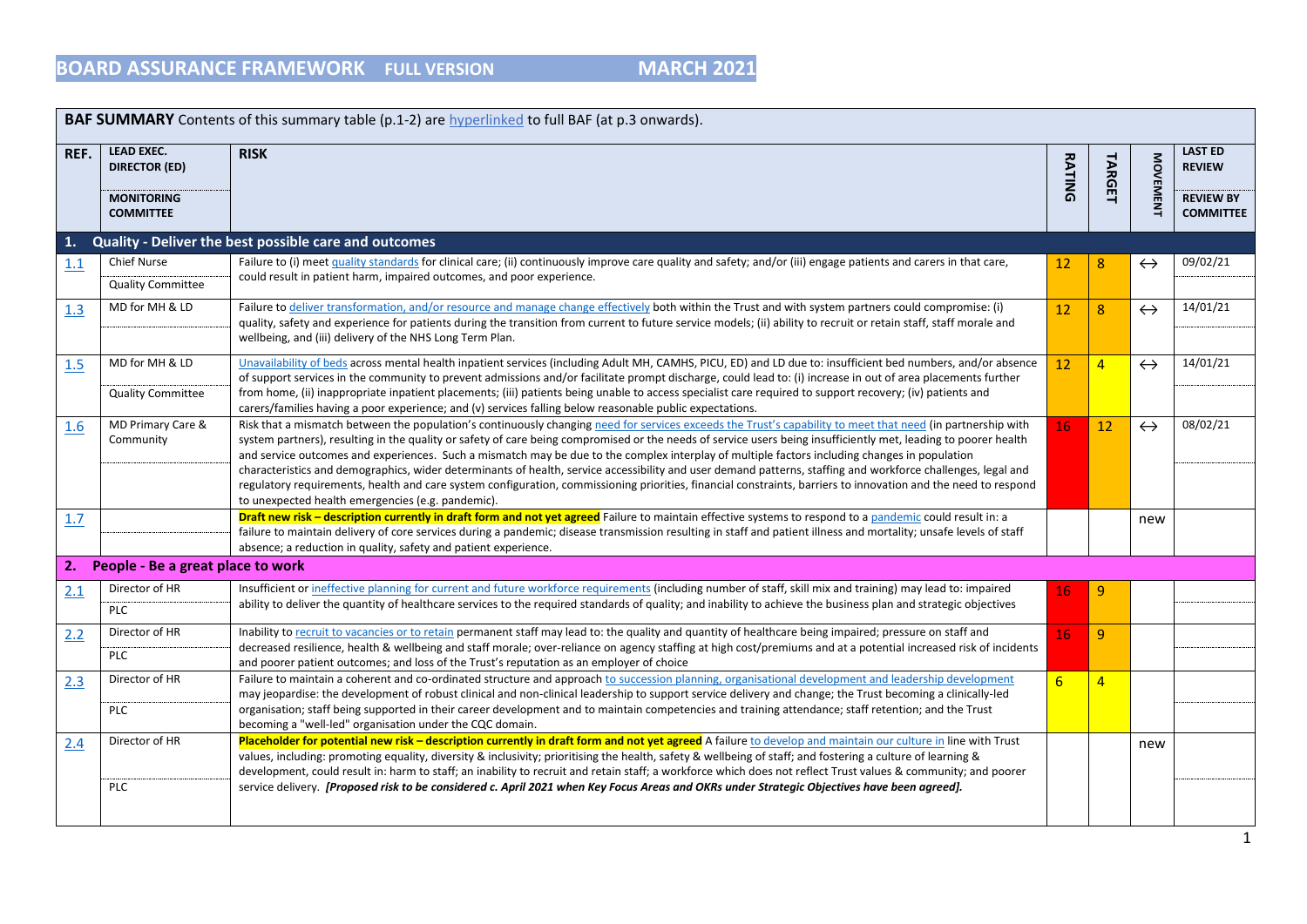| 3.   |                                                                     | Sustainability - Make the best use of our resources and protect the environment                                                                                                                                                                                                                                                                                                                                                                                                                                                                                                                                                                                                                                   |                |                 |                   |          |
|------|---------------------------------------------------------------------|-------------------------------------------------------------------------------------------------------------------------------------------------------------------------------------------------------------------------------------------------------------------------------------------------------------------------------------------------------------------------------------------------------------------------------------------------------------------------------------------------------------------------------------------------------------------------------------------------------------------------------------------------------------------------------------------------------------------|----------------|-----------------|-------------------|----------|
| 3.1  | MD for MH & LD                                                      | Failure of the Health and Social Care Place Based, Integrated Care Systems and Provider Collaboratives in which we work to act together to deliver integrated<br>care, maintain financial equilibrium and share risk responsibly may impact adversely on the operations of the Trust and compromise service delivery,<br>especially during transition to new models.                                                                                                                                                                                                                                                                                                                                              | 16             | $\overline{9}$  |                   |          |
| 3.2  | Director of Strategy &<br><b>CIO</b><br><b>Quality Committee</b>    | Failure to manage governance of external partners effectively, could: compromise service delivery and stakeholder engagement; lead to poor oversight of<br>risks, challenges and relative quality amongst partners; and put at risk the Trust's integrity, reputation and accountability to its stakeholders and credibility as<br>a system leader and partner of choice.                                                                                                                                                                                                                                                                                                                                         | 9              | 9               | $\leftrightarrow$ | 10/03/21 |
| 3.4  | Director of Finance<br>Finance & Investment                         | Failure to deliver financial plan and maintain financial sustainability, including, but not limited to: through non-delivery of CIP savings; budget overspends;<br>under-funding and constraints of block contracts in the context of increasing levels of activity and demand, could lead to: an inability to deliver core services<br>and health outcomes; financial deficit; intervention by NHS Improvement; and insufficient cash to fund future capital programmes.                                                                                                                                                                                                                                         | 16             | 16              | $\leftrightarrow$ | 16/03/21 |
| 3.6  | Director of Corporate<br>Affairs & Co Sec<br><b>Audit Committee</b> | Failure to maintain and/or adhere to effective governance and decision making arrangements, and/or insufficient understanding of the complexities of a<br>decision may lead to: poor oversight at Board level of risks and challenges; (clinical or organisational) strategic objectives not being established or achieved;<br>actual or perceived disenfranchisement of some stakeholders (including members of the Board, Governors and/or Members) from key strategic decisions; or<br>damage to the Trust's integrity, reputation and accountability.                                                                                                                                                         | $\overline{6}$ | $\overline{4}$  | $\leftrightarrow$ | 05/01/21 |
| 3.7  | Director of Finance<br>Finance & Investment                         | Ineffective business planning arrangements and/or inadequate mechanisms to track delivery of plans and programmes, could lead to: the Trust failing to<br>achieve its annual objectives and consequently being unable to meet its strategic objectives; the Trust being in breach of regulatory and statutory obligations.                                                                                                                                                                                                                                                                                                                                                                                        | 8              | $6\overline{6}$ | $\leftrightarrow$ | 16/03/21 |
| 3.10 | Director of Strategy &<br><b>CIO</b><br><b>Quality Committee</b>    | Failure to protect the information we hold as a result of ineffective information governance and/or cyber security could lead to: personal data and<br>information being processed unlawfully (with resultant legal or regulatory fines or sanctions); cyber-attacks which could compromise the Trust's infrastructure<br>and ability to deliver services and patient care; data loss or theft affecting patients, staff or finances; reputational damage.                                                                                                                                                                                                                                                        | 12             | 9               | $\leftrightarrow$ | 10/03/21 |
| 3.11 | Director of Strategy &<br><b>CIO</b><br>Finance & Investment        | The Trust has an extensive amount of business solutions residing in a single data centre. Failure of that single data centre could result in a number of Trust IT<br>systems becoming unavailable to staff, with the Trust having no direct control over the restoration of services.                                                                                                                                                                                                                                                                                                                                                                                                                             | 12             | $\overline{4}$  | $\leftrightarrow$ | 10/03/21 |
| 3.12 | Director of Corporate<br>Affairs & Co Sec                           | Failure to maintain adequate business continuity and emergency planning arrangements in order to sustain core functions and deliver safe and effective<br>services during a wide-spread and sustained emergency or incident, for example a pandemic, could result in harm to patients, pressure on and harm to staff,<br>reputational damage, regulator intervention.                                                                                                                                                                                                                                                                                                                                             | 12             | 9               | new               | 25/01/21 |
| 3.13 | Director of Finance<br>Finance & Investment                         | A failure to take reasonable steps to minimise the Trust's adverse impact on the environment, maintain and deliver a Green Plan, and maintain improvements<br>in sustainability in line with national targets, the NHS Long Term Plan and 'For a Greener NHS' ambitions (net zero carbon by 2040), could lead to: a failure to<br>meet Trust and System objectives, reputational damage, loss of contracts, contribution to increased pollution within the wider community, and loss of cost<br>saving opportunities.                                                                                                                                                                                             | $\mathbf{Q}$   | 3               | new               | 09/02/21 |
| 4.   |                                                                     | Research & Education - Become a leader in healthcare research and education                                                                                                                                                                                                                                                                                                                                                                                                                                                                                                                                                                                                                                       |                |                 |                   |          |
| 4.1  | <b>Medical Director</b>                                             | Failure to fully realise the Trust's academic and Research and Development (R&D) potential may adversely affect its reputation and lead to loss of opportunity                                                                                                                                                                                                                                                                                                                                                                                                                                                                                                                                                    | 6              | 3               | $\leftrightarrow$ | 10/12/20 |
| 4.2  | <b>Chief Nurse</b>                                                  | Placeholder for potential new risk - description currently in draft form and not yet agreed A failure to maintain an offering of attractive, varied and high<br>quality education opportunities for staff could lead to: difficulty in retaining (or recruiting) staff; failure to realise the potential of and develop our workforce,<br>with resultant negative impact on quality and improvement; failure to meet national public sector targets for apprenticeships; failure to achieve strategic<br>ambitions to be a leader in healthcare education and a great place to work. [Proposed risk to be considered c. April 2021 when Key Focus Areas and OKRs<br>under Strategic Objectives have been agreed]. |                |                 | new               |          |
| 4.3  | <b>Medical Director</b>                                             | Placeholder for potential new risk - risk re. research information sharing and opt-out system possibly to be develop. [Proposed risk to be considered c. May<br>2021 when research strategy has been agreed].                                                                                                                                                                                                                                                                                                                                                                                                                                                                                                     |                |                 |                   |          |

**Risk rating matrix and scoring guidance appears at [Appendix 1](#page-33-0)**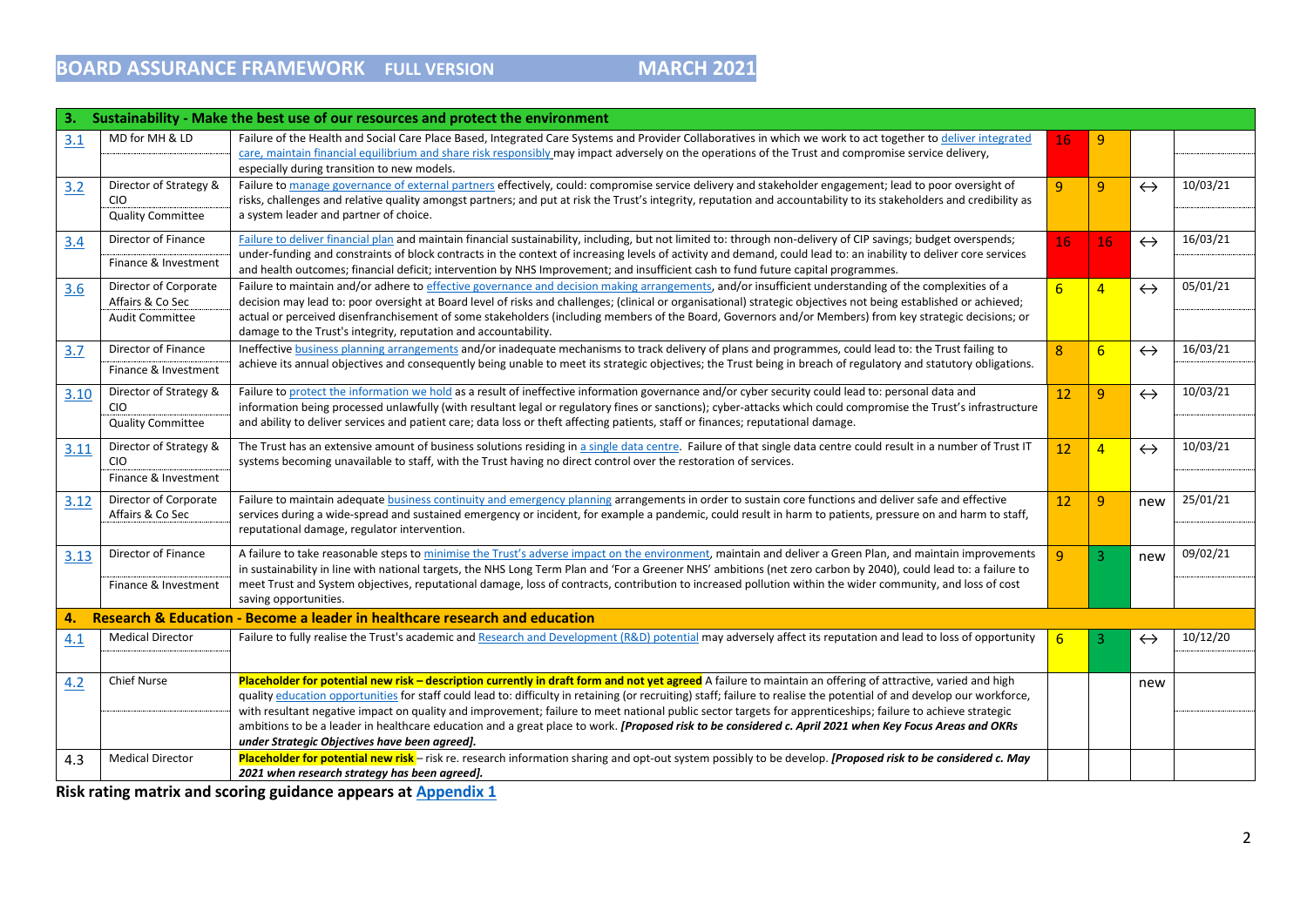# <span id="page-2-0"></span>**1.1: Failure to provide high quality or effective care**

| Date added to BAF           | Pre-Jan 2021             |                                 |        |               |        |
|-----------------------------|--------------------------|---------------------------------|--------|---------------|--------|
| <b>Monitoring Committee</b> | <b>Quality Committee</b> |                                 | Impact | Likelihood    | Rating |
| <b>Executive Lead</b>       | <b>Chief Nurse</b>       | Gross (Inherent)<br>risk rating | 4      | 5             | 20     |
| Date of last review         | 09/02/21                 | <b>Current risk</b><br>rating   | 4      | 3             | 12     |
| Risk movement               |                          | Target risk rating              | 4      | $\mathfrak z$ | 8      |
| Date of next review         | May 2021                 | Target to be<br>achieved by     |        |               |        |

#### **Risk Description:**

Failure to (i) meet quality standards for clinical care; (ii) continuously improve care quality and safety; and/or (iii) engage patients and carers in that care, could result in patient harm, impaired outcomes, and poor experience.

| <b>Key Controls</b>           | <b>Assurance</b>                | Gaps                          | <b>Actions</b>                   |
|-------------------------------|---------------------------------|-------------------------------|----------------------------------|
| <b>Quality</b>                | Level 1: reassurance            | GAPS (patient experience):    | <b>ACTION: reintroduce Trust</b> |
| - Quality Sub-Committee;      | - Monthly Directorate Quality   | (1) need to more consistently | wide Patient Experience          |
| - Quality/safety sub-groups,  | Groups;                         | embed co-production and       | Involvement Group;               |
| reporting to quality sub-     | - Weekly safety forums;         | patient and family/carer      | patient:staff group to           |
| committee, including          | - Complex review panels.        | involvement in care;          | oversee implementation of        |
| (though not limited to):      | Level 2: internal               | (2) No systemic and routine   | the strategy ensuring co-        |
| Positive and Safe Group; IPC  | - Quality Committee             | implementation of the         | production with service users    |
| Committee; Quality            | (quarterly), with workplans     | Triangle of Care across all   | at every level.                  |
| Improvement Group;            | for receipt of reports in       | services.                     | <b>OWNERS: Chief Nurse</b>       |
| Family & Carers Strategy      | relation to quality, safety and |                               | <b>OVERSIGHT: Quality sub-</b>   |
| Group;                        | patient engagement items;       |                               | committee                        |
| - Oxford Healthcare           | - Mental Health Act / Mental    |                               |                                  |
| Improvement (OHI) Centre;     | <b>Capacity Act Committee</b>   | GAP (safety): CQC rating of   | ACTIONS: (1) progress CQC        |
| training programmes and QI    | (quarterly);                    | 'requires improvement' on     | post-inspection                  |
| projects;                     | - Quality Sub-Committee         | the question of whether       | improvement plan through         |
| - Maintenance of competent    | (monthly), with workplans       | services are Safe at CQC      | the Quality Improvement          |
| and capable workforce,        | for receipt of reports from     | inspection in July-September  | Group (reporting into the        |
| through training, operational | quality/safety sub-groups       | 2019 (published December      | Quality Committee);              |
| management, supervision,      | (listed in controls);           | 2019) - and unchanged from    | (2) Clinical Workforce           |
| appraisal and professional    | - Trust Quality/Safety Sub-     | previous CQC inspections in   | <b>Transformation Programme</b>  |
| development;                  | groups, including Friends,      | March 2018 and June 2016      | through 'Improving Quality       |
| - Dialogue with regulators to | Family & Carers Strategy        | and following comprehensive   | Reducing Agency'                 |
| feedback on quality           | Group;                          | inspection in September       | Programme Board.                 |
| standards;                    | - Mortality Review Group;       | /October 2015.                | <b>OWNER: Chief Nurse.</b>       |
| - Processes to pick up        | - Review of serious incidents,  |                               |                                  |
| issues/variations in quality  | complaints, claims, inquests,   | GAP (safety): Safety domain   | <b>ACTION: Positive and Safe</b> |
| and for staff to raise        | CAS alerts, safer staffing, and | rated 'inadequate' by CQC on  | subcommittee established to      |
| concerns e.g. through the     | H&S issues at Weekly Review     | LD wards in relation to       | reduce restrictive               |
| Whistleblowing policy &       | (Clinical Standards) Meeting;   | restrictive practice.         | interventions.                   |
| Freedom to Speak Up           | - Progress against CQC          |                               | <b>OWNER: Chief Nurse</b>        |
| Guardian;                     | actions monitored at Quality    |                               |                                  |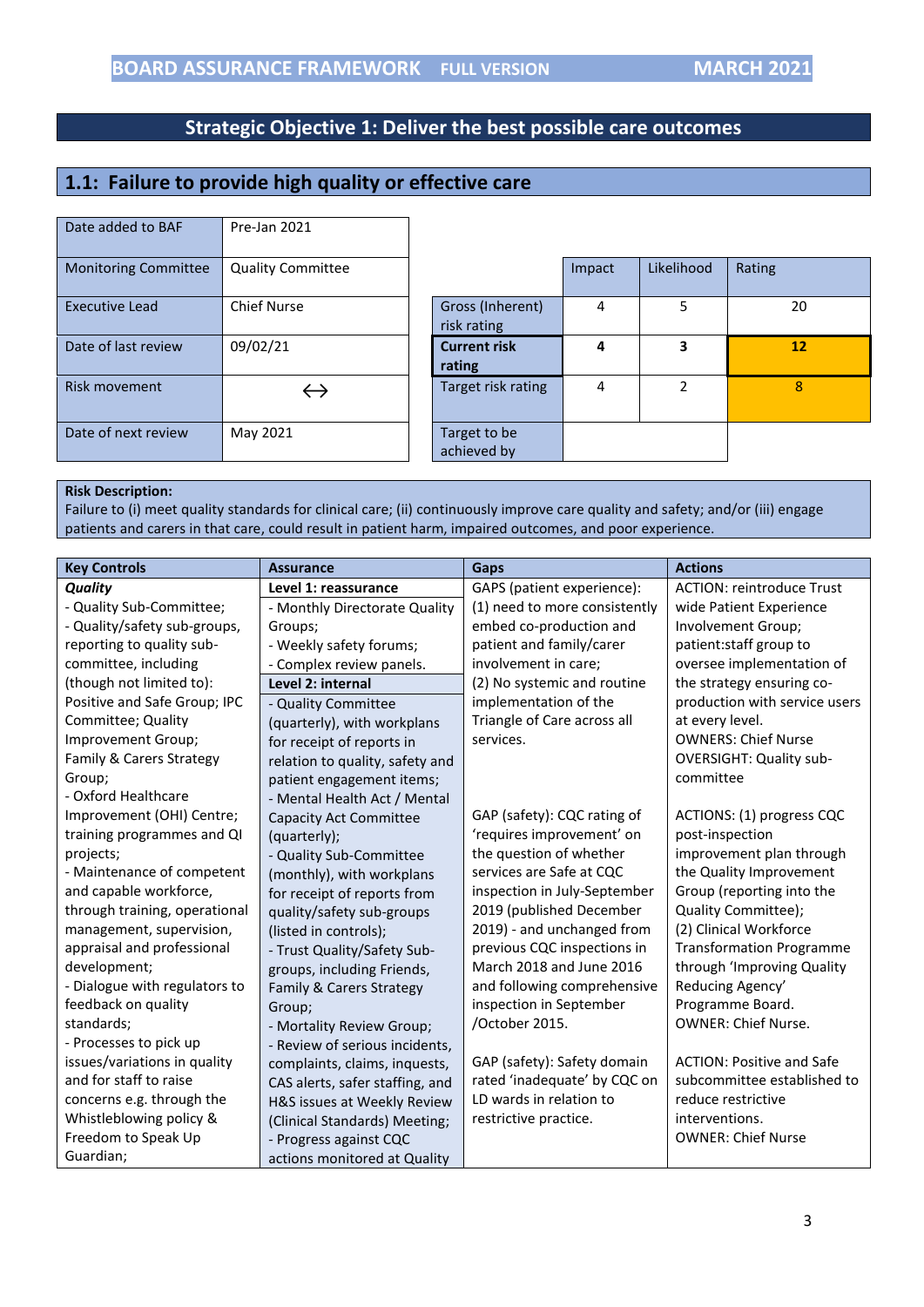| <b>Patient Safety</b>                                      | Improvement Group and                                 | GAP: UK's exit from the EU       | <b>ACTION: the Trust will</b>                     |
|------------------------------------------------------------|-------------------------------------------------------|----------------------------------|---------------------------------------------------|
| - Clinical Risk Assessment                                 | Quality Sub-Committee;                                | and new Trade and                | maintain plans and                                |
| and Management Policy                                      | - Clinical Audit Group;                               | <b>Cooperation Agreement may</b> | mitigating activities which                       |
| (CP16) and training;                                       | - Patient experience and                              | present risks in relation to     | were put in place in respect                      |
| - Suicide and Self-Harm                                    | involvement report to                                 | maintaining supplies of (i)      | of a 'no-deal' Brexit, as set                     |
| Prevention Strategy;                                       | <b>Quality Committee</b>                              | medicines and vaccines; (ii)     | out in the Trust's EU Exit                        |
| - Central Alerting System                                  | (quarterly);                                          | medical devices and clinical     | <b>Operational Readiness Plan</b>                 |
| (CAS) policy and procedure                                 | - Annual report on                                    | consumables; and (iii) non-      | dated 06/11/20, as approved                       |
| (April 2018);                                              | patient/carer experience and                          | clinical consumables, goods      | by the executive                                  |
| - Patient Safety Team;                                     | complaints provided to                                | and services due to border       | Management Team on                                |
| - Incident investigation and                               | <b>Quality Committee (most</b>                        | friction and increased           | 19/10/20.                                         |
| process for learning from                                  | recently July 2020) & Quality                         | formalities to move products     | <b>OWNERS: Director of</b>                        |
| incidents (and complaints);                                | Sub-Committee (most                                   | in to the UK from Europe         | Corporate Affairs, Chief                          |
| - Setting and monitoring of                                | recently August 2020);                                | (e.g. customs declarations       | Pharmacist (for supply of                         |
| optimal/safe staffing levels;                              | - Quality Reporting with a                            | and paperwork).                  | medicines) and Deputy                             |
| <b>Experience and involvement</b>                          | particular focus on Patient                           |                                  | Director of Finance (for                          |
| - People's Experience &                                    | <b>Experience to the Board</b>                        |                                  | supply of medical devices,                        |
| Involvement Strategy 2019-                                 | (most recently September                              |                                  | clinical consumables, non-                        |
| 21;                                                        | $2020$ ;                                              |                                  | clinical consumables, goods                       |
| - Multiple mechanisms for                                  | - Council of Governors                                |                                  | and services).                                    |
| gathering feedback from                                    | operates a Patient                                    |                                  |                                                   |
| patient and carers, including                              | Experience sub-group;                                 | GAPS (incidents): (1) An         | ACTIONS: (1) Timely and                           |
| I Want Great Care surveys;                                 | - Board self-assessment and                           | increase in SIs has been seen    | high-quality SI investigations                    |
| - I Care You Care strategy for                             | Well Led governance reviews                           | during the Covid-19              | and thematic reviews across                       |
| friends, families and carers;                              | (most recently March-June                             | pandemic. Themes include:        | directorates to be continued                      |
| - Complaints and Patient                                   | 2017);                                                | Covid outbreaks, hospital        | to maximise learning;                             |
| Advice and Liaison Service                                 | - 'Patient stories' to Board;                         | acquired infections, and         | (2) Ensure appropriate                            |
| (PALS) and Directorate                                     | - SI updates and RCA report                           | suspected suicides; (2) Lack     | training and support for                          |
| <b>Complaint Review Panels;</b>                            | review at private Board.                              | of timely completion of SI       | those completing SI                               |
| - Friends, Family and Carers                               | Level 3: independent                                  | reports and robust process to    | investigations; (3) Implement                     |
| Strategy Group;                                            | - CQC Inspections (incl. CQC                          | follow up actions; (3)           | revised SOP for follow up                         |
| - Care Programme Approach                                  | monitoring whether care                               | Continued similar issues         | actions; (4) Use QI                               |
| (CPA) involves patients (and                               | plans have been shared with                           | being raised through SI          | methodology to improve                            |
| carers) in development of                                  | patients in mental health                             | investigations and at            | service concerns raised                           |
| care plans;                                                | wards);                                               | Coroners Inquests.               | through investigations by                         |
| - technological developments                               | - Quarterly quality review                            |                                  | engaging frontline staff.                         |
| to facilitate engaging                                     | meetings with CCG;                                    |                                  | <b>OWNER: Chief Nurse.</b>                        |
| patients with their electronic                             | - HSE inspections;                                    |                                  |                                                   |
| plans and records;                                         | - Internal & External audit;                          | GAP: Covid-19 outbreaks/         | <b>ACTION: Continuation of</b>                    |
| - Recovery Colleges                                        | - Patient/carer feedback, incl.                       | hospital acquired infections     | robust IPC measures; regular                      |
| promoting co-production, co-                               | 'I Want Great Care' results;                          | continue to present a direct     | review of IPC procedures and                      |
| design and co-delivery of                                  | - 20+ accreditation schemes                           | threat to patient safety from    | practices in line with national                   |
| training for staff, patients                               | (including Inpatient Mental                           | infection, as well as indirect   | guidelines and learning from                      |
| and carers.                                                | Health Services (AIMS));                              | threat to quality and safety     | incidents; IPC BAF.<br><b>OWNER: Chief Nurse.</b> |
| <b>Clinical Effectiveness</b>                              | - Peer review programmes                              | due to pressures on staffing     |                                                   |
| - Clinical Audit team and<br>overarching monitoring of all | within our networks;                                  | levels.                          |                                                   |
| audit activity;                                            | - Triangle of Care 'two star'                         | GAP (quality improvement):       | ACTION: (1) Evaluation and                        |
| - Participation in national                                | accreditation;                                        | (1) Much of work of OHI          | stock take of where we are                        |
| audit programmes;                                          | - Involvement in developing                           | Centre paused through            | now; (2) External review                          |
| - Service specific patient                                 | care plans is monitored as                            | Covid-19 pandemic due to         | from CNTW QI team to                              |
| outcomes;                                                  | part of CPA metrics and<br>reported to Commissioners; | redeployment of staff,           | benchmark our progress and                        |
| - Evidence based training and                              | - Quality Account signed off                          | therefore need to re-            | plan for the future; (3)                          |
| interventions;                                             | by CCG and published;                                 | establish priorities; (2) Lack   | Development of a clear QI                         |
| - NICE compliant services;                                 | - Professional Registration                           | of a QI culture embedded         | strategy for the Trust.                           |
| - External peer reviews with                               | systems, and processes for                            | across the organisation          | OWNER: Chief Nurse.                               |
| other similar services or                                  |                                                       |                                  |                                                   |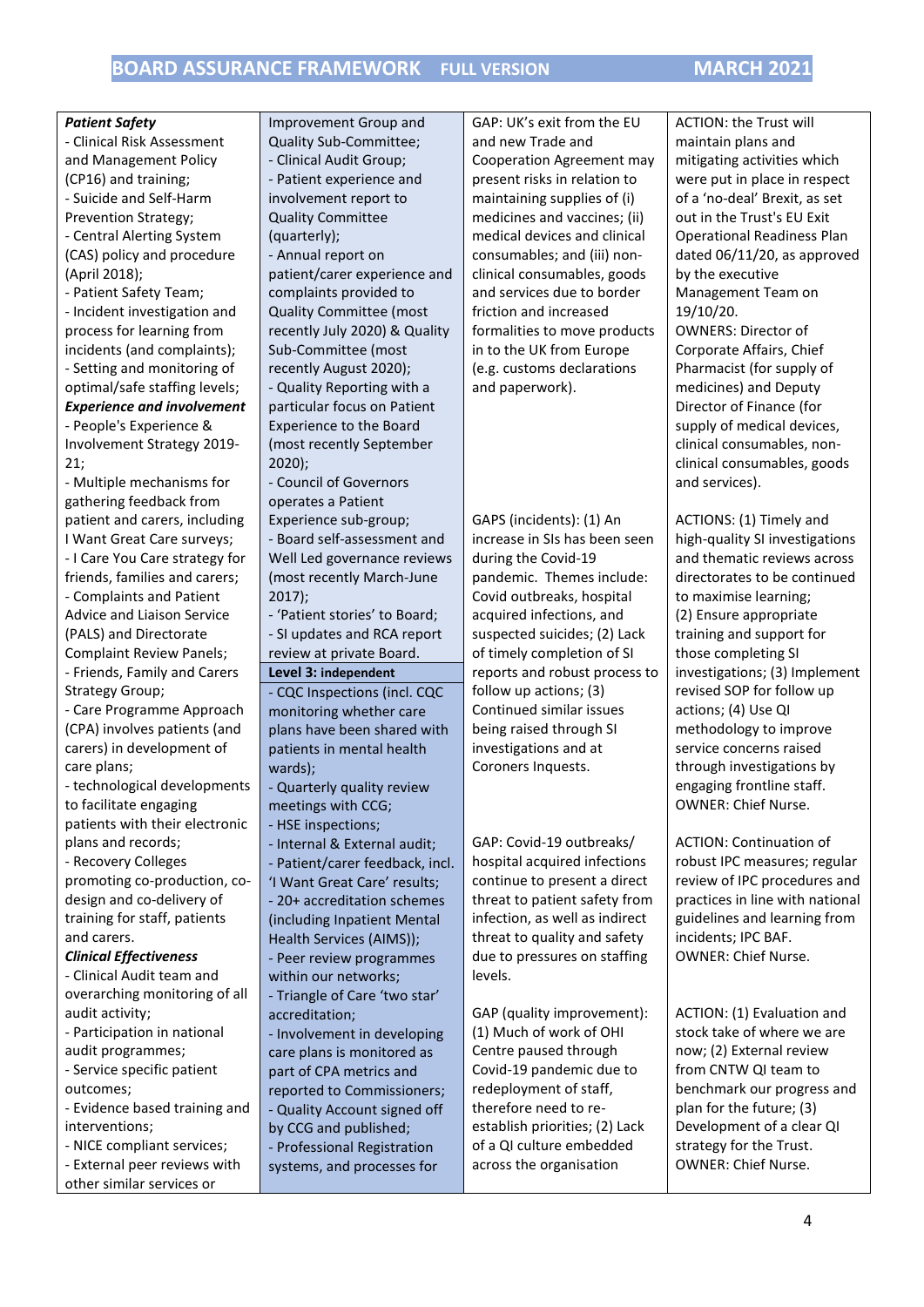| national programmes such as    | referral and investigation | increased capacity and        |                               |
|--------------------------------|----------------------------|-------------------------------|-------------------------------|
| Royal College of Psychiatrists | where concerns exist.      | capability for QI             |                               |
| AIMS to adult inpatient        |                            |                               | ACTIONS: (1) To establish a   |
| wards;                         |                            | GAP: Lack of corporate        | CQC peer review programme     |
| - Internal peer review         |                            | ownership of benchmarking     | led corporately through the   |
| process to benchmark across    |                            | services either externally or | clinical governance team; (2) |
| the Trust.                     |                            | internally                    | Ensure robust reporting of    |
|                                |                            |                               | clinical audit programme and  |
|                                |                            |                               | subsequent improvement        |
|                                |                            |                               | activity resulting from audit |
|                                |                            |                               | findings - such as Physical   |
|                                |                            |                               | health monitoring in patients |
|                                |                            |                               | with SMI.                     |
|                                |                            |                               | <b>OWNER: Chief Nurse.</b>    |
|                                |                            |                               |                               |
|                                |                            | GAP: Lack of triangulation of | ACTION: Establish a quality   |
|                                |                            | all reporting such as         | dashboard which brings        |
|                                |                            | complaints; incidents; audit  | together all these data in    |
|                                |                            | which drives the QI           | order to prioritise where our |
|                                |                            | programme and improves        | efforts need to go to improve |
|                                |                            | service and cared delivery    | using a QI approach and       |
|                                |                            |                               | driven by frontline staff.    |
|                                |                            |                               | <b>OWNER: Chief Nurse.</b>    |
|                                |                            |                               |                               |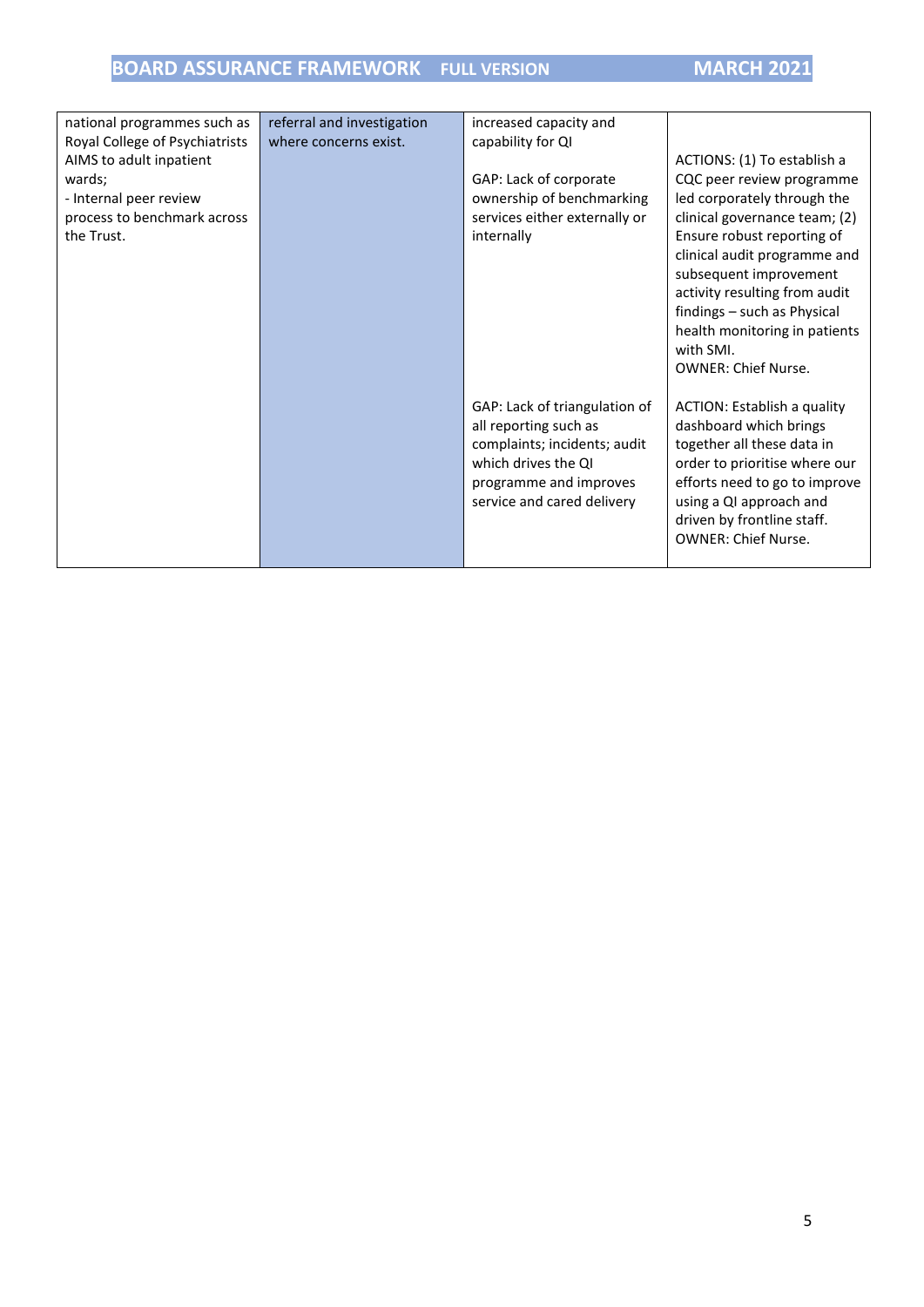# <span id="page-5-0"></span>**1.3: Failure to deliver transformation and manage change effectively**

| Date added to BAF           | Pre-Jan 2021                                                             |                                 |        |                |        |
|-----------------------------|--------------------------------------------------------------------------|---------------------------------|--------|----------------|--------|
| <b>Monitoring Committee</b> |                                                                          |                                 | Impact | Likelihood     | Rating |
| <b>Executive Lead</b>       | Managing Director for<br>Mental Health & Learning<br><b>Disabilities</b> | Gross (Inherent)<br>risk rating | 4      | 4              | 16     |
| Date of last review         | 14/01/21                                                                 | <b>Current risk</b><br>rating   | 4      | 3              | 12     |
| Risk movement               |                                                                          | Target risk rating              | 4      | $\mathfrak{p}$ | 8      |
| Date of next review         | April 2021                                                               | Target to be<br>achieved by     |        |                |        |

#### **Risk Description:**

Failure to deliver transformation, and/or resource and manage change effectively both within the Trust and with system partners could compromise: (i) quality, safety and experience for patients during the transition from current to future service models; (ii) ability to recruit or retain staff, staff morale and wellbeing, and (iii) delivery of the NHS Long Term Plan.

| <b>Key Controls</b>            | <b>Assurance</b>               | Gaps                            | <b>Actions</b>                |
|--------------------------------|--------------------------------|---------------------------------|-------------------------------|
| - Programme structures at      | Level 1: reassurance           | GAP: Considerable impact        | <b>ACTION: Ensure all</b>     |
| System and Trust level         | - Directorate workstream       | on management and clinical      | transformation programmes     |
| including: Programme Board     | meetings;                      | time to input                   | have a costed overhead and    |
| and workstream groups;         | - The impact of                | transformation;                 | identify project management   |
| - Directorate and service      | transformation and change      |                                 | resource;                     |
| specific workstreams;          | management on patient          |                                 |                               |
| - Strategic Delivery Group     | experience, safety,            |                                 | ACTION: CEO, as chair of BOB  |
| oversight of transformation    | workforce and clinical and     |                                 | Board, and Managing           |
| programmes;                    | operational effectiveness      |                                 | Director for Mental Health &  |
| - Collaborative working with   | will be assessed through the   |                                 | Learning Disabilities to keep |
| partner organisations;         | assurances set out in SO       | GAP: inability to recruit to    | board and senior              |
| - Trust CEO is SRO for Mental  | 1.1.                           | deliver transformation;         | management team informed      |
| Health, Autism and Learning    | Level 2: internal              |                                 | and involved.                 |
| Disabilities workstreams for   | - Place based boards           | GAP: Disconnect between         |                               |
| <b>BOB ICS Long Term Plan;</b> | monthly;                       | National Long Term Plan for     |                               |
| - Place-based boards in Bucks, | - Trust Provider               | MH indicative funding           |                               |
| Oxon and BSW.                  | <b>Collaborative Programme</b> | allocations and investment      |                               |
| - Trust Provider collaborative | Board:                         | provided by CCGs (e.g.          |                               |
| Programme Board;               | - Strategic Delivery Group     | <b>Mental Health Investment</b> |                               |
| - Network oversight groups     | oversight of transformation    | Standard, MHIS).                |                               |
| (system meetings for Provider  | programmes.                    |                                 |                               |
| Collaboratives);               |                                |                                 |                               |
| - Internal change              | Level 3: independent           |                                 |                               |
| management processes and       | - BOB Board Monthly;           |                                 |                               |
| joint working with Staff Side  | - Network oversight groups;    |                                 |                               |
| representatives;               | - Quarterly SE region deep     |                                 |                               |
| - Warneford redevelopment      | dives.                         |                                 |                               |
| Board Sub-committee chaired    |                                |                                 |                               |
| by Trust Chairman.             |                                |                                 |                               |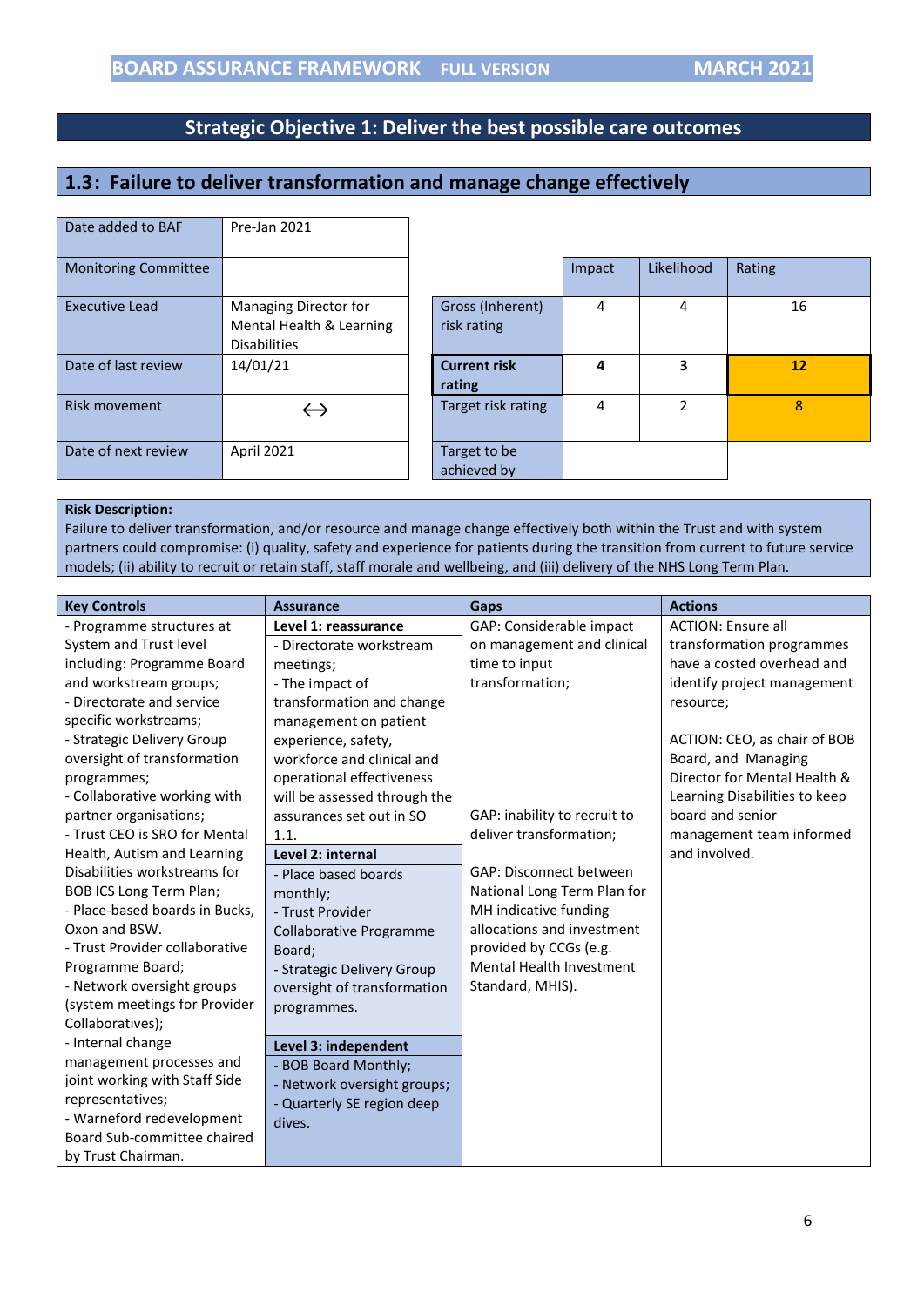## <span id="page-6-0"></span>**1.5: Failure to care for patients in an appropriate inpatient setting**

| Date added to BAF           | Pre-Jan 2021                                                      |                                 |        |            |                |
|-----------------------------|-------------------------------------------------------------------|---------------------------------|--------|------------|----------------|
| <b>Monitoring Committee</b> | <b>Quality Committee</b>                                          |                                 | Impact | Likelihood | Rating         |
| <b>Executive Lead</b>       | Managing Director for<br>Mental Health &<br>Learning Disabilities | Gross (Inherent)<br>risk rating | 4      | 5          | 20             |
| Date of last review         | 14/01/2021                                                        | <b>Current risk</b><br>rating   | 4      | 3          | 12             |
| Risk movement               |                                                                   | Target risk rating              | 4      | 1          | $\overline{4}$ |
| Date of next review         | April 2021                                                        | Target to be<br>achieved by     |        |            |                |

#### **Risk Description:**

Unavailability of beds (across all mental health inpatient services, including Adult MH, CAMHS, PICU, ED and LD) due to: insufficient bed numbers, and/or absence of support services in the community to prevent admissions and/or facilitate prompt discharge, could lead to: (i) increase in out of area placements further from home, (ii) inappropriate inpatient placements; (iii) patients being unable to access specialist care required to support recovery; (iv) patients and carers/families having a poor experience; and (v) services falling below reasonable public expectations.

| <b>Key Controls</b>              | <b>Assurance</b>             | <b>Gaps</b>                  | <b>Actions</b>                           |
|----------------------------------|------------------------------|------------------------------|------------------------------------------|
| - Clinical oversight and review  | Level 1: reassurance         | GAP: Instances of long       | - Planning for PICU build is             |
| of patients considered to be     | - Directorate SMT            | waits for young people       | underway. Capital secured from           |
| in an inappropriate bed via      | monitoring                   | requiring CAMHS & PICU       | NHSE, outline design signed off by       |
| <b>Clinical Directors;</b>       | Level 2: internal            | beds;                        | clinicians and planning application      |
| - proactive management of        | - Review of incidents,       |                              | made for PICU on Warneford Site;         |
| flow and Out of Area             | restraints, seclusions and   |                              | - Roll out of hospital at home for       |
| Placements (OAPS);               | inappropriate use of         |                              | <b>CAMHS and CAMHS Eating</b>            |
| - single point of access or      | s.136 beds by Heads of       |                              | Disorder service;                        |
| provider collaborative           | Nursing and through          |                              | <b>OWNER: MD for Mental Health &amp;</b> |
| network beds;                    | <b>Weekly Review Meeting</b> |                              | Learning Disabilities.                   |
| - robust CPA (Care               | (Clinical Standards) and     |                              |                                          |
| Programme Approach)              | escalated to the Exec, as    | GAP: Long waits for          | - Adult ED service to extend and         |
| planning;                        | appropriate;                 | admission to Adult Eating    | develop Day Hospital and Hospital        |
| - system partner calls to        | - OAPS trajectory            | Disorder units, resulting in | at Home offerings;                       |
| improve discharge;               | monitoring internally        | patients with very low       | <b>OWNER: MD for Mental Health &amp;</b> |
| - Roll out of Crisis Resolution, | through Directorate          | BMIs being managed in        | Learning Disabilities;                   |
| Home Treatment, Early            | AMT and Executive.           | the community or acute       |                                          |
| Intervention & Intensive         |                              | hospitals;                   |                                          |
| Support teams to prevent         | Level 3: independent         |                              |                                          |
| admission and support earlier    | - NHSE/I reporting and       | GAP: Estate does not         | - LD services to continue to provide     |
| discharge;                       | monitoring of progress       | enable support for           | specialist LD support to                 |
| - SOPs/processes in place for    | against OAPS                 | individuals with severe LD   | mainstream mental health wards           |
| any Young Person in seclusion    | trajectories.                | or autism requiring a        | to facilitate reasonable                 |
| or Long Term Segregation,        |                              | single person placement;     | adjustments;                             |
| including Clinical Director      |                              |                              | - Work with partners within place        |
| reviews;                         |                              | GAP: Lack of monitoring      | and at BOB level to secure a             |
|                                  |                              | and reporting of outcomes    | specialist LD/autism bed;                |
|                                  |                              | against benchmarks for       |                                          |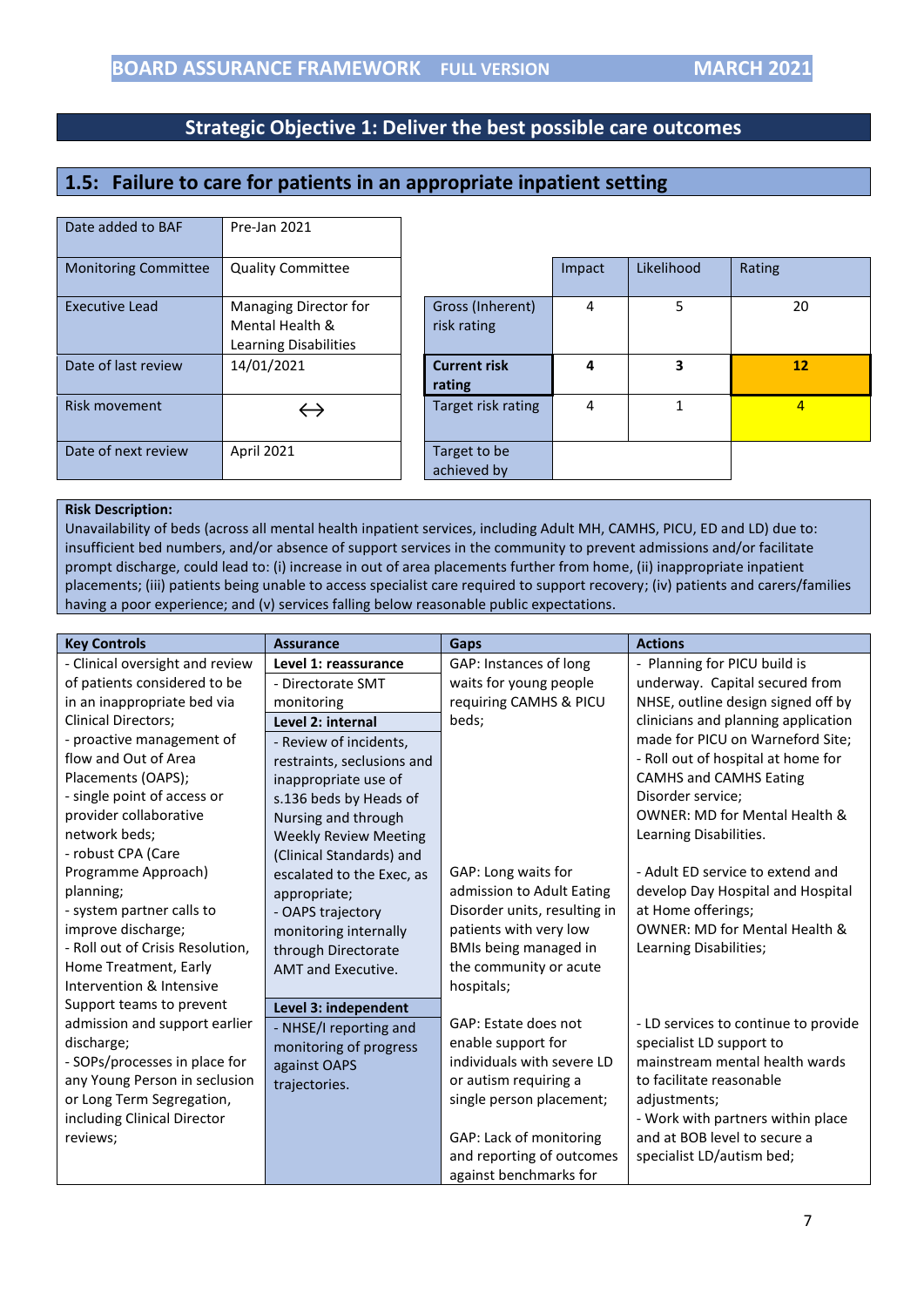# **BOARD ASSURANCE FRAMEWORK FULL VERSION MARCH 2021**

| - Transformation programme | transformation | OWNER: MD for Mental Health & |
|----------------------------|----------------|-------------------------------|
| to improve flow and reduce | programmes.    | Learning Disabilities;        |
| length of stay.            |                |                               |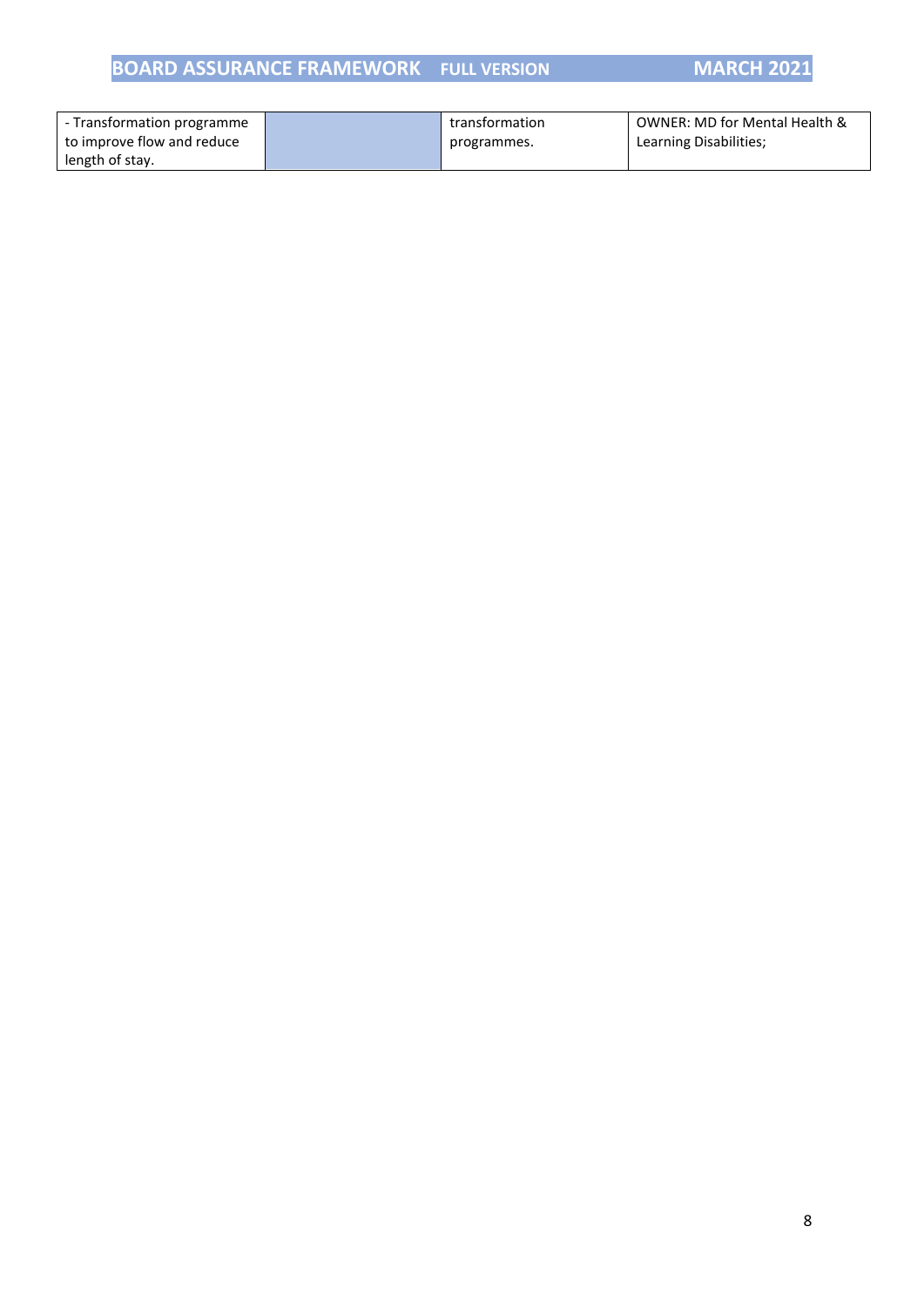# <span id="page-8-0"></span>**1.6: Demand for services exceeds capacity**

| Date added to BAF           | Pre-Jan 2021                                                                             |                                 |        |            |        |
|-----------------------------|------------------------------------------------------------------------------------------|---------------------------------|--------|------------|--------|
| <b>Monitoring Committee</b> |                                                                                          |                                 | Impact | Likelihood | Rating |
| <b>Executive Lead</b>       | MD for Mental Health & Learning<br>Disabilities and MD for Primary<br>Care and Community | Gross (Inherent)<br>risk rating | 4      | 5          | 20     |
| Date of last review         | 08/02/21                                                                                 | <b>Current risk</b><br>rating   | 4      | 4          | 16     |
| Risk movement               | $\hookrightarrow$                                                                        | Target risk rating              | 4      | 3          | 12     |
| Date of next review         | May 2021                                                                                 | Target to be<br>achieved by     |        |            |        |

#### **Risk Description:**

Risk that a mismatch between the population's continuously changing need for services exceeds the Trust's capability to meet that need (in partnership with system partners), resulting in the quality or safety of care being compromised or the needs of service users being insufficiently met, leading to poorer health and service outcomes and experiences. Such a mismatch may be due to the complex interplay of multiple factors including changes in population characteristics and demographics, wider determinants of health, service accessibility and user demand patterns, staffing and workforce challenges, legal and regulatory requirements, health and care system configuration, commissioning priorities, financial constraints, barriers to innovation and the need to respond to unexpected health emergencies (e.g. pandemic).

| <b>Key Controls</b>              | <b>Assurance</b>         | Gaps                      | <b>Actions</b>                      |
|----------------------------------|--------------------------|---------------------------|-------------------------------------|
| - Oversight at Board level;      | Level 1: reassurance     | GAP: insufficient funding | <b>ACTION: Buckinghamshire</b>      |
| - Increasing health and social-  |                          | from commissioner         | contracts for FY20 agreed.          |
| care system recognition of the   | Level 2: internal        | contracts.                | Oxfordshire contractual             |
| challenges e.g. 29 January 2019  | - Oversight by the Board |                           | discussions ongoing within the      |
| the Trust hosted a presentation  | Level 3: independent     |                           | context of increasing               |
| from the NHS Benchmarking        |                          |                           | understanding of what lower than    |
| Network on Mental Health         |                          |                           | planned additional income from      |
| Analytics and the outcome of the |                          |                           | commissioners could mean in         |
| independent review conducted     |                          |                           | terms of potential reduction in     |
| by Trevor Shipman on mental      |                          |                           | Trust activity. Oxfordshire CCG     |
| health investment in Oxfordshire |                          |                           | have accepted that, as at the end   |
| (which evidenced historic        |                          |                           | of FY19, the level of underfunding  |
| underinvestment). Stakeholders   |                          |                           | of Oxfordshire mental health        |
| and partner organisations        |                          |                           | services was £12 million. The       |
| attended, including from OUH     |                          |                           | Trust's position on this is that    |
| NHS FT, Oxfordshire CCG and the  |                          |                           | although £12 million is short of    |
| voluntary sector                 |                          |                           | the level of underfunding           |
|                                  |                          |                           | established in the Trevor Shipman   |
|                                  |                          |                           | review, it is still sufficient to   |
|                                  |                          |                           | underpin the current level of       |
|                                  |                          |                           | activity delivered and to start the |
|                                  |                          |                           | process of service development      |
|                                  |                          |                           | (but still issue because that       |
|                                  |                          |                           | amount will fall short of the       |
|                                  |                          |                           | requirement to implement the        |
|                                  |                          |                           | range of service provision and      |
|                                  |                          |                           | capacity to achieve the access      |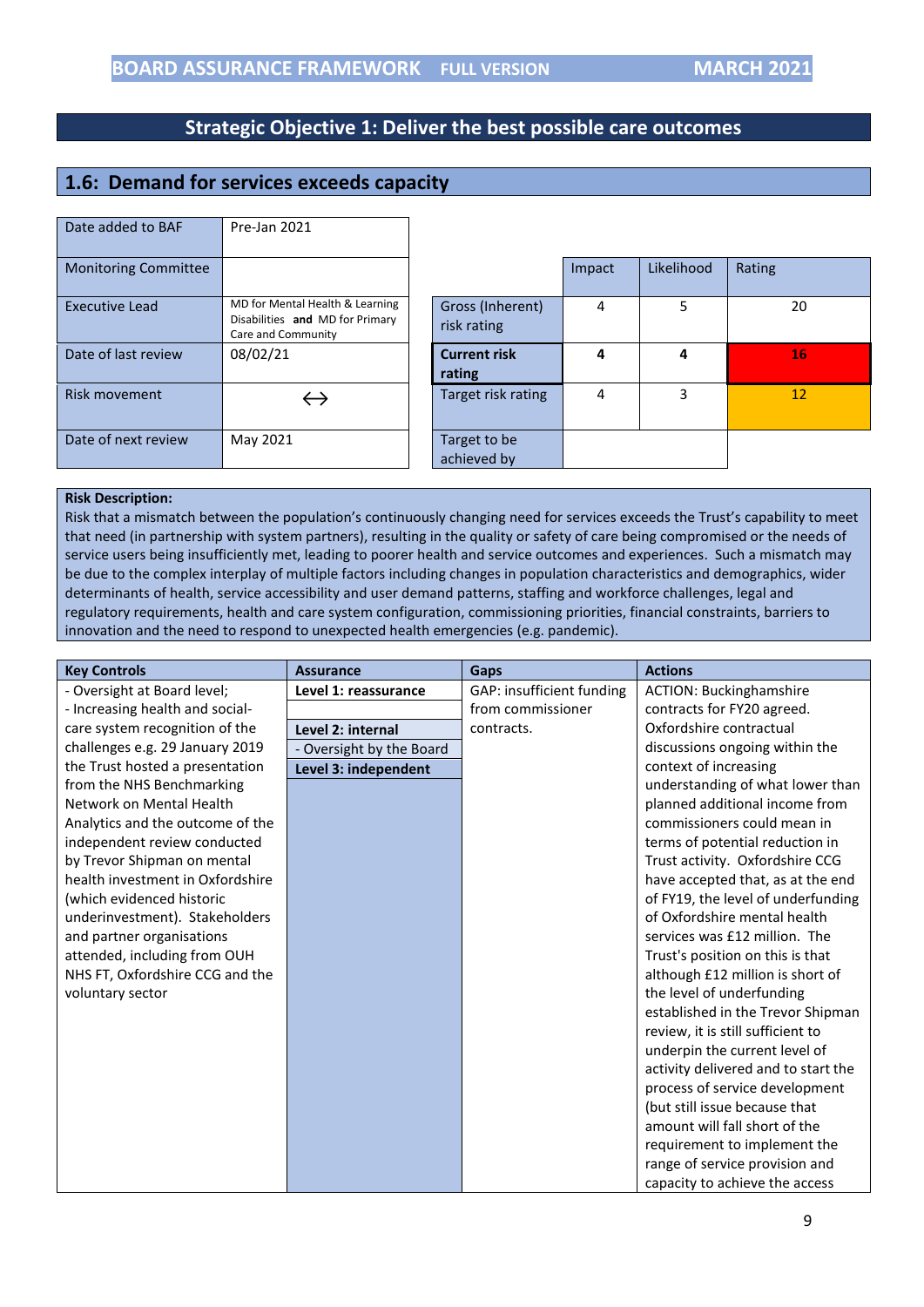|                                                                                                                     | targets set out in the NHS Long<br>Term Plan). OWNER: Director of<br>Finance                                                                                                                                                                                                                                                                                                                                                                                                                                                                                                                                                                                                                                                                                                                                                                                                                                                                                 |
|---------------------------------------------------------------------------------------------------------------------|--------------------------------------------------------------------------------------------------------------------------------------------------------------------------------------------------------------------------------------------------------------------------------------------------------------------------------------------------------------------------------------------------------------------------------------------------------------------------------------------------------------------------------------------------------------------------------------------------------------------------------------------------------------------------------------------------------------------------------------------------------------------------------------------------------------------------------------------------------------------------------------------------------------------------------------------------------------|
|                                                                                                                     |                                                                                                                                                                                                                                                                                                                                                                                                                                                                                                                                                                                                                                                                                                                                                                                                                                                                                                                                                              |
| GAP: insufficient funding<br>from specialist<br>commissioning<br>contracts.                                         | <b>ACTION: contract negotiations</b><br>ongoing. Due to NHS England<br><b>Specialist Commissioning</b><br>engaging late in the contract<br>review process, some contractual<br>matters remain to be resolved<br>particularly in relation to New<br>Care Models. In the meantime,<br>Trust has participated in the<br>interviews for the next phase of<br>New Care Models (due to<br>commence from April 2020) as a<br>preliminary to the development<br>of business cases for more<br>detailed proposals in November<br>2019.                                                                                                                                                                                                                                                                                                                                                                                                                                |
| GAP: Oxfordshire County<br>Council mental health<br>budget cuts and<br>anticipated reduction in<br>funding by 2022. | ACTION: in recognition of the<br>response to the consultation on<br>original proposals in December<br>2018/January 2019, the County<br>Council amended its proposal by:<br>removing entirely the originally<br>proposed £1 million reduction in<br>the Council's contribution to the<br>NHS mental health budget; and<br>delaying the proposed £600,000<br>saving against mental health<br>social workers by a year.<br>However, still issues with the<br>remaining £600,000 proposed<br>saving, even if delayed by a year<br>and especially as spend on<br>children's social care had nearly<br>doubled since 2011, with a<br>significant amount funding<br>children's Out of Area Placements<br>(OAPs). Challenge: if services<br>could provide more mental health<br>and social care support to families<br>then they may be able to improve<br>the environment for children and<br>young people such that fewer<br>children's OAPs would be<br>required. |
|                                                                                                                     |                                                                                                                                                                                                                                                                                                                                                                                                                                                                                                                                                                                                                                                                                                                                                                                                                                                                                                                                                              |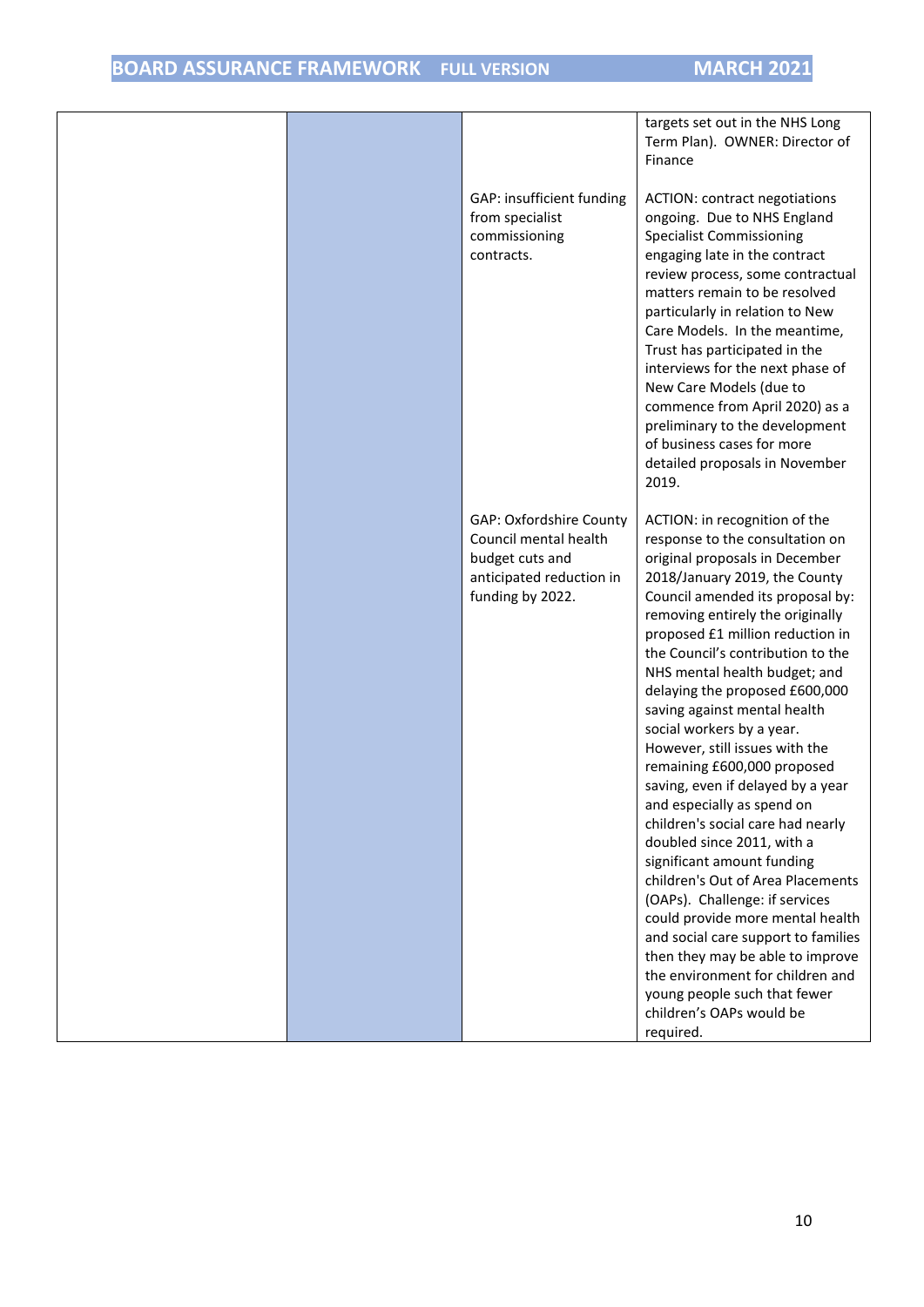# <span id="page-10-0"></span>**1.7: Failure to maintain effective systems to respond to a pandemic**

| Date added to BAF           |                 |                                   |        |            |        |
|-----------------------------|-----------------|-----------------------------------|--------|------------|--------|
| <b>Monitoring Committee</b> |                 |                                   | Impact | Likelihood | Rating |
| Executive Lead              |                 | Gross (Inherent)<br>risk rating   |        |            |        |
| Date of last review         | <b>New risk</b> | Current (residual)<br>risk rating |        |            |        |
| Risk movement               | n/a             | Target risk rating                |        |            |        |
| Date of next review         | April 2021      | Target to be<br>achieved by       |        |            |        |

#### **Risk Description:**

Failure to maintain effective systems to respond to a pandemic could result in: a failure to maintain delivery of core services during a pandemic; disease transmission resulting in staff and patient illness and mortality; unsafe levels of staff absence; a reduction in quality, safety and patient experience.

| <b>Key Controls</b>            | <b>Assurance</b>               | <b>Gaps</b> |
|--------------------------------|--------------------------------|-------------|
| - Pandemic Plan (v.12          | Level 1: reassurance           |             |
| August 2021) (updated          | - Emergency Planning           |             |
| multiple times in 2020 to      | <b>Resilience and Response</b> |             |
| reflect new workstreams,       | (EPRR) Group 3 x per year;     |             |
| operational changes and        | - Psychosocial response        |             |
| learning from Covid-19         | group (sub-group of            |             |
| pandemic);                     | Emergency Planning group);     |             |
| - Response Manual              | - Service Business Continuity  |             |
| (Emergency preparedness,       | Plans signed off by heads of   |             |
| resilience and response)       | service;                       |             |
| (updated Dec 2020) provides    | - Daily SitReps from teams re  |             |
| emergency response             | PPE stock levels;              |             |
| framework, including specific  | - Matron's ward rounds         |             |
| section for pandemic;          | include checks for IPC & PPE   |             |
| - Infection Prevention and     | compliance.                    |             |
| <b>Control Board Assurance</b> |                                |             |
| Framework 2020 (V4 Jan         |                                |             |
| 2021) ('IPC BAF');             | Level 2: internal              |             |
| - IPC Policy (IF1);            | - IPC BAF (and updated         |             |
| - Additional business          | versions) approved by          |             |
| continuity and emergency       | Quality Sub-Committee,         |             |
| planning controls as detailed  | (most recently Jan 2021) and   |             |
| in BAF 3.12;                   | Board (also Jan 2021);         |             |
| - Annual winter flu            | - Revised Infection Control    |             |
| vaccinations campaigns;        | and Prevention Policy          |             |
| - Immunisation team;           | presented to & ratified by     |             |
| - Adherence to PHE IPC         | <b>Quality Committee (Sept</b> |             |
| guidance;                      | $2020$ );                      |             |
| - Investment in and            | - Annual Emergency             |             |
| maintenance of IT              | Planning, Resilience and       |             |
| infrastructure, sytems and     | Response report (most          |             |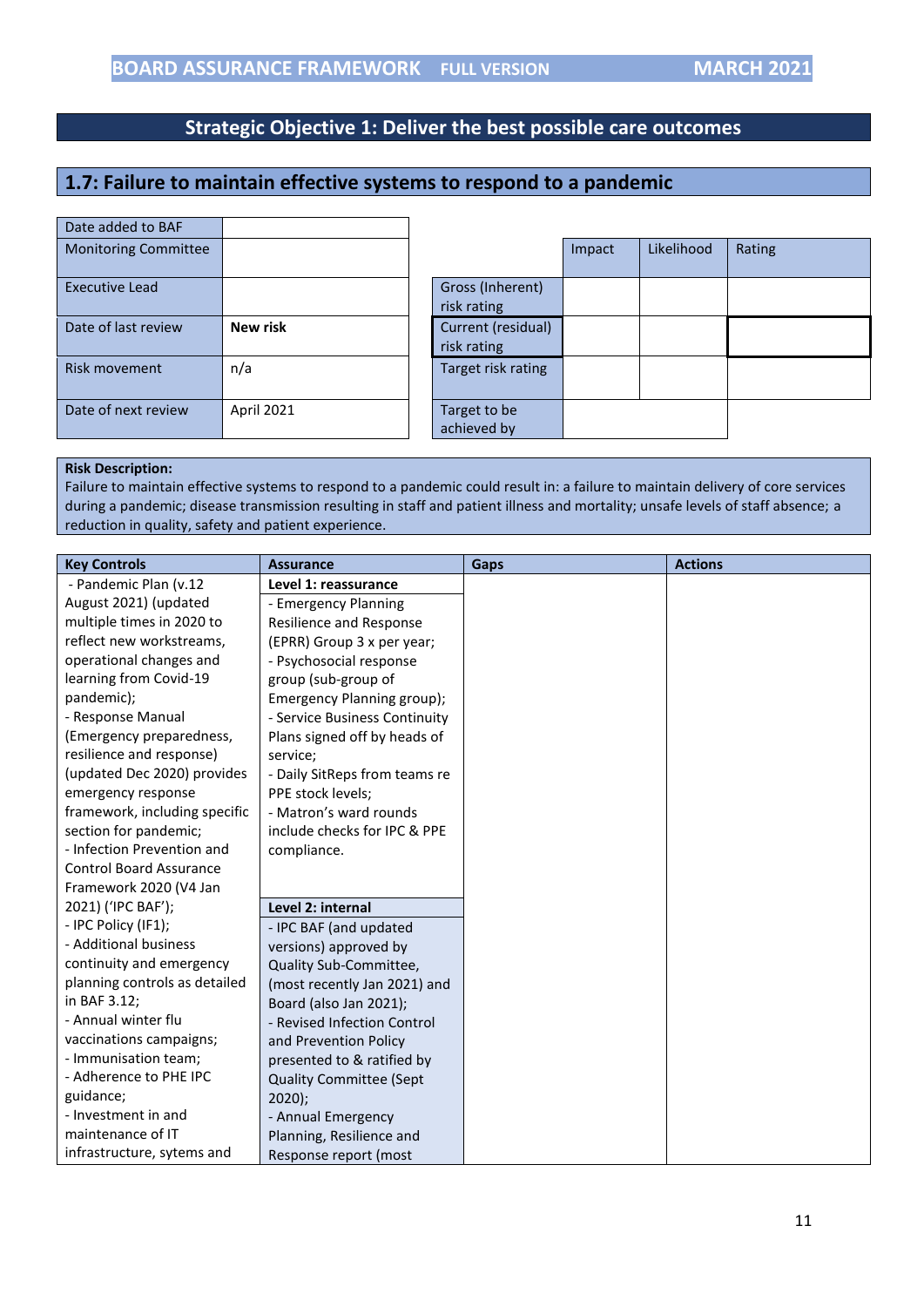| equipment to facilitate staff    | recently to Board in Nov          |  |
|----------------------------------|-----------------------------------|--|
| working from home on a           | $2020$ ;                          |  |
| mass scale if required;          | - EPRR Exercises, with            |  |
| - Systems & equipment to         | learning incorporated into        |  |
| facilitate digital contacts with | major incident plans,             |  |
| patients as appropriate;         | business continuity plans and     |  |
| - Systems to maintain safe       | shared with partners;             |  |
| staffing levels incl. use of     | - Self-assessment against         |  |
| Trust Bank and agency, with      | NHSE/I EPRR Core Standards        |  |
| use of long-lines where          | (For 2020 Trust was fully         |  |
| possible;                        | compliant with 50/54              |  |
| - Twice+ weekly Comms            | standards, partially              |  |
| briefing to staff & webinars;    | compliant with remaining 4);      |  |
| - Enhanced health and            | - Weekly Review (Clinical         |  |
| wellbeing offerings for staff.   | Standards) Meeting receives       |  |
| Covid-19 specific controls       | reports on infection control/     |  |
| - Staff testing (LFT & PCR);     | outbreaks (incl. but not          |  |
| - Staff individual risk          | limited to Covid-19);             |  |
| assessments and bespoke          | - IPC progress reports            |  |
| actions plans for those at       | quarterly to Quality sub-         |  |
| risk;                            | committee, and IPC Annual         |  |
| - PPE: provision of PPE and      | Report;                           |  |
| guidelines for use (role         | - Monitoring of staff sickness    |  |
| specific), stock monitoring      | and safe staffing levels at       |  |
| and distribution systems, PPE    | various levels incl. SMTs,        |  |
| Champions;                       | <b>Weekly Review (Clinical</b>    |  |
| - Adaptations to use of the      | Standards), and People            |  |
| estate;                          | Leadership and Culture            |  |
| - Covid-19 vaccination           | Committee,                        |  |
| programme;                       | - IPC Committee;                  |  |
| - Intranet Covid-19 site;        | - Ethics Committee;               |  |
| - Additional PPE, IPC, Staff     | - L&D maintain data on PPE        |  |
| Health & Wellbeing controls      | fit testing and competency        |  |
| detailed in Trust Risk Register  | assessments;                      |  |
| risks 990, 991, 995, 997.        | - PPE compliance audits;          |  |
|                                  | Covid-19 specific                 |  |
|                                  | <b>Weekly meeting each Friday</b> |  |
|                                  | to look at Covid19 numbers        |  |
|                                  | to report to NHSE;                |  |
|                                  | - Weekly Covid tactical           |  |
|                                  | meeting.                          |  |
|                                  |                                   |  |
|                                  | Level 3: external                 |  |
|                                  | - Regional IPC Meeting            |  |
|                                  | attended by IPC Lead;             |  |
|                                  | - NHSE monitoring of              |  |
|                                  | infection numbers;                |  |
|                                  | - HSE inspection;                 |  |
|                                  | $-CQC.$                           |  |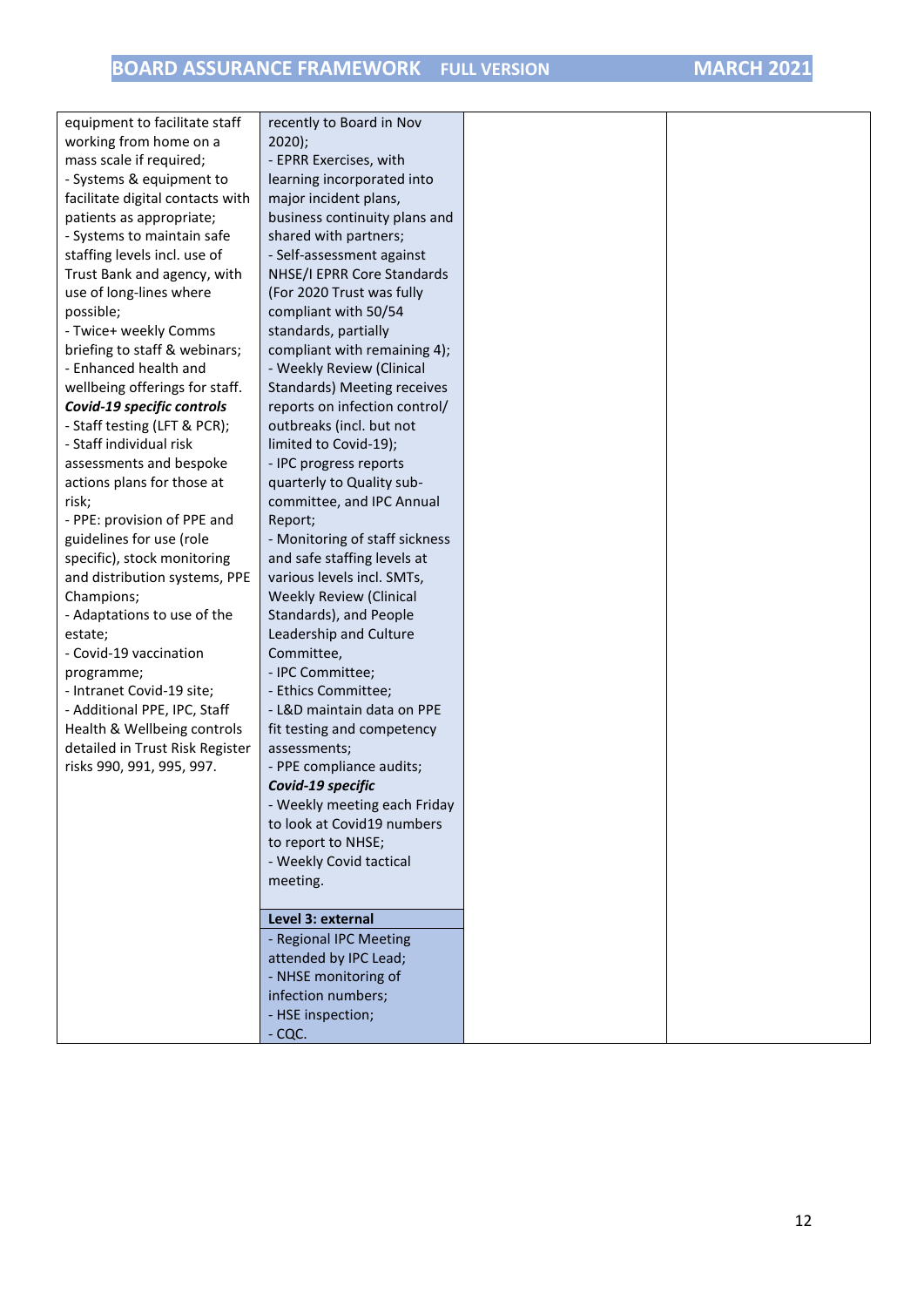#### **Strategic Objective 2: Be a great place to work**

# <span id="page-12-0"></span>**2.1: Insufficient or ineffective planning for current and future workforce requirements**

| Date added to BAF           | Pre-Jan 2021                                      |                                 |
|-----------------------------|---------------------------------------------------|---------------------------------|
| <b>Monitoring Committee</b> | People Leadership and<br><b>Culture Committee</b> |                                 |
| <b>Executive Lead</b>       | Director of HR                                    | Gross (Inherent)<br>risk rating |
| Date of last review         |                                                   | <b>Current risk</b><br>rating   |
| Risk movement               |                                                   | Target risk rating              |
| Date of next review         |                                                   | Target to be<br>achieved by     |

| <b>Monitoring Committee</b> | People Leadership and    |                     | Impact | Likelihood | Rating    |
|-----------------------------|--------------------------|---------------------|--------|------------|-----------|
|                             | <b>Culture Committee</b> |                     |        |            |           |
| <b>Executive Lead</b>       | Director of HR           | Gross (Inherent)    | 5      |            | 20        |
|                             |                          | risk rating         |        |            |           |
| Date of last review         |                          | <b>Current risk</b> | 4      | 4          | <b>16</b> |
|                             |                          | rating              |        |            |           |
| <b>Risk movement</b>        |                          | Target risk rating  | 3      | 3          | 9         |
|                             |                          |                     |        |            |           |
| Date of next review         |                          |                     |        |            |           |
|                             |                          | Target to be        |        |            |           |
|                             |                          | achieved by         |        |            |           |

#### **Risk Description:**

Insufficient or ineffective planning for current and future workforce requirements (including number of staff, skill-mix and training) may lead to: impaired ability to deliver the quantity of healthcare services to the required standards of quality; and inability to achieve the business plan and strategic objectives

| <b>Controls</b>                  | <b>Assurance</b>             | Gaps                             | <b>Actions</b>                       |
|----------------------------------|------------------------------|----------------------------------|--------------------------------------|
| - Director of Clinical           | Level 1: reassurance         | GAP (controls in relation to     | <b>ACTION: mitigating activities</b> |
| <b>Workforce Transformation;</b> | - Operations SMT (monthly);  | local workforce planning         | as set out in the risk               |
| - Learning and Development       | - HR senior management       | activities generally being       | assessment as presented to           |
| training matrices;               | team performance review      | impacted by national             | the Board meeting in public          |
| - Performance &                  | (monthly).                   | developments): no-deal EU        | on 31 January 2019 as                |
| Development Review Policy        | Level 2: internal            | Exit/Brexit and impact of the    | appended to the CEO report           |
| and supporting processes;        | - HR/Workforce Performance   | risks identified in the Trust's  | at paper BOD 02(ii)-                 |
| - Directorate workforce          | Report to the Board;         | <b>EU Exit Operational</b>       | (iii)/2019. Actions included         |
| plans, linked to Business        | - People Leadership and      | <b>Readiness Risk Assessment</b> | participation in pilot               |
| plan/savings plans with          | <b>Culture Committee</b>     | specifically in relation to: (4) | programme to enable EU               |
| regular processes for review;    | (quarterly) oversees         | shortage of staff members        | staff members to apply for           |
| - Senior HR Business Partners    | 'improving quality, reducing | due to EU nationals leaving      | settled status.                      |
| are trained in Trust's           | agency' item and receives    | the UK. Total EU staff           | OWNERS: specific risk (4)            |
| workforce planning process       | updates on agency use,       | members at the Trust $=$ 355.    | owned by the Director of HR.         |
| (developed with input from       | operational staffing issues  |                                  |                                      |
| L&D and Finance);                | including recruitment and    |                                  | Presented and discussed at           |
| - Flexible Workforce             | retention, and will monitor  |                                  | the Board meeting in public          |
| Management System and            | progress of workforce        |                                  | on 31 January 2019,                  |
| centralised Bank of staff        | transformation projects and  |                                  | including workforce impact.          |
| (Staffing Solutions). Provides   | workstreams;                 |                                  | Activity re Settled status and       |
| detailed management              | - Monitoring of KPIs:        |                                  | qualifications included in           |
| information to drive             | Appraisal                    |                                  | staff communications Q1              |
| efficiencies in staffing use     | <b>Training</b>              |                                  | FY19.                                |
| and control of temporary         | Use of agency                |                                  | Net/ residual risk scores do         |
| staffing spend;                  | Vacancy rate.                |                                  | not add further to overall           |
| - Learning from Staff            | Level 3: independent         |                                  | BAF current/residual risk            |
| Movement Forms and Exit          |                              |                                  | rating of 16 (extreme) and if        |
| Questionnaires/Interviews;       |                              |                                  | anything indicate low                |
| - Recruitment and retention      |                              |                                  | likelihood: impact 4 (high)          |
| initiatives (see BAF 2.2).       |                              |                                  | and likelihood 2 (unlikely) =        |
|                                  |                              |                                  | risk score of 8 (high).              |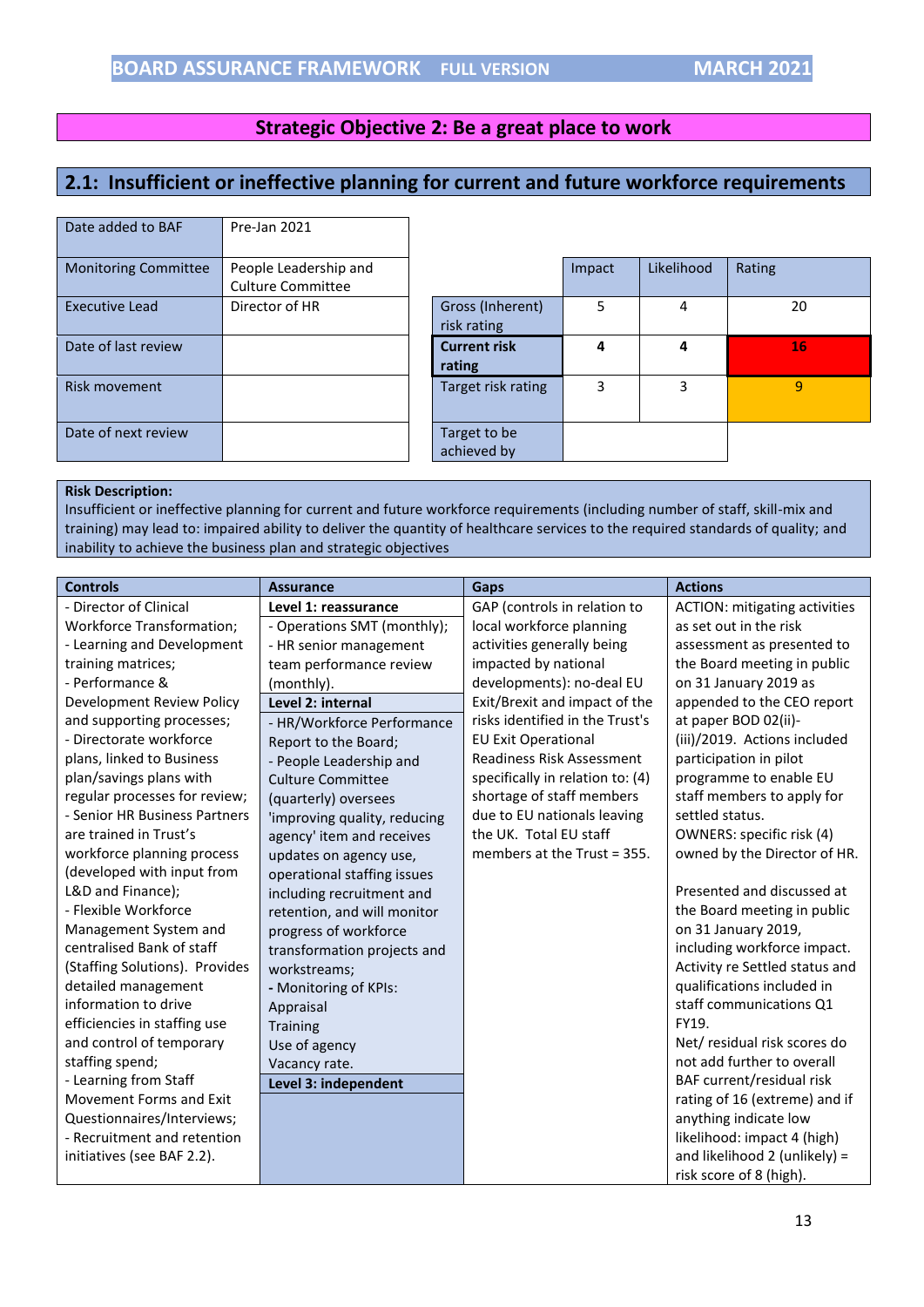# **BOARD ASSURANCE FRAMEWORK FULL VERSION MARCH 2021**

|  | GAP (controls): despite       | ACTION: complete               |
|--|-------------------------------|--------------------------------|
|  | implementation of             | implementation and rollout     |
|  | <b>Workforce Management</b>   | and monitor impact of usage.   |
|  | System (WFMS), agency         | Develop improved reporting     |
|  | spend still high and/or above | in conjunction with            |
|  | the ceiling imposed by NHS    | Performance team to drive      |
|  | Improvement. Need to also     | efficiencies in staffing use.  |
|  | increase recruitment of       | Develop website and use        |
|  | Flexible Workers to meet      | social media to actively       |
|  | demand and consider           | advertise and recruit Flexible |
|  | whether aim to ultimately     | Workers.                       |
|  | reduce demand for             | <b>OWNER: Director of HR</b>   |
|  | temporary staffing or         |                                |
|  | embrace development of        |                                |
|  | more flexible staffing        |                                |
|  | opportunities so can be       |                                |
|  | offered as a career           |                                |
|  | alternative/opportunity.      |                                |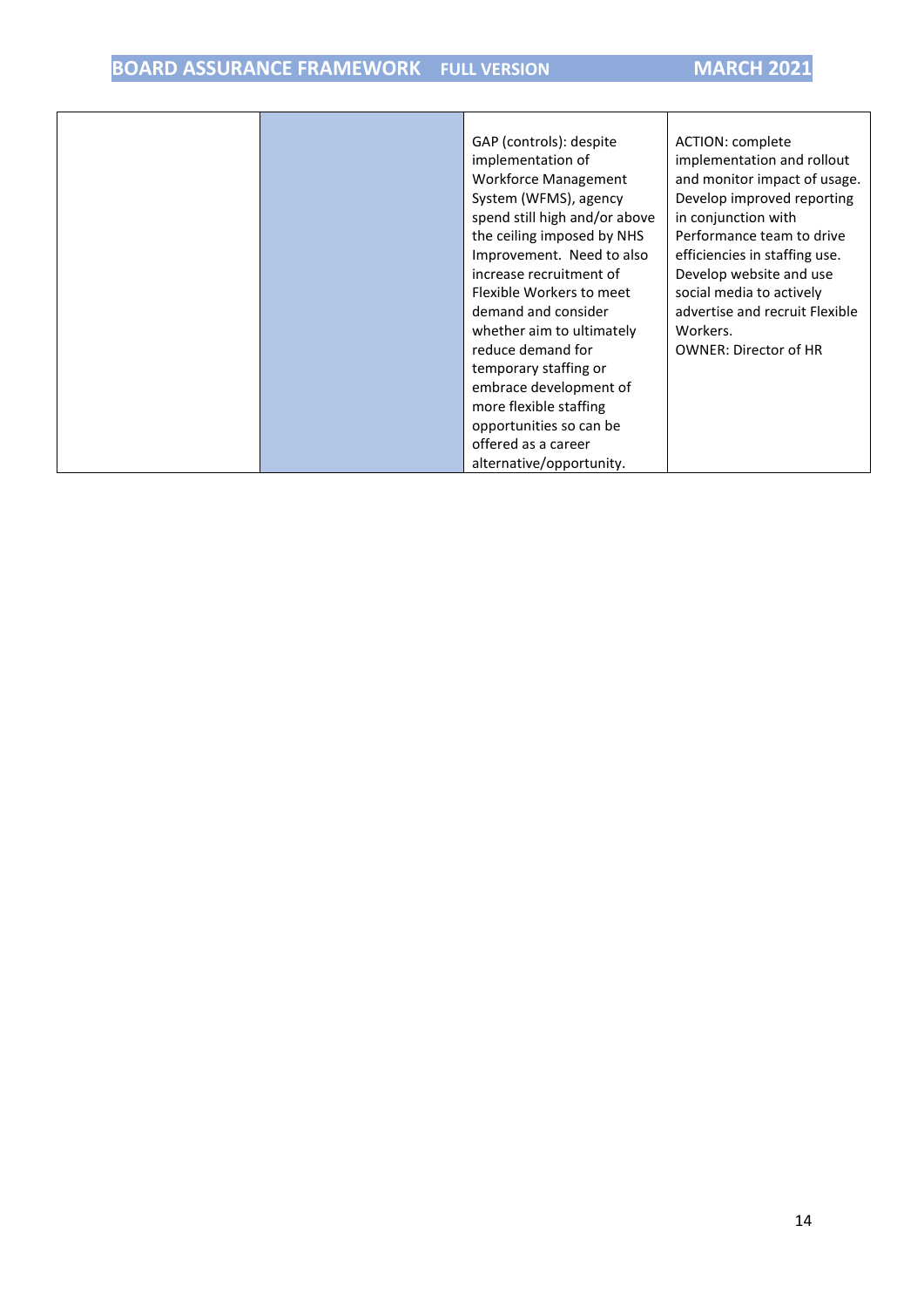#### <span id="page-14-0"></span>**Strategic Objective 2: Be a great place to work**

## **2.2: Failure to retain and recruit sufficient and appropriately skilled staff**

| Date added to BAF           | Pre-Jan 2021                                      |                                 |        |            |        |
|-----------------------------|---------------------------------------------------|---------------------------------|--------|------------|--------|
| <b>Monitoring Committee</b> | People Leadership and<br><b>Culture Committee</b> |                                 | Impact | Likelihood | Rating |
| Executive Lead              | Director of HR                                    | Gross (Inherent)<br>risk rating | 4      | 4          | 16     |
| Date of last review         |                                                   | <b>Current risk</b><br>rating   | 4      | 4          | 16     |
| Risk movement               |                                                   | Target risk rating              | 3      | 3          | 9      |
| Date of next review         |                                                   | Target to be<br>achieved by     |        |            |        |

#### **Risk Description:**

A failure to recruit to vacancies (in a timely manner) or to retain permanent staff could lead to: the quality and quantity of healthcare being impaired; pressure on staff and decreased resilience, health & wellbeing and staff morale; over-reliance on agency staffing at high cost/premiums and potential impairment in service quality; and loss of the Trust's reputation as an employer of choice.

| <b>Controls</b>                 | <b>Assurance</b>              | Gaps                            | <b>Actions</b> |
|---------------------------------|-------------------------------|---------------------------------|----------------|
| - Director of Clinical          | Level 1: reassurance          | GAP - cross-reference to gap    |                |
| Workforce Transformation to     | - weekly reporting of vacancy | at 2.1 above (controls) in      |                |
| lead quality improvement,       | levels and fill rates to SMT  | relation to risk of shortage of |                |
| aim to reduce agency costs      | and the Service Directors;    | staff members due to EU         |                |
| and support recruitment and     | - reporting on inpatient safe | nationals leaving the UK in     |                |
| retention workstreams, as       | staffing levels to SMT and    | the event of no-deal EU         |                |
| well as develop bids for        | <b>Weekly Review Meeting</b>  | exit/Brexit; and note           |                |
| funding (for e.g. international | (Clinical Standards);         | mitigation in the business      |                |
| recruitment);                   | - integrated activity plan    | continuity planning which       |                |
| - the development of an         | managed daily and reviewed    | has taken place and             |                |
| overarching recruitment plan    | weekly by HR and reviewed     | presentation to the Board       |                |
| for each service to address     | by Operations SMT monthly;    | meeting in public on 31         |                |
| areas of candidate attraction   | - Monthly review of           | January 2019.                   |                |
| and retention;                  | recruitment activity, incl.   |                                 |                |
| - collaboration with other      | leavers exit interview data,  | GAP (controls - recruitment     |                |
| local NHS Trusts to             | by HR SMT.                    | processes): dealing with        |                |
| understand the overall          | Level 2: internal             | national and local              |                |
| employment marketplace          | - Reports to Extended         | recruitment challenges and      |                |
| and take joint pre-emptive      | Executive (monthly);          | the impact on pressure on       |                |
| action where possible;          | - Workforce performance       | staff numbers, work-related     |                |
| - proactive recruitment         | report as a standing item to  | stress, spend with agencies     |                |
| initiatives e.g. work with      | the Board;                    | and quality of care provided.   |                |
| universities, attendance at     | - People Leadership and       | Also linked to the Trust's      |                |
| recruitment fairs;              | <b>Culture Committee</b>      | ability to retain staff. Use of |                |
| - Apprenticeship Programme;     | (quarterly) oversees          | agency staff in order to        |                |
| - career development            | 'improving quality, reducing  | maintain minimum staffing       |                |
| pathway for HCAs;               | agency' item and receives, as | levels to remain safe to        |                |
| - Recruitment Action Group      | standing items, updates on    | deliver patient care also       |                |
| meetings on improving links     | agency use, recruitment &     | amplifies the complexity of     |                |
| with universities;              | retention and workforce       | the work to do especially to    |                |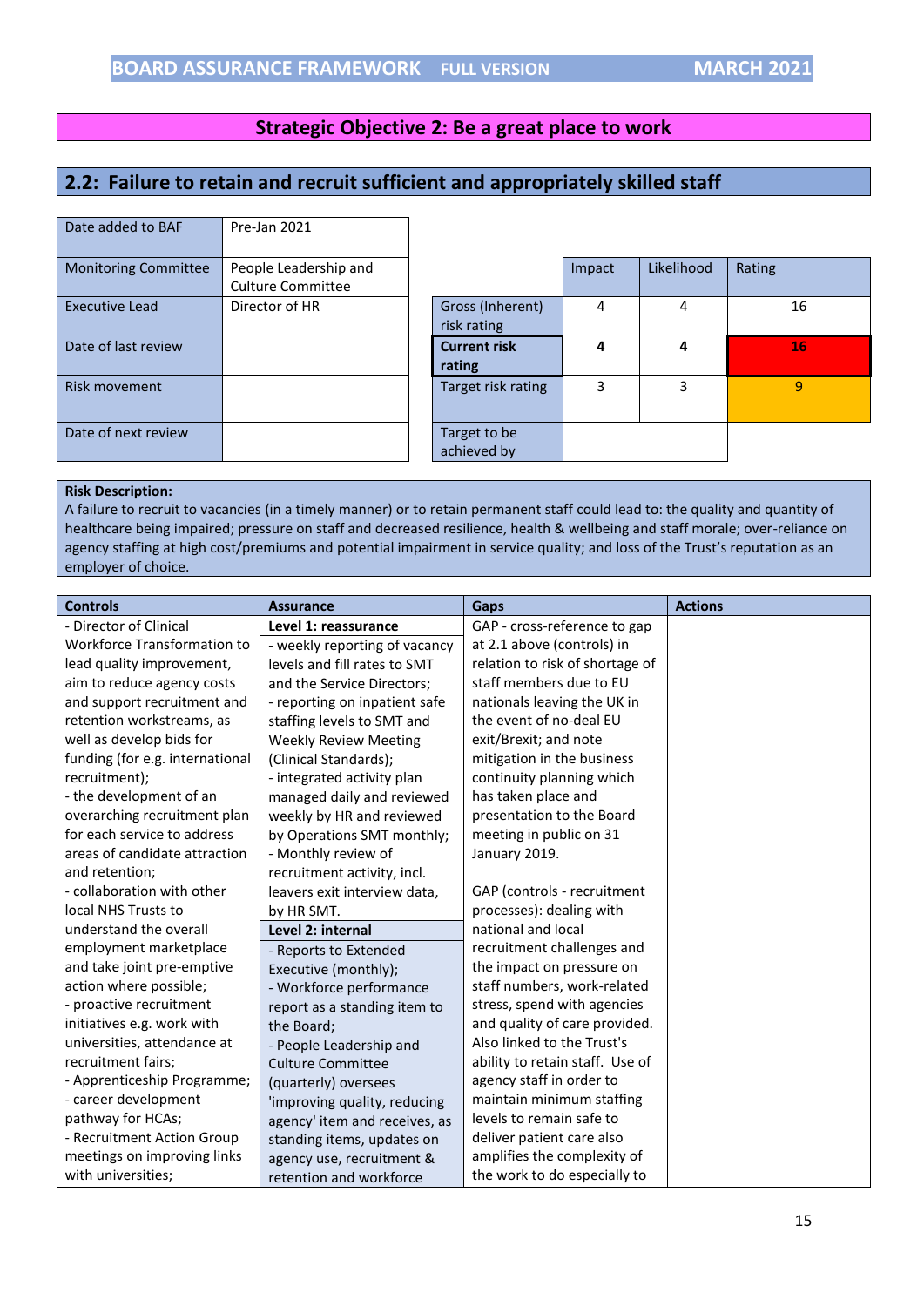# **BOARD ASSURANCE FRAMEWORK FULL VERSION MARCH 2021**

| - Learning from Exit<br>transformation projects, bids<br>carry out improvement work<br>Questionnaires/Interviews;<br>and workstreams;<br>which should be led by<br>substantive staff.<br>- Health & Wellbeing,<br>- Monitoring of KPIs:<br>Equality, Diversity and<br>Appraisal, Turnover, Vacancy<br>Inclusivity, and Occupational<br>rate. Time to recruit, Use of<br>GAP (controls - recruitment<br><b>ACTION: increase</b><br>recruitment efficiency e.g.<br>Health strategies, groups,<br>processes): impact upon<br>agency.<br>services and initiatives;<br>Level 3: independent<br>operational management of<br>through increased notice<br>- Training, supervision and<br>constant advertising and<br>periods, introduction of a<br>Performance and<br>temporary candidate<br>interviewing and time away<br>Development Review (PDR)<br>from the day job. Also impact<br>pipeline manager and<br>because of increase in the<br>introduction of in-house<br>processes.<br>number of acting<br>recruitment database.<br>up/secondment roles in<br><b>OWNER: Director of HR</b><br>order to cover vacancies -<br>leads to chains of staff acting<br>up and additional staffing<br>gaps being created. Impact<br>upon HR of increased<br>candidate pipelines due to<br>the number of vacancies at<br>any one time - HR resourcing<br>required in order to take<br>forward change activities and<br>support the recruitment<br>process.<br><b>ACTION: respond to Staff</b><br>GAP (controls - making the<br>Trust a great place to work):<br>Survey results e.g.training for<br>need to improve staff<br>managers to ensure that<br>experience and respond to<br>everyone is getting<br>issues identified by Staff<br>meaningful appraisals; and<br>development of Fair<br>Survey results in order to<br>improve retention and take<br><b>Treatment at Work</b><br>pressure off recruitment.<br>Facilitators to provide<br>Health & Wellbeing to be<br>confidential support to all<br>addressed.<br>staff. Health & Wellbeing<br>Action Group empowering<br>health and wellbeing in the<br>workplace and using<br>Champions to create<br>initiatives at a local level. |  |  |
|---------------------------------------------------------------------------------------------------------------------------------------------------------------------------------------------------------------------------------------------------------------------------------------------------------------------------------------------------------------------------------------------------------------------------------------------------------------------------------------------------------------------------------------------------------------------------------------------------------------------------------------------------------------------------------------------------------------------------------------------------------------------------------------------------------------------------------------------------------------------------------------------------------------------------------------------------------------------------------------------------------------------------------------------------------------------------------------------------------------------------------------------------------------------------------------------------------------------------------------------------------------------------------------------------------------------------------------------------------------------------------------------------------------------------------------------------------------------------------------------------------------------------------------------------------------------------------------------------------------------------------------------------------------------------------------------------------------------------------------------------------------------------------------------------------------------------------------------------------------------------------------------------------------------------------------------------------------------------------------------------------------------------------------------------------------------------------------------------------------------------------------------------------------------------|--|--|
|                                                                                                                                                                                                                                                                                                                                                                                                                                                                                                                                                                                                                                                                                                                                                                                                                                                                                                                                                                                                                                                                                                                                                                                                                                                                                                                                                                                                                                                                                                                                                                                                                                                                                                                                                                                                                                                                                                                                                                                                                                                                                                                                                                           |  |  |
|                                                                                                                                                                                                                                                                                                                                                                                                                                                                                                                                                                                                                                                                                                                                                                                                                                                                                                                                                                                                                                                                                                                                                                                                                                                                                                                                                                                                                                                                                                                                                                                                                                                                                                                                                                                                                                                                                                                                                                                                                                                                                                                                                                           |  |  |
|                                                                                                                                                                                                                                                                                                                                                                                                                                                                                                                                                                                                                                                                                                                                                                                                                                                                                                                                                                                                                                                                                                                                                                                                                                                                                                                                                                                                                                                                                                                                                                                                                                                                                                                                                                                                                                                                                                                                                                                                                                                                                                                                                                           |  |  |
|                                                                                                                                                                                                                                                                                                                                                                                                                                                                                                                                                                                                                                                                                                                                                                                                                                                                                                                                                                                                                                                                                                                                                                                                                                                                                                                                                                                                                                                                                                                                                                                                                                                                                                                                                                                                                                                                                                                                                                                                                                                                                                                                                                           |  |  |
|                                                                                                                                                                                                                                                                                                                                                                                                                                                                                                                                                                                                                                                                                                                                                                                                                                                                                                                                                                                                                                                                                                                                                                                                                                                                                                                                                                                                                                                                                                                                                                                                                                                                                                                                                                                                                                                                                                                                                                                                                                                                                                                                                                           |  |  |
|                                                                                                                                                                                                                                                                                                                                                                                                                                                                                                                                                                                                                                                                                                                                                                                                                                                                                                                                                                                                                                                                                                                                                                                                                                                                                                                                                                                                                                                                                                                                                                                                                                                                                                                                                                                                                                                                                                                                                                                                                                                                                                                                                                           |  |  |
|                                                                                                                                                                                                                                                                                                                                                                                                                                                                                                                                                                                                                                                                                                                                                                                                                                                                                                                                                                                                                                                                                                                                                                                                                                                                                                                                                                                                                                                                                                                                                                                                                                                                                                                                                                                                                                                                                                                                                                                                                                                                                                                                                                           |  |  |
|                                                                                                                                                                                                                                                                                                                                                                                                                                                                                                                                                                                                                                                                                                                                                                                                                                                                                                                                                                                                                                                                                                                                                                                                                                                                                                                                                                                                                                                                                                                                                                                                                                                                                                                                                                                                                                                                                                                                                                                                                                                                                                                                                                           |  |  |
|                                                                                                                                                                                                                                                                                                                                                                                                                                                                                                                                                                                                                                                                                                                                                                                                                                                                                                                                                                                                                                                                                                                                                                                                                                                                                                                                                                                                                                                                                                                                                                                                                                                                                                                                                                                                                                                                                                                                                                                                                                                                                                                                                                           |  |  |
|                                                                                                                                                                                                                                                                                                                                                                                                                                                                                                                                                                                                                                                                                                                                                                                                                                                                                                                                                                                                                                                                                                                                                                                                                                                                                                                                                                                                                                                                                                                                                                                                                                                                                                                                                                                                                                                                                                                                                                                                                                                                                                                                                                           |  |  |
|                                                                                                                                                                                                                                                                                                                                                                                                                                                                                                                                                                                                                                                                                                                                                                                                                                                                                                                                                                                                                                                                                                                                                                                                                                                                                                                                                                                                                                                                                                                                                                                                                                                                                                                                                                                                                                                                                                                                                                                                                                                                                                                                                                           |  |  |
|                                                                                                                                                                                                                                                                                                                                                                                                                                                                                                                                                                                                                                                                                                                                                                                                                                                                                                                                                                                                                                                                                                                                                                                                                                                                                                                                                                                                                                                                                                                                                                                                                                                                                                                                                                                                                                                                                                                                                                                                                                                                                                                                                                           |  |  |
|                                                                                                                                                                                                                                                                                                                                                                                                                                                                                                                                                                                                                                                                                                                                                                                                                                                                                                                                                                                                                                                                                                                                                                                                                                                                                                                                                                                                                                                                                                                                                                                                                                                                                                                                                                                                                                                                                                                                                                                                                                                                                                                                                                           |  |  |
|                                                                                                                                                                                                                                                                                                                                                                                                                                                                                                                                                                                                                                                                                                                                                                                                                                                                                                                                                                                                                                                                                                                                                                                                                                                                                                                                                                                                                                                                                                                                                                                                                                                                                                                                                                                                                                                                                                                                                                                                                                                                                                                                                                           |  |  |
|                                                                                                                                                                                                                                                                                                                                                                                                                                                                                                                                                                                                                                                                                                                                                                                                                                                                                                                                                                                                                                                                                                                                                                                                                                                                                                                                                                                                                                                                                                                                                                                                                                                                                                                                                                                                                                                                                                                                                                                                                                                                                                                                                                           |  |  |
|                                                                                                                                                                                                                                                                                                                                                                                                                                                                                                                                                                                                                                                                                                                                                                                                                                                                                                                                                                                                                                                                                                                                                                                                                                                                                                                                                                                                                                                                                                                                                                                                                                                                                                                                                                                                                                                                                                                                                                                                                                                                                                                                                                           |  |  |
|                                                                                                                                                                                                                                                                                                                                                                                                                                                                                                                                                                                                                                                                                                                                                                                                                                                                                                                                                                                                                                                                                                                                                                                                                                                                                                                                                                                                                                                                                                                                                                                                                                                                                                                                                                                                                                                                                                                                                                                                                                                                                                                                                                           |  |  |
|                                                                                                                                                                                                                                                                                                                                                                                                                                                                                                                                                                                                                                                                                                                                                                                                                                                                                                                                                                                                                                                                                                                                                                                                                                                                                                                                                                                                                                                                                                                                                                                                                                                                                                                                                                                                                                                                                                                                                                                                                                                                                                                                                                           |  |  |
|                                                                                                                                                                                                                                                                                                                                                                                                                                                                                                                                                                                                                                                                                                                                                                                                                                                                                                                                                                                                                                                                                                                                                                                                                                                                                                                                                                                                                                                                                                                                                                                                                                                                                                                                                                                                                                                                                                                                                                                                                                                                                                                                                                           |  |  |
|                                                                                                                                                                                                                                                                                                                                                                                                                                                                                                                                                                                                                                                                                                                                                                                                                                                                                                                                                                                                                                                                                                                                                                                                                                                                                                                                                                                                                                                                                                                                                                                                                                                                                                                                                                                                                                                                                                                                                                                                                                                                                                                                                                           |  |  |
|                                                                                                                                                                                                                                                                                                                                                                                                                                                                                                                                                                                                                                                                                                                                                                                                                                                                                                                                                                                                                                                                                                                                                                                                                                                                                                                                                                                                                                                                                                                                                                                                                                                                                                                                                                                                                                                                                                                                                                                                                                                                                                                                                                           |  |  |
|                                                                                                                                                                                                                                                                                                                                                                                                                                                                                                                                                                                                                                                                                                                                                                                                                                                                                                                                                                                                                                                                                                                                                                                                                                                                                                                                                                                                                                                                                                                                                                                                                                                                                                                                                                                                                                                                                                                                                                                                                                                                                                                                                                           |  |  |
|                                                                                                                                                                                                                                                                                                                                                                                                                                                                                                                                                                                                                                                                                                                                                                                                                                                                                                                                                                                                                                                                                                                                                                                                                                                                                                                                                                                                                                                                                                                                                                                                                                                                                                                                                                                                                                                                                                                                                                                                                                                                                                                                                                           |  |  |
|                                                                                                                                                                                                                                                                                                                                                                                                                                                                                                                                                                                                                                                                                                                                                                                                                                                                                                                                                                                                                                                                                                                                                                                                                                                                                                                                                                                                                                                                                                                                                                                                                                                                                                                                                                                                                                                                                                                                                                                                                                                                                                                                                                           |  |  |
|                                                                                                                                                                                                                                                                                                                                                                                                                                                                                                                                                                                                                                                                                                                                                                                                                                                                                                                                                                                                                                                                                                                                                                                                                                                                                                                                                                                                                                                                                                                                                                                                                                                                                                                                                                                                                                                                                                                                                                                                                                                                                                                                                                           |  |  |
|                                                                                                                                                                                                                                                                                                                                                                                                                                                                                                                                                                                                                                                                                                                                                                                                                                                                                                                                                                                                                                                                                                                                                                                                                                                                                                                                                                                                                                                                                                                                                                                                                                                                                                                                                                                                                                                                                                                                                                                                                                                                                                                                                                           |  |  |
|                                                                                                                                                                                                                                                                                                                                                                                                                                                                                                                                                                                                                                                                                                                                                                                                                                                                                                                                                                                                                                                                                                                                                                                                                                                                                                                                                                                                                                                                                                                                                                                                                                                                                                                                                                                                                                                                                                                                                                                                                                                                                                                                                                           |  |  |
|                                                                                                                                                                                                                                                                                                                                                                                                                                                                                                                                                                                                                                                                                                                                                                                                                                                                                                                                                                                                                                                                                                                                                                                                                                                                                                                                                                                                                                                                                                                                                                                                                                                                                                                                                                                                                                                                                                                                                                                                                                                                                                                                                                           |  |  |
|                                                                                                                                                                                                                                                                                                                                                                                                                                                                                                                                                                                                                                                                                                                                                                                                                                                                                                                                                                                                                                                                                                                                                                                                                                                                                                                                                                                                                                                                                                                                                                                                                                                                                                                                                                                                                                                                                                                                                                                                                                                                                                                                                                           |  |  |
|                                                                                                                                                                                                                                                                                                                                                                                                                                                                                                                                                                                                                                                                                                                                                                                                                                                                                                                                                                                                                                                                                                                                                                                                                                                                                                                                                                                                                                                                                                                                                                                                                                                                                                                                                                                                                                                                                                                                                                                                                                                                                                                                                                           |  |  |
|                                                                                                                                                                                                                                                                                                                                                                                                                                                                                                                                                                                                                                                                                                                                                                                                                                                                                                                                                                                                                                                                                                                                                                                                                                                                                                                                                                                                                                                                                                                                                                                                                                                                                                                                                                                                                                                                                                                                                                                                                                                                                                                                                                           |  |  |
|                                                                                                                                                                                                                                                                                                                                                                                                                                                                                                                                                                                                                                                                                                                                                                                                                                                                                                                                                                                                                                                                                                                                                                                                                                                                                                                                                                                                                                                                                                                                                                                                                                                                                                                                                                                                                                                                                                                                                                                                                                                                                                                                                                           |  |  |
|                                                                                                                                                                                                                                                                                                                                                                                                                                                                                                                                                                                                                                                                                                                                                                                                                                                                                                                                                                                                                                                                                                                                                                                                                                                                                                                                                                                                                                                                                                                                                                                                                                                                                                                                                                                                                                                                                                                                                                                                                                                                                                                                                                           |  |  |
|                                                                                                                                                                                                                                                                                                                                                                                                                                                                                                                                                                                                                                                                                                                                                                                                                                                                                                                                                                                                                                                                                                                                                                                                                                                                                                                                                                                                                                                                                                                                                                                                                                                                                                                                                                                                                                                                                                                                                                                                                                                                                                                                                                           |  |  |
|                                                                                                                                                                                                                                                                                                                                                                                                                                                                                                                                                                                                                                                                                                                                                                                                                                                                                                                                                                                                                                                                                                                                                                                                                                                                                                                                                                                                                                                                                                                                                                                                                                                                                                                                                                                                                                                                                                                                                                                                                                                                                                                                                                           |  |  |
|                                                                                                                                                                                                                                                                                                                                                                                                                                                                                                                                                                                                                                                                                                                                                                                                                                                                                                                                                                                                                                                                                                                                                                                                                                                                                                                                                                                                                                                                                                                                                                                                                                                                                                                                                                                                                                                                                                                                                                                                                                                                                                                                                                           |  |  |
|                                                                                                                                                                                                                                                                                                                                                                                                                                                                                                                                                                                                                                                                                                                                                                                                                                                                                                                                                                                                                                                                                                                                                                                                                                                                                                                                                                                                                                                                                                                                                                                                                                                                                                                                                                                                                                                                                                                                                                                                                                                                                                                                                                           |  |  |
|                                                                                                                                                                                                                                                                                                                                                                                                                                                                                                                                                                                                                                                                                                                                                                                                                                                                                                                                                                                                                                                                                                                                                                                                                                                                                                                                                                                                                                                                                                                                                                                                                                                                                                                                                                                                                                                                                                                                                                                                                                                                                                                                                                           |  |  |
|                                                                                                                                                                                                                                                                                                                                                                                                                                                                                                                                                                                                                                                                                                                                                                                                                                                                                                                                                                                                                                                                                                                                                                                                                                                                                                                                                                                                                                                                                                                                                                                                                                                                                                                                                                                                                                                                                                                                                                                                                                                                                                                                                                           |  |  |
|                                                                                                                                                                                                                                                                                                                                                                                                                                                                                                                                                                                                                                                                                                                                                                                                                                                                                                                                                                                                                                                                                                                                                                                                                                                                                                                                                                                                                                                                                                                                                                                                                                                                                                                                                                                                                                                                                                                                                                                                                                                                                                                                                                           |  |  |
|                                                                                                                                                                                                                                                                                                                                                                                                                                                                                                                                                                                                                                                                                                                                                                                                                                                                                                                                                                                                                                                                                                                                                                                                                                                                                                                                                                                                                                                                                                                                                                                                                                                                                                                                                                                                                                                                                                                                                                                                                                                                                                                                                                           |  |  |
|                                                                                                                                                                                                                                                                                                                                                                                                                                                                                                                                                                                                                                                                                                                                                                                                                                                                                                                                                                                                                                                                                                                                                                                                                                                                                                                                                                                                                                                                                                                                                                                                                                                                                                                                                                                                                                                                                                                                                                                                                                                                                                                                                                           |  |  |
| <b>OWNER: Director of HR</b>                                                                                                                                                                                                                                                                                                                                                                                                                                                                                                                                                                                                                                                                                                                                                                                                                                                                                                                                                                                                                                                                                                                                                                                                                                                                                                                                                                                                                                                                                                                                                                                                                                                                                                                                                                                                                                                                                                                                                                                                                                                                                                                                              |  |  |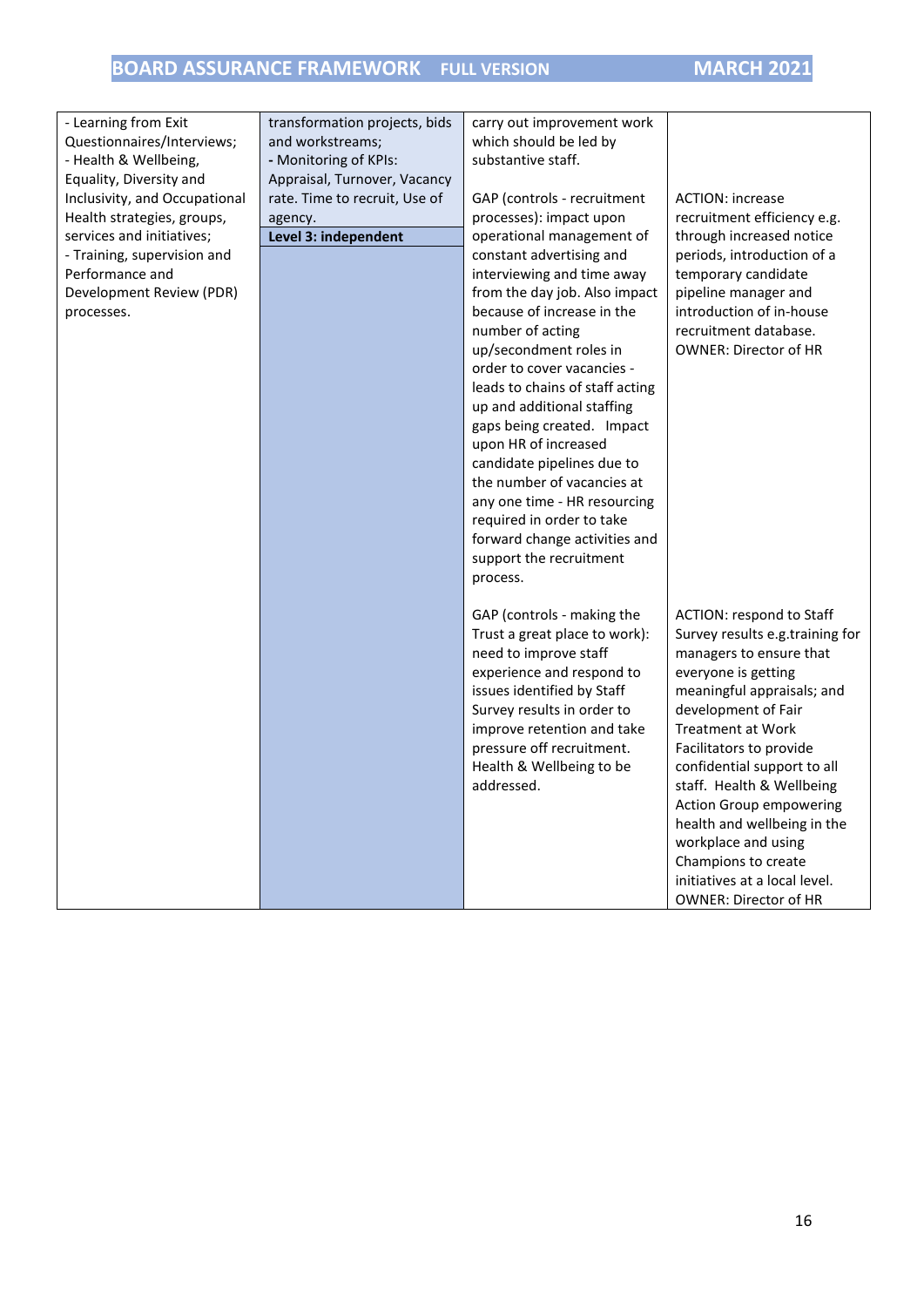#### **Strategic Objective 2: Be a great place to work**

# <span id="page-16-0"></span>**2.3: Failure to maintain a coherent and co-ordinated structure and approach to succession planning, organisational development and leadership development**

| Date added to BAF           | Pre-Jan 2021                                      |                                 |        |            |                |
|-----------------------------|---------------------------------------------------|---------------------------------|--------|------------|----------------|
| <b>Monitoring Committee</b> | People Leadership and<br><b>Culture Committee</b> |                                 | Impact | Likelihood | Rating         |
| <b>Executive Lead</b>       | Director of HR                                    | Gross (Inherent)<br>risk rating | 4      | 4          | 16             |
| Date of last review         |                                                   | <b>Current risk</b><br>rating   | 3      | 2          | 6              |
| Risk movement               |                                                   | Target risk rating              | 2      | 2          | $\overline{4}$ |
| Date of next review         |                                                   | Target to be<br>achieved by     |        |            |                |

#### **Risk Description:**

Failure to maintain a coherent and co-ordinated structure and approach to succession planning, organisational development and leadership development may jeopardise: the development of robust clinical and non-clinical leadership to support service delivery and change; the Trust becoming a clinically-led organisation; staff being supported in their career development and to maintain competencies and training attendance; staff retention; and the Trust being a "well-led" organisation under the CQC domain

| <b>Key Controls</b>             | <b>Assurance</b>              | Gaps                           | <b>Actions</b>                    |
|---------------------------------|-------------------------------|--------------------------------|-----------------------------------|
| - service model review and      | Level 1: reassurance          | GAP (controls - application of | <b>ACTION: Senior Leaders and</b> |
| modifications of pathways       |                               | Strategy Framework):           | Team away days. Increased         |
| across Operations (cross-       | Level 2: internal             | coherent Trust-wide learning   | leadership focus through the      |
| reference to SO 1.2 and the     | - People, Leadership &        | from existing leadership       | <b>Executive and Senior</b>       |
| risk against failure to deliver | <b>Culture Committee;</b>     | development projects.          | Leaders' groups. Leadership       |
| integrated care);               | - Use of annual staff survey  | Localised good performance     | Engagement through Linking        |
| - completed restructuring of    | to measure progress and       | and good practice may not      | Leaders Conferences (x4 per       |
| Operations Directorates to      | perception of leadership      | be picked up across the        | year).                            |
| provide for development of      | development; and              | Trust. Although it may not     | <b>OWNER: Director of HR</b>      |
| clinical leadership and for a   | - staff appraisals and ad hoc | always be necessary or         |                                   |
| social care lead in each        | staff satisfaction surveys.   | appropriate for all Trust-wide |                                   |
| directorate;                    | Level 3: independent          | learning in this area to be    |                                   |
| - "planning the future"         | - CQC reviews - a rating of   | consistent, as opposed to      |                                   |
| programme and ongoing           | "good" was achieved in the    | tailored to meet specific      |                                   |
| <b>Aston Team Working</b>       | Well Led domain in 2015 CQC   | leadership development         |                                   |
| programme;                      | inspection.                   | requirements, it should be     |                                   |
| - effective team-based          |                               | more coherent and delivered    |                                   |
| working training in place       |                               | with more purpose.             |                                   |
| with L&D                        |                               | Unwarranted variation          |                                   |
| - multi-disciplinary leadership |                               | without justification may be   |                                   |
| trios within clinical           |                               | a gap rather than variation    |                                   |
| directorates to support and     |                               | itself.                        |                                   |
| develop clinical leadership;    |                               |                                |                                   |
| - the Organisational and        |                               | GAP (controls - individual     | ACTION: development of            |
| Leadership Development          |                               | professional review and        | individual professional           |
| <b>Strategy Framework</b>       |                               | development): co-ordinated     | leadership strategies.            |
| (approved by the Board,         |                               | direction of career pathways   | Nursing Strategy developed        |
| October 2014) - aims to         |                               | to steer staff to gain wider   | and launched in November          |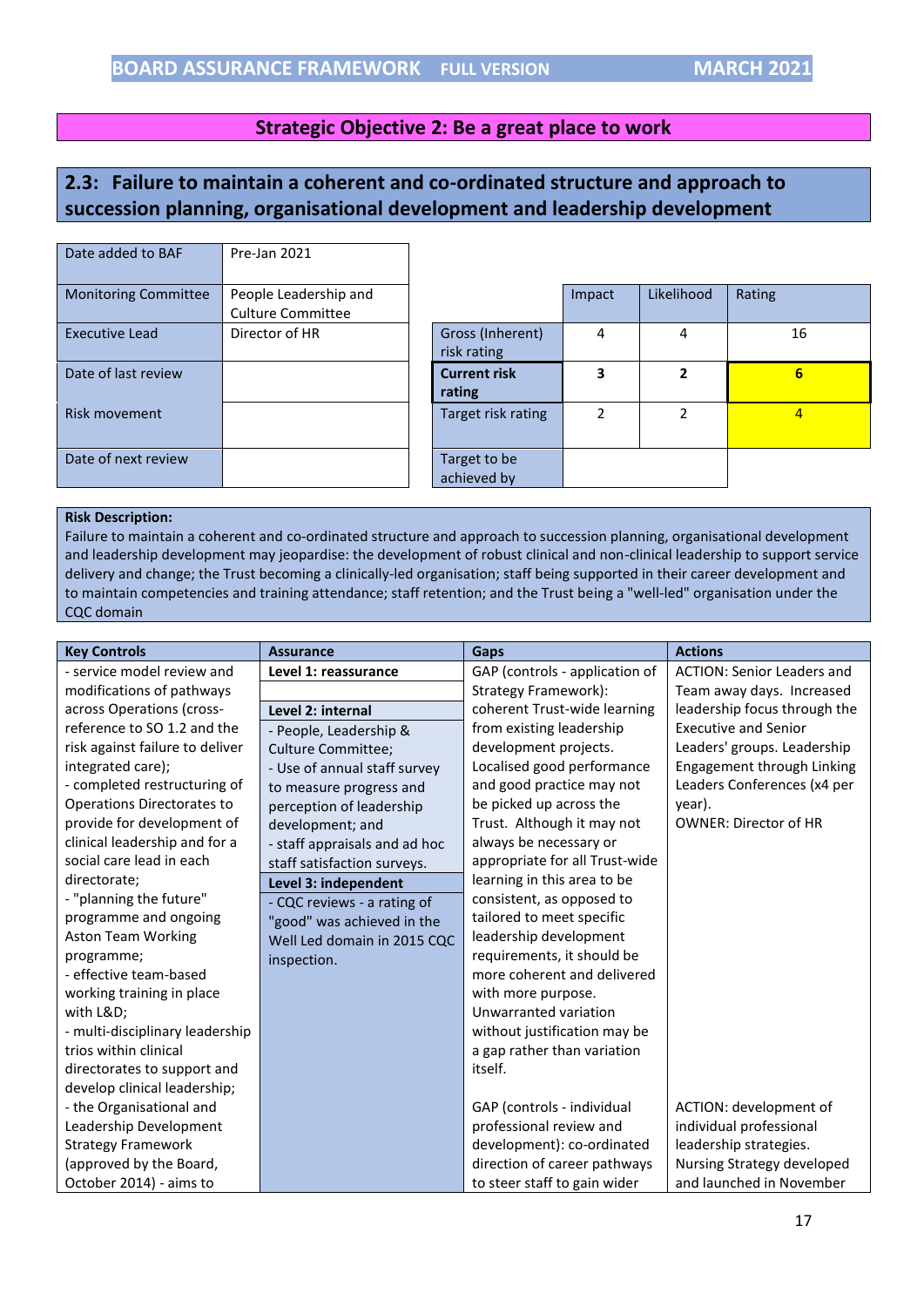# **BOARD ASSURANCE FRAMEWORK FULL VERSION MARCH 2021**

| maximise effectiveness of        | experiences. Note also links   | 2015. However, risk that               |
|----------------------------------|--------------------------------|----------------------------------------|
| staff at every level of the      | to Gap at SO 2.1 above re      | may not be sufficient                  |
| Trust by coordinating a range    | staff and career               | capacity to deliver Nursing            |
| of activities which will         | development.                   | Strategy in a timely way.              |
| promote their ability to         |                                | Also, talent management                |
| deliver high quality services    |                                | dependent upon PDR system              |
| and patient care and by          |                                | roll-out. New appraisal                |
| ensuring that structures are     |                                | process and training delayed           |
| in place to enable their         |                                | following feedback from                |
| effective delivery;              |                                | Extended Executive. More               |
| - individual professional        |                                | recently appointment of                |
| review and development           |                                | <b>Associate Director of Clinical</b>  |
| through development of           |                                | <b>Education and Nursing who</b>       |
| individual professional          |                                | will review progress against           |
| leadership strategies e.g.       |                                | development and delivery of            |
| <b>Nursing Strategy (updates</b> |                                | leadership pathways.                   |
| provided into the Quality        |                                | <b>OWNERS: MD for Mental</b>           |
| Committee, most recently in      |                                | Health & Learning                      |
| July 2020);                      |                                | Disabilities; and Chief Nurse          |
| - Linking Leaders conferences    |                                |                                        |
| aimed at developing strong       | GAP (controls): Equality and   | ACTION: work of the Equality           |
| team networks across the         | Diversity. National picture of | & Diversity Lead. NHS                  |
| middle tier of management        | little progress having been    | <b>Workforce Race Equality</b>         |
| throughout the Trust and         | made in the past 20 years to   | Standard reporting. Focus at           |
| supporting the development       | address the issue of           | Board level. Ongoing work              |
| of a positive organisational     | discrimination (BAME and       | with HR to develop routine             |
| culture (running since June      | other groups including LGBT,   | statistical analysis to identify       |
| 2015 across the Trust's          | people with disabilities and   | key areas for actions and              |
| geography and localities with    | religious groups) in the NHS.  | follow-up.                             |
| the aim of improving             |                                | <b>OWNER: Equality &amp; Diversity</b> |
| communication and                |                                | Lead and Associate Director            |
| developing networks across       |                                | of Strategy & OD                       |
| the middle tier of               |                                |                                        |
| management); and                 |                                |                                        |
| - Trainee Leadership Board -     |                                |                                        |
| most recent cohort               |                                |                                        |
| presented to the Board           |                                |                                        |
| (private Seminar session) on     |                                |                                        |
| 09 September 2020.               |                                |                                        |
|                                  |                                |                                        |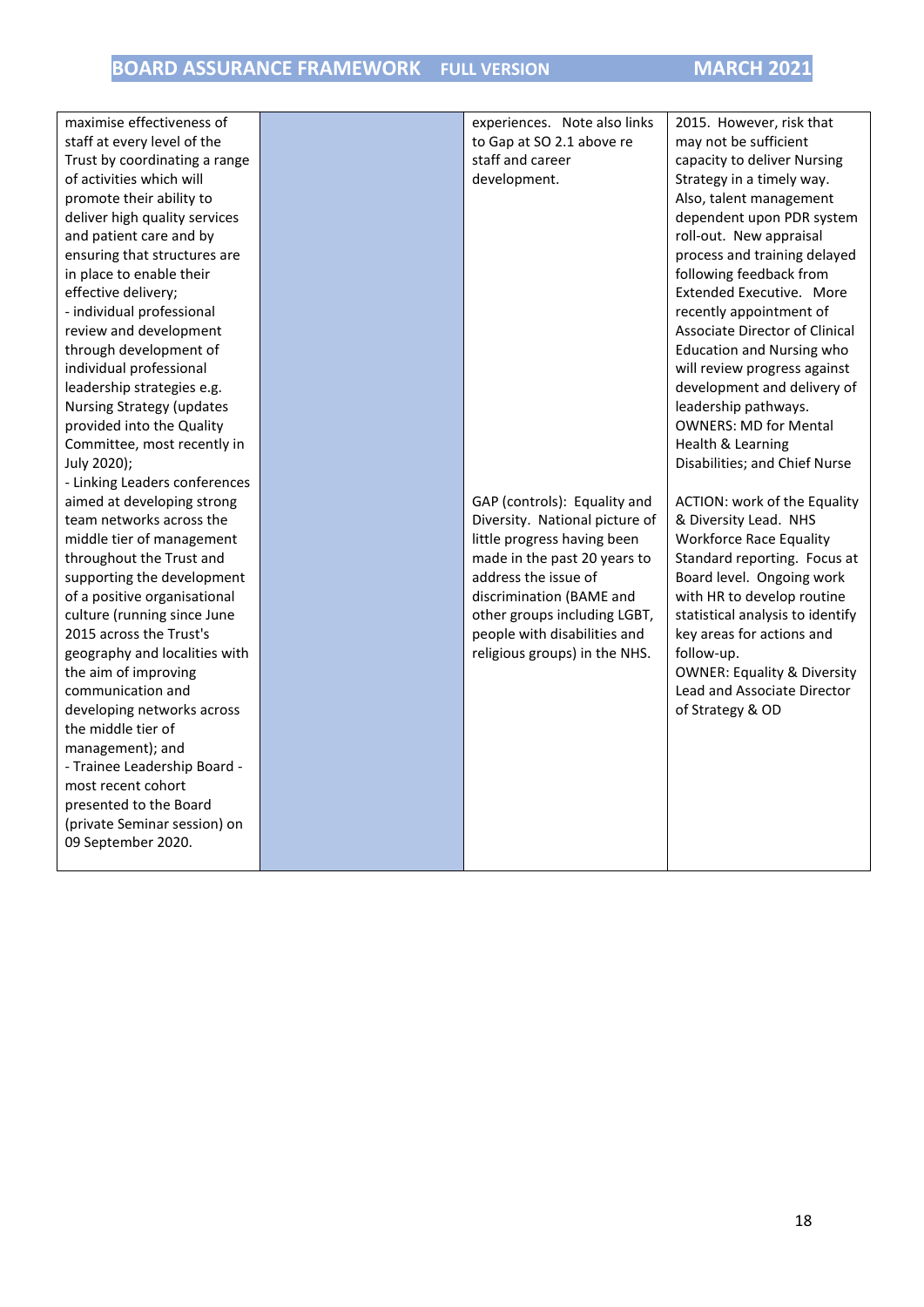## <span id="page-18-0"></span>**3.1: Failure to deliver integrated care**

| Date added to BAF           | Pre-Jan 2021                                                             |                                 |        |            |        |
|-----------------------------|--------------------------------------------------------------------------|---------------------------------|--------|------------|--------|
| <b>Monitoring Committee</b> |                                                                          |                                 | Impact | Likelihood | Rating |
| <b>Executive Lead</b>       | Managing Director for<br>Mental Health & Learning<br><b>Disabilities</b> | Gross (Inherent)<br>risk rating | 5      | 5          | 25     |
| Date of last review         |                                                                          | <b>Current risk</b><br>rating   | 4      | 4          | 16     |
| <b>Risk movement</b>        |                                                                          | Target risk rating              | 3      | 3          | 9      |
| Date of next review         |                                                                          | Target to be<br>achieved by     |        |            |        |

#### **Risk Description:**

Failure of the Health and Social Care Place Based, Integrated Care Systems and Provider Collaboratives in which we work to act together to deliver integrated care, maintain financial equilibrium and share risk responsibly may impact adversely on the operations of the Trust and compromise service delivery, especially during transition to new models.

| <b>Controls</b>                | <b>Assurance</b>                  | Gaps                         | <b>Actions</b>                       |
|--------------------------------|-----------------------------------|------------------------------|--------------------------------------|
| Oxfordshire Transformation     | Level 1: reassurance              | GAP: (assurances - whole     | <b>ACTION: since September</b>       |
| Board and membership of        | Reporting through OPS SMT,        | system working and           | 2017, DToCs highlighted to           |
| Healthy Bucks Leaders.         | Executive Team and Board.         | collaborative planning for   | the Quality Committee and            |
| <b>Executive Directors and</b> | Participation in key strategic,   | care) - Delayed Transfers of | to the Board as a mounting           |
| Service/Clinical Directors     | operational and contracting       | Care (DToCs) remain          | pressure especially for the          |
| engage strategically and       | meetings by Service               | unresolved; wider system     | wider system although the            |
| operationally, working jointly | Directors, Clinical Directors     | not working effectively to   | Trust has been able to               |
| with all CCGs, local           | and Chief Operating Officer       | support patients to be sent  | demonstrate progress in              |
| authorities and other          | Reporting to/discussions          | home.                        | managing those DToCs which           |
| partners including GP          | with Oxfordshire CCG and          |                              | were solely in its control. In       |
| providers to understand        | Trust Board.                      |                              | October 2019, bed days lost          |
| strategic issues facing CCGs   | Whole system working              |                              | to DToCs in Mental Health            |
| and provide input and          | across each county to deliver     |                              | reduced from 214 in Sept to          |
| support to delivering          | Integrated Care. Improved         |                              | 207 (equivalent to 7 beds),          |
| integrated services within     | whole systems working and         |                              | however, this was still above        |
| the context of high levels of  | process with good                 |                              | the rolling 12-month average         |
| change within the health and   | engagement with Partners          |                              | of 183 (6 beds); Community           |
| social care systems.           | demonstrated through the          |                              | DToCs increased by 235 days          |
| Development of alliances and   | <b>Oxfordshire Transformation</b> |                              | in October 2019 to 1317 bed          |
| partnerships with other        | Board, Healthy Bucks Leaders      |                              | days lost (equivalent to 43          |
| organisations, including the   | and System Resilience             |                              | beds), with a rolling 12-            |
| voluntary sector, to deliver   | groups.                           |                              | month average of 1304 days           |
| services into the future.      | Collaborative planning with       |                              | per month (42 beds).                 |
| Development of Oxfordshire     | OUH; delivering on                |                              |                                      |
| Integrated Locality Teams.     | commissioners' strategic          | GAP (controls - engagement   | <b>ACTION: ensuring</b>              |
| Oxfordshire Mental Health      | intent through initiatives        | and joint working): concern  | engagement in national               |
| Partnership - development of   | such as moving to 7-day           | around overlaps between      | Better Care Fund dialogue at         |
| Recovery College completed     | working via the service           | OBC processes and the        | a national and local level.          |
| and outcome measures being     | remodelling; and partnership      | impact of the Better Care    | <b>Strategic linking of Outcomes</b> |
| monitored monthly through      | approaches on Mental              | Fund (government pooled      | <b>Based Commissioning with</b>      |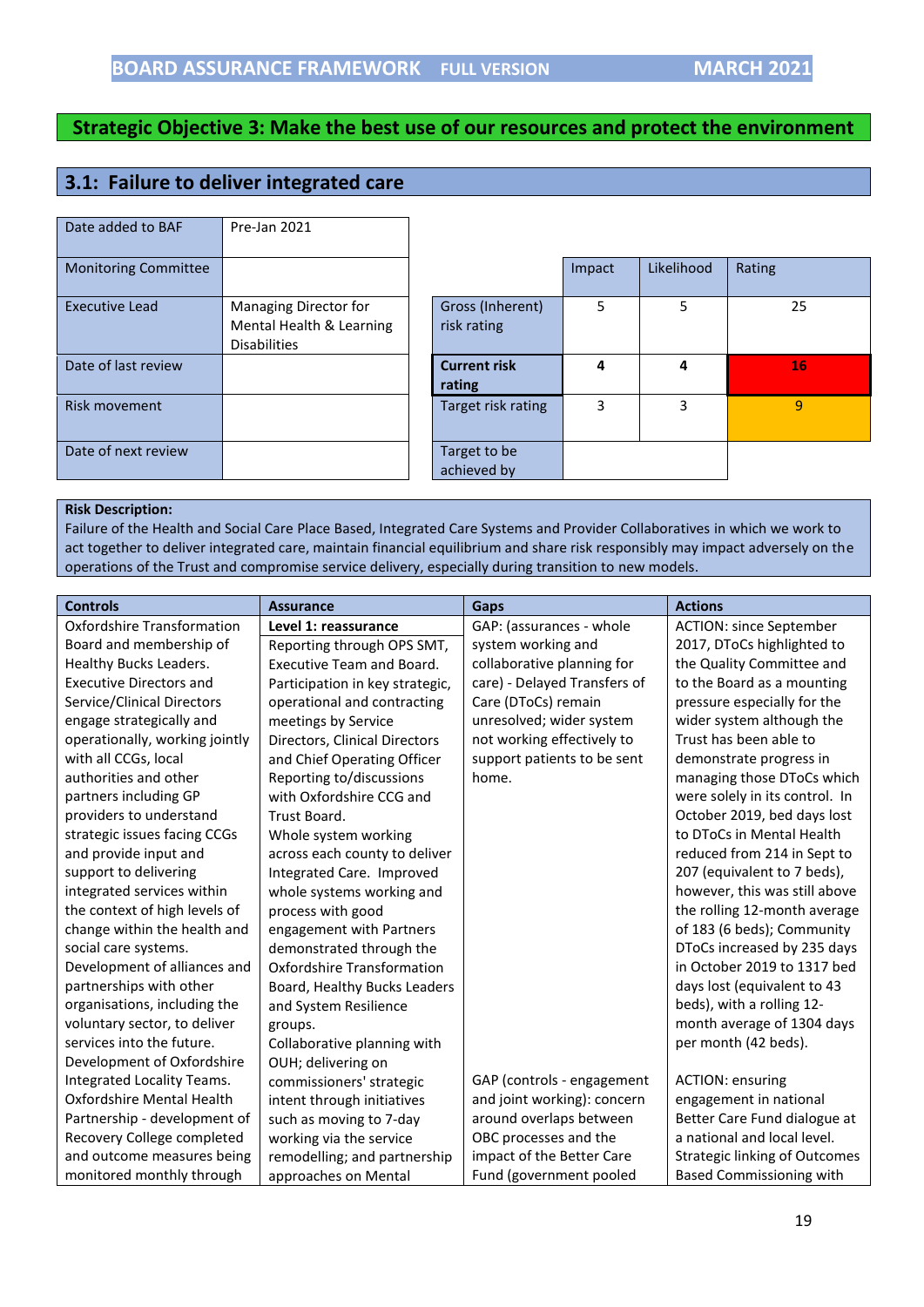| contract meetings and               | Health and OP services. Joint | fund to promote integrated    | the Better Care Fund.              |
|-------------------------------------|-------------------------------|-------------------------------|------------------------------------|
| reported monthly to CCG via         | working with commissioners    | care).                        | <b>OWNERS: MD for Mental</b>       |
| schedule 4 and OBC                  | on new models of care and     |                               | Health & Learning                  |
| measures.                           | extension of contracts and    |                               | Disabilities, Director of          |
| Progressing discussions with        | MCP processes.                |                               | <b>Finance and Chief Executive</b> |
| <b>Oxfordshire's GP Federations</b> | Level 2: internal             |                               |                                    |
| to establish opportunities for      |                               | GAP (controls - Oxfordshire   | <b>ACTION: Development</b>         |
| more formal partnerships            | Level 3: independent          | GP Federation engagement):    | continued with: updates to         |
| and collaborations. PML,            |                               | since October 2016, written   | Board Seminars including in        |
| OxFed and Oxford Health FT          |                               | outline of proposals and      | September 2017 and                 |
| are exploring a united              |                               | Memorandum of                 | February 2019; attendance          |
| approach to new models of           |                               | Understanding being           | by GP Federations at Board         |
| delivery and contracting, to        |                               | developed to describe         | workshop in private on 27          |
| be operational across much          |                               | proposals.                    | June 2019; and review at           |
| of the County. More                 |                               |                               | Board meeting in private in        |
| recently that discussion has        |                               |                               | September 2019,                    |
| also involved colleagues at         |                               |                               | <b>OWNER: Service Director -</b>   |
| OUH. Proposals will describe        |                               |                               | Oxon Community Services;           |
| how community services can          |                               |                               | and Chief Executive                |
| be integrated with primary          |                               |                               |                                    |
| care to provide a genuine           |                               | GAP (controls - engagement    | <b>ACTION: Executive Directors</b> |
| 'place' based service,              |                               | and joint working): financial | and other directors engage in      |
| addressing population               |                               | pressure on County Councils   | whole system clinical and          |
| management, prevention              |                               | and Social Care impacting     | financial planning.                |
| and access, and in addition         |                               | adversely on Health.          | <b>Engagement with NHS</b>         |
| how the relationship with           |                               |                               | Improvement (Monitor) and          |
| the urgent care pathway and         |                               |                               | introducing them into              |
| hospital based services will        |                               |                               | system-wide discussion with        |
| work in the short term and          |                               |                               | commissioners.                     |
| longer term.                        |                               |                               |                                    |
| Ability to deliver integrated       |                               |                               |                                    |
| care through collaboration          |                               |                               |                                    |
| and Partnership e.g. Mental         |                               |                               |                                    |
| Health OBC, Talking Space.          |                               |                               |                                    |
| Older People's OBC being            |                               |                               |                                    |
| advanced through Winter             |                               |                               |                                    |
| Planning.                           |                               |                               |                                    |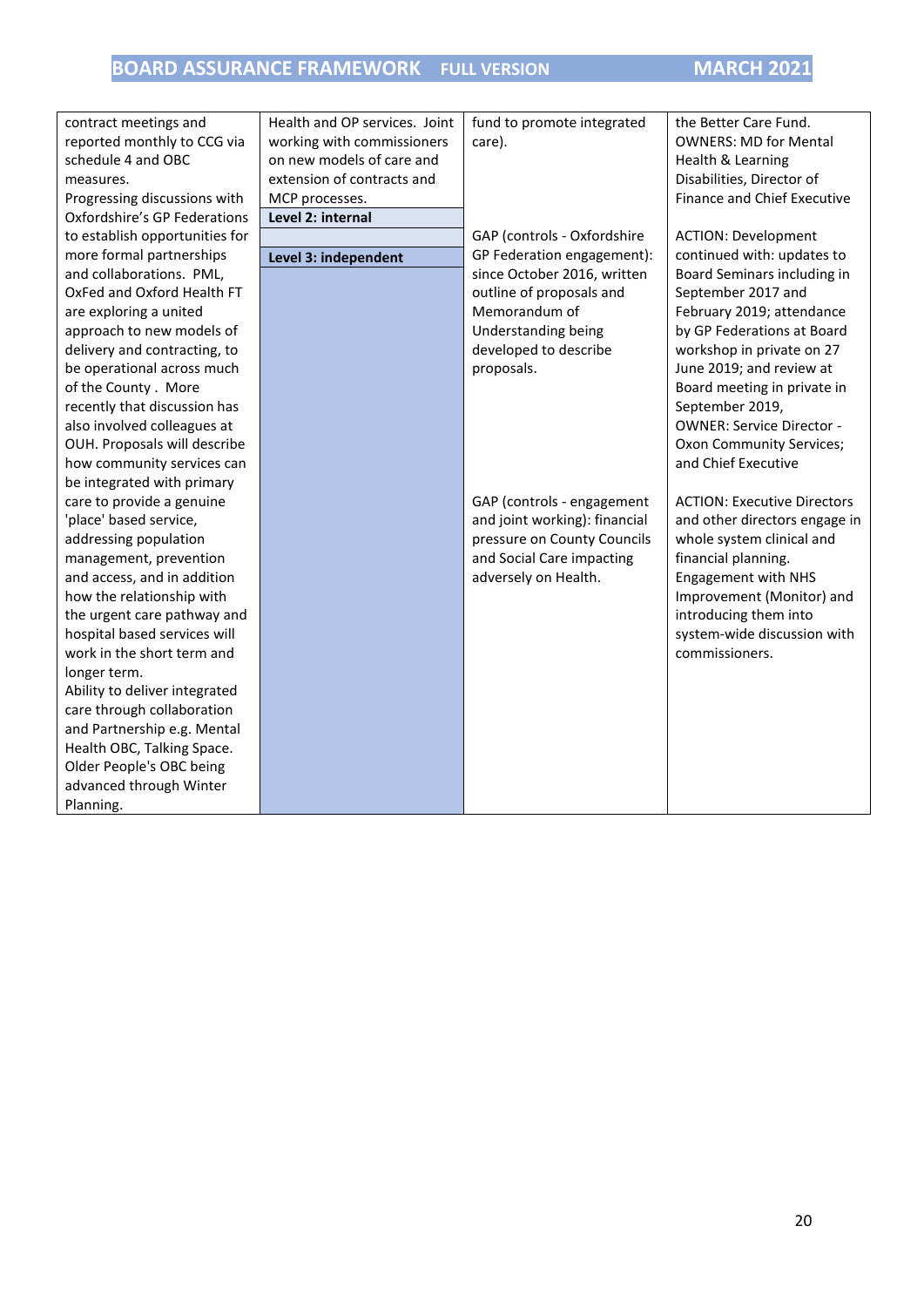## <span id="page-20-0"></span>**3.2: Failure to manage governance of external partners**

| Date added to BAF           | Pre-Jan 2021                           |                                 |                 |            |        |
|-----------------------------|----------------------------------------|---------------------------------|-----------------|------------|--------|
| <b>Monitoring Committee</b> | <b>Quality Committee</b>               |                                 | Impact          | Likelihood | Rating |
| <b>Executive Lead</b>       | Director of Strategy and<br><b>CIO</b> | Gross (Inherent)<br>risk rating | 4               | 4          |        |
| Date of last review         | 10/03/21                               | <b>Current risk</b><br>rating   | 3               | 3          |        |
| Risk movement               |                                        | Target risk rating              | 3               | 3          |        |
| Date of next review         | May 2021                               | Target to be<br>achieved by     | At target level |            |        |

| <b>Monitoring Committee</b> | <b>Quality Committee</b>               |                                 | Impact          | Likelihood | Rating         |
|-----------------------------|----------------------------------------|---------------------------------|-----------------|------------|----------------|
| <b>Executive Lead</b>       | Director of Strategy and<br><b>CIO</b> | Gross (Inherent)<br>risk rating | 4               | 4          | 16             |
| Date of last review         | 10/03/21                               | <b>Current risk</b><br>rating   | 3               | 3          | $\overline{9}$ |
| Risk movement               |                                        | Target risk rating              | 3               | 3          | 9              |
| Date of next review         | May 2021                               | Target to be<br>achieved by     | At target level |            |                |

#### **Risk Description:**

Failure to manage governance of external partners effectively, could: compromise service delivery and stakeholder engagement; lead to poor oversight of risks, challenges and relative quality amongst partners; and put at risk the Trust's integrity, reputation and accountability to its stakeholders and credibility as a system leader and partner of choice.

| <b>Controls</b>                | <b>Assurance</b>              | Gaps                          | <b>Actions</b>                    |
|--------------------------------|-------------------------------|-------------------------------|-----------------------------------|
| - Trust maintains a central    | Level 1: reassurance          | GAPS: identified via internal | <b>COMPLETED ACTIONS:</b>         |
| register of all partnerships;  | - Partnership Management      | partnerships review (2017)    | Partnership standard              |
| - Central coordination of      | Group                         | and PWC audit (May 2019):     | developed and in use; risk        |
| partnership arrangements by    | Level 2: internal             | No partnership standard;      | assessment process for            |
| <b>Business Services Team;</b> | - Partnerships updates to the | No single point of ownership  | partnership working               |
| - Development and use of       | Board (in private) (most      | for partnerships within the   | implemented; central              |
| Trust Partnership Standard;    | recently in July 2020);       | Trust; Lack of distinction    | coordination of partnership       |
| - Partnership Risk             | - Future reporting to Quality | between partnership and       | arrangements now sits with        |
| Assessments (for existing      | Committee;                    | sub-contracts; No overall     | <b>Business Services Team.</b>    |
| partners) undertaken in 2019   | - JMG reports to Quality      | register of partnership       |                                   |
| and risk-assessment process    | Committee (quarterly).        | arrangements within the       | <b>ONGOING ACTIONS:</b>           |
| in place for new               | Level 3: independent          | Trust; No performance         | (1) Development and use of        |
| partnerships;                  | - PWC Audit of partnership    | monitoring arrangements in    | performance related action        |
| - Section 75 agreements in     | working in May 2019. Key      | place with partners or        | logs to monitor progress of       |
| place for Oxfordshire and      | recommendations of the        | subcontractors.               | partnerships; work is ongoing     |
| Buckinghamshire, with          | audit have been completed;    |                               | in Business Services to           |
| monitoring and collaboration   | - quality assurance peer-to-  |                               | support Operational Services      |
| through Section 75 Joint       | peer reviews within Oxford    |                               | with contract management          |
| Management Groups (JMGs);      | Mental Health Partnership.    |                               | oversight; (2) Business           |
|                                |                               |                               | Services Team currently           |
|                                |                               |                               | working with Operational          |
|                                |                               |                               | Services to put in place new      |
|                                |                               | GAP (Assurance): New          | or varied sub-contracts.          |
|                                |                               | process for partnership       |                                   |
|                                |                               | management is not well        | <b>ACTION: continued</b>          |
|                                |                               | tested as only one new        | monitoring of adequacy of         |
|                                |                               | partnership has been          | partnership governance via        |
|                                |                               | entered into since            | <b>Business Services Team and</b> |
|                                |                               | implementation of new         | reporting to Quality              |
|                                |                               | processes.                    | Committee & the Board.            |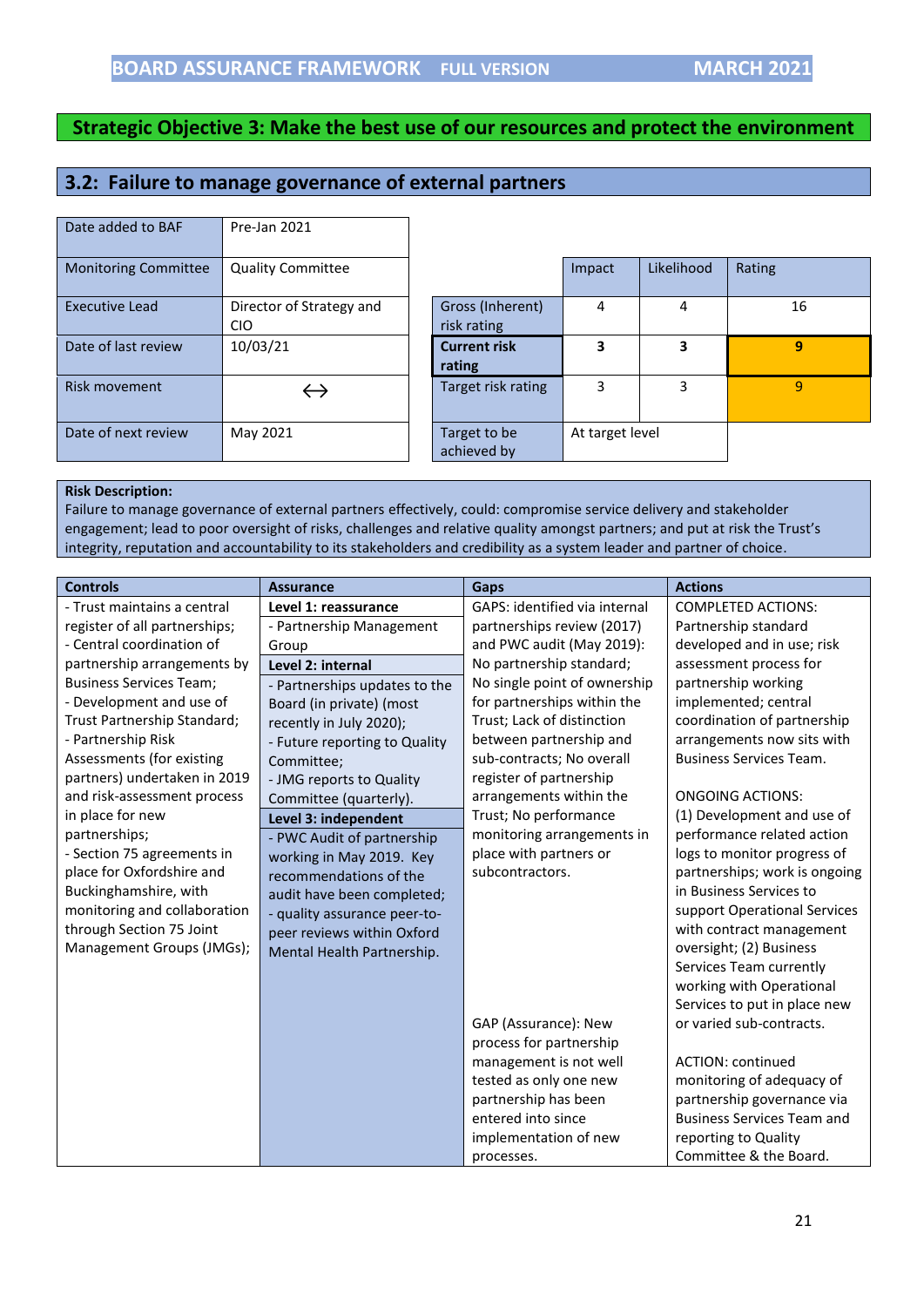# <span id="page-21-0"></span>**3.4: Failure to deliver financial plan**

| Date added to BAF           | 11/01/21               |                             |                 |            |        |
|-----------------------------|------------------------|-----------------------------|-----------------|------------|--------|
| <b>Monitoring Committee</b> | Finance and Investment |                             | Impact          | Likelihood | Rating |
|                             | Committee              |                             |                 |            |        |
| <b>Executive Lead</b>       | Director of Finance    | Gross (Inherent)            | 5               | 5          | 25     |
|                             |                        | risk rating                 |                 |            |        |
| Date of last review         | 16/03/21               | <b>Current risk</b>         | 4               | 4          | 16     |
|                             |                        | rating                      |                 |            |        |
| <b>Risk movement</b>        |                        | Target risk rating          | 4               | 4          | 16     |
|                             |                        |                             |                 |            |        |
| Date of next review         | May 2021               | Target to be<br>achieved by | At target level |            |        |

#### **Risk Description:**

Failure to deliver financial plan and maintain financial sustainability, including, but not limited to: through non-delivery of CIP savings; budget overspends; under-funding and constraints of block contracts in the context of increasing levels of activity and demand, could lead to: an inability to deliver core services and health outcomes; financial deficit; intervention by NHS Improvement; and insufficient cash to fund future capital programmes.

| <b>Controls</b>               | <b>Assurance</b>               | Gaps                           | <b>Actions</b>                     |
|-------------------------------|--------------------------------|--------------------------------|------------------------------------|
| - Annual Financial Plan and   | Level 1: reassurance           | GAP: There is a short-term     | ACTION: diligent review and        |
| Budget produced, and          | -Weekly finance team           | risk that COVID interim        | monitoring of COVID national       |
| approved by FIC and the       | meeting;                       | financial regime may not       | financial regime, calculation      |
| Board;                        | - Monthly finance review       | provide sufficient funding to  | of block and top up                |
| - Standing Financial          | meetings with directorates;    | cover COVID costs, fully fund  | payments, funding flows in         |
| Instructions;                 | - Capital Programme Sub-       | <b>MHIS and Transformation</b> | relation to MHIS and               |
| - Budgetary Control Policy    | Committee (monthly)            | funding.                       | Transformation funding,            |
| $(CORPO3)$ ;                  | - daily cash balance reports   |                                | monthly review meetings            |
| - Procurement Policy          | to DoF, and weekly and         |                                | with NHSE/I and periodic           |
| (CORP04) and Procurement      | monthly cash-flow reports.     |                                | meetings with NHSE/I               |
| Procedure Manual;             | Level 2: internal              |                                | regional team.                     |
| - Investment Policy           | - Strategic Delivery Group;    |                                | <b>OWNER: Director of Finance.</b> |
| (CORP10);                     | - Finance and Investment       |                                |                                    |
| - Treasury Management         | Committee (every 2 months);    |                                |                                    |
| Policy (CORP09);              | - Monthly Finance, including   | GAP: Underfunding of Oxon      | ACTION: (a) Community              |
| - Counter Fraud Policy        | CIP, reporting to the Board to | community services contract    | Services Strategy to be            |
| (CORP11);                     | provide assurance on           |                                | completed, followed by (b)         |
| - Robust cash management      | progress and recovery          |                                | costs analysis, and (c)            |
| arrangements;                 | actions.                       |                                | structured discussions about       |
| - Active management of        | Level 3: independent           |                                | funding gaps with                  |
| Capital Programme;            | - Internal Audit review;       |                                | Commissioners.                     |
| - Regular reporting on        | - External audit;              |                                | <b>OWNER: Director of</b>          |
| Financial position and impact | - Financial Plan submitted to  |                                | Community & Primary Care           |
| of wider financial system     | $NHSE/I$ ;                     |                                | Services, and Director of          |
| risks to FIC and Board;       | - Monthly reporting to, and    |                                | Finance.                           |
| - Monthly reporting to, and   | monitoring by, NHSE/I.         |                                | TARGET: currently unclear.         |
| monitoring by, NHSE/I.        |                                |                                | Position to be reviewed May        |
|                               |                                |                                | 2021                               |
|                               |                                |                                |                                    |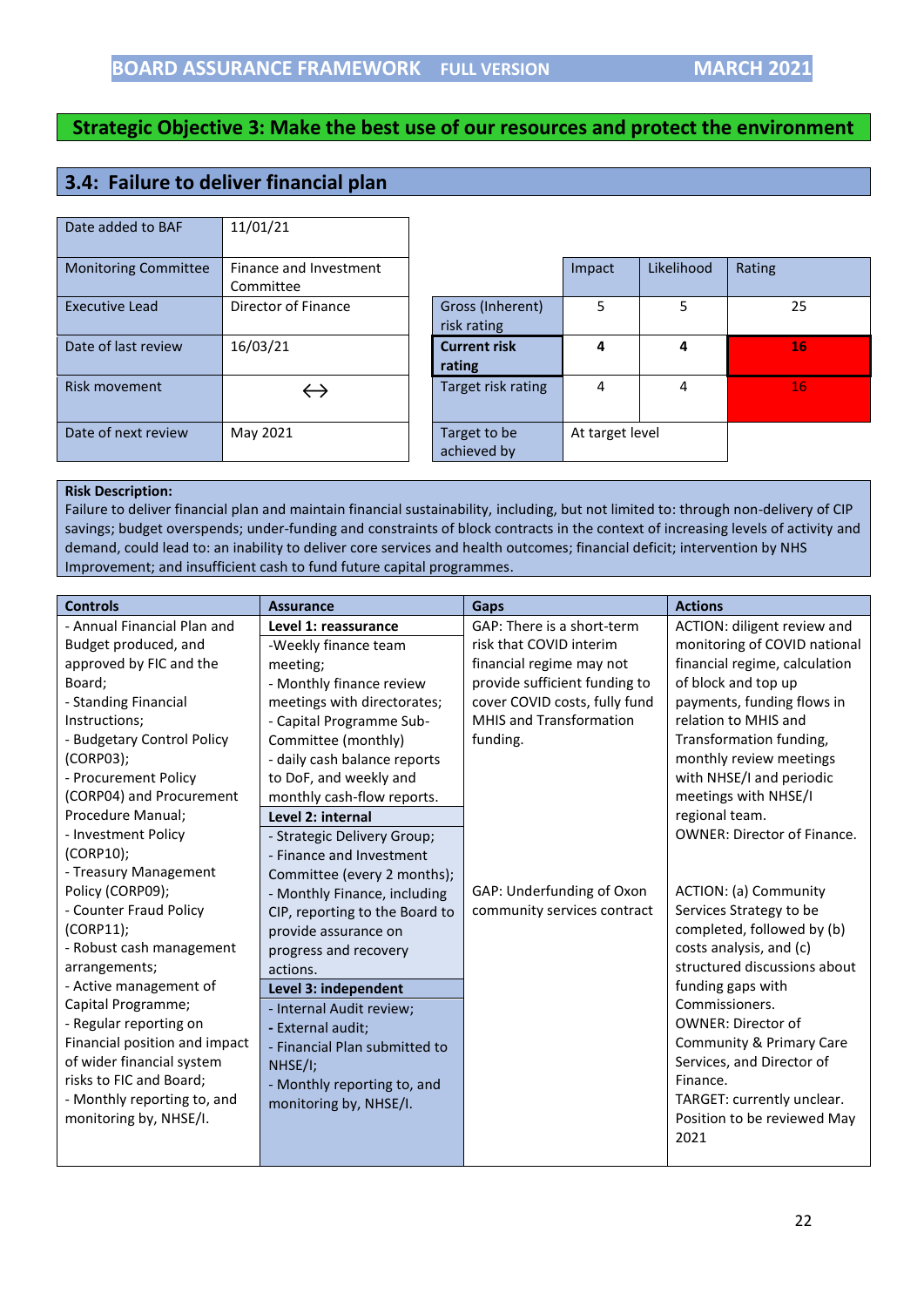# <span id="page-22-0"></span>**3.6: Failure to maintain effective governance (both corporate and clinical) and decision making arrangements**

| Date added to BAF           | Pre-Jan 2021                              |                                 |        |            |                |
|-----------------------------|-------------------------------------------|---------------------------------|--------|------------|----------------|
| <b>Monitoring Committee</b> | <b>Audit Committee</b>                    |                                 | Impact | Likelihood | Rating         |
| Executive Lead              | Director of Corporate<br>Affairs & Co Sec | Gross (Inherent)<br>risk rating | 4      | 4          | 16             |
| Date of last review         | 19/01/21                                  | <b>Current risk</b><br>rating   | 3      | 2          | 6              |
| <b>Risk movement</b>        | $\hookrightarrow$                         | Target risk rating              | 2      | 2          | $\overline{4}$ |
| Date of next review         | April 2021                                | Target to be<br>achieved by     |        |            |                |

#### **Risk Description:**

Failure to maintain and/or adhere to effective governance and decision making arrangements, and/or insufficient understanding of the complexities of a decision may lead to: poor oversight at Board level of risks and challenges; (clinical or organisational) strategic objectives not being established or achieved; actual or perceived disenfranchisement of some stakeholders (including members of the Board, Governors and/or Members) from key strategic decisions; or damage to the Trust's integrity, reputation and accountability.

| <b>Controls</b>                   | <b>Assurance</b>                   | Gaps                           | <b>Actions</b>                 |
|-----------------------------------|------------------------------------|--------------------------------|--------------------------------|
| - Trust Constitution and          | Level 1: reassurance               | Risk that there might be a     | Appropriate independent        |
| Standing Orders for the           |                                    | lack of specialist knowledge   | expert and/or legal advice to  |
| Board and Council (CORP01);       | Level 2: internal                  | and/or expertise amongst       | be obtained to support         |
| - Council of Governors (COG),     | - Annual Governance                | decision makers in relation to | decisions relating to          |
| <b>COG Working Groups;</b>        | Statement;                         | a significant decision or      | significant transactions (e.g. |
| - Standing Financial              | - Strategic Objectives             | transaction.                   | as part of significant capital |
| Instructions and Scheme of        | approved by Board, with            |                                | projects such as PICU build    |
| Delegation;                       | progress against objectives        |                                | and Warneford                  |
| - Integrated Governance           | reported to Board                  |                                | redevelopment projects),       |
| Framework (IGF);                  | Committees and Board;              |                                | and decision makers to be      |
| - Procurement Policy              | - Quality Committee, Finance       |                                | fully sighted on such          |
| (CORP04) and Procurement          | & Investment Committee,            |                                | independent advice.            |
| Procedure Manual;                 | and Audit Committee review         |                                | <b>OWNERS: Director of</b>     |
| Investment Policy (CORP10),       | risks and key governance           |                                | Corporate Affairs & Co Sec,    |
| <b>Treasury Management Policy</b> | issues;                            |                                | and Director of Finance.       |
| (CORPO9);                         | - Escalation reports from the      |                                |                                |
| - Trust Strategic Objectives      | Sub Committees to Board            |                                |                                |
| and setting of key focus          | Committees and on to Board;        |                                |                                |
| areas for achieving               | - Annual report and reports        |                                |                                |
| objectives;                       | for Council of Governors to        |                                |                                |
| - Maintenance of key Trust        | demonstrate engagement             |                                |                                |
| registers (e.g. declarations of   | with FT members.                   |                                |                                |
| interest, receipts of gifts);     | Level 3: independent               |                                |                                |
| - Processes for capturing         | - Internal Audit review of         |                                |                                |
| meeting minutes to log:           | governance arrangements.           |                                |                                |
| consideration of discordant       | <b>Internal Audit reviews have</b> |                                |                                |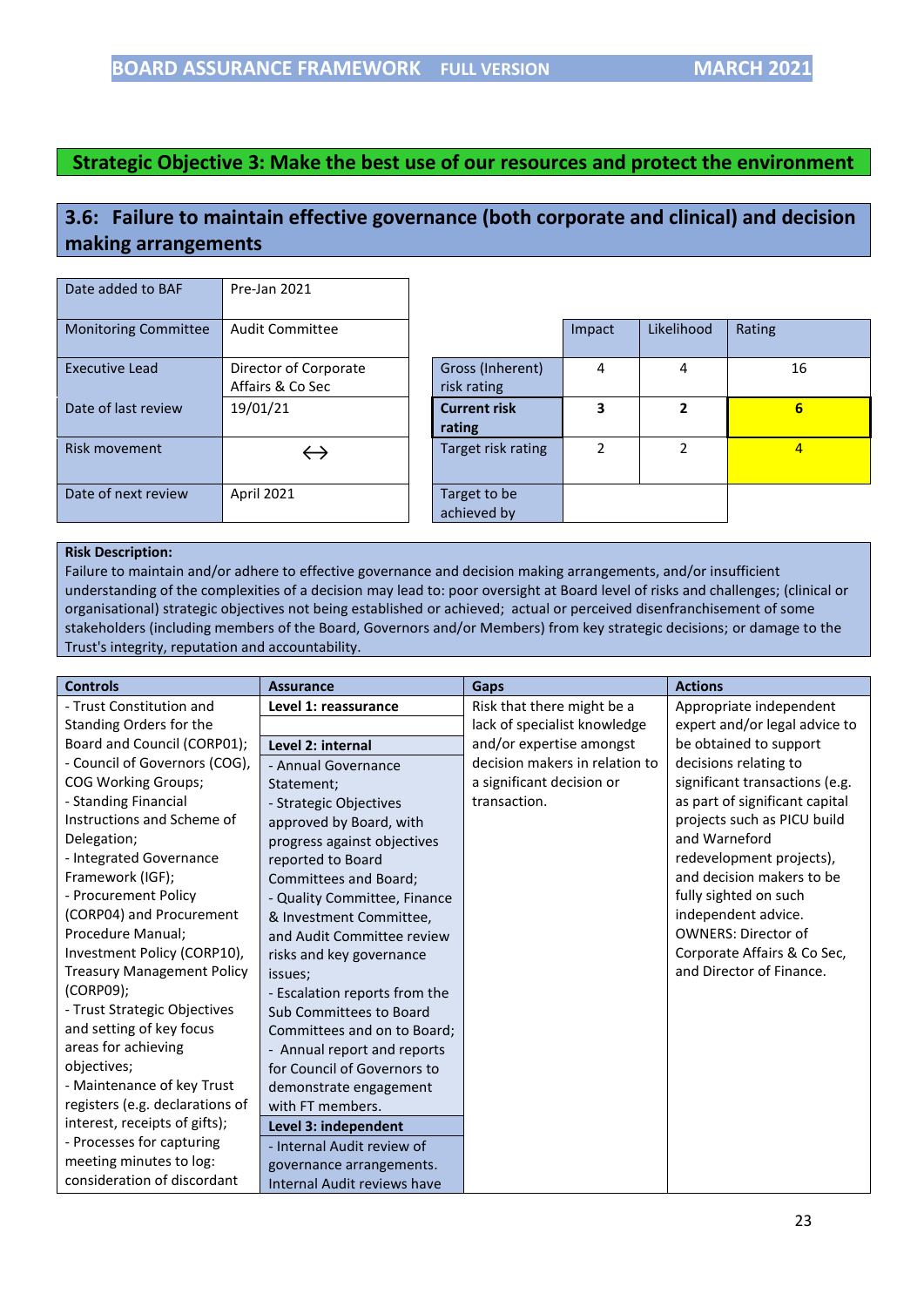| views, discussion of risks, and | included reviews of Quality     |
|---------------------------------|---------------------------------|
| decisions;                      | Strategy & Governance, the      |
| - Risk Management Strategy;     | IGF, Clinical Audit, Electronic |
| - Board Assurance               | Health Record Programme         |
| Framework;                      | Governance, the Research        |
| - Trust Risk Register and local | Governance Framework,           |
| risk registers at directorate   | Information Governance, the     |
| and departmental levels;        | Board Assurance Framework,      |
| - Business continuity           | Risk and Quality Governance.    |
| planning processes and          | Positive Head of Internal       |
| emergency preparedness;         | Audit opinion and External      |
| - Membership Involvement        | Audit reliance on same and      |
| Group, Membership               | on relevance of Annual          |
| Development Strategy, and       | Governance Statement;           |
| membership development          | - Well Led governance review    |
| responsibilities through the    | (PwC) completed, presented      |
| Communications function.        | to the Board meeting in         |
|                                 | private in June 2017 and        |
|                                 | reported to Council of          |
|                                 | Governors in Sept 2017;         |
|                                 | - Well Led inspection (CQC)     |
|                                 | <b>March 2018.</b>              |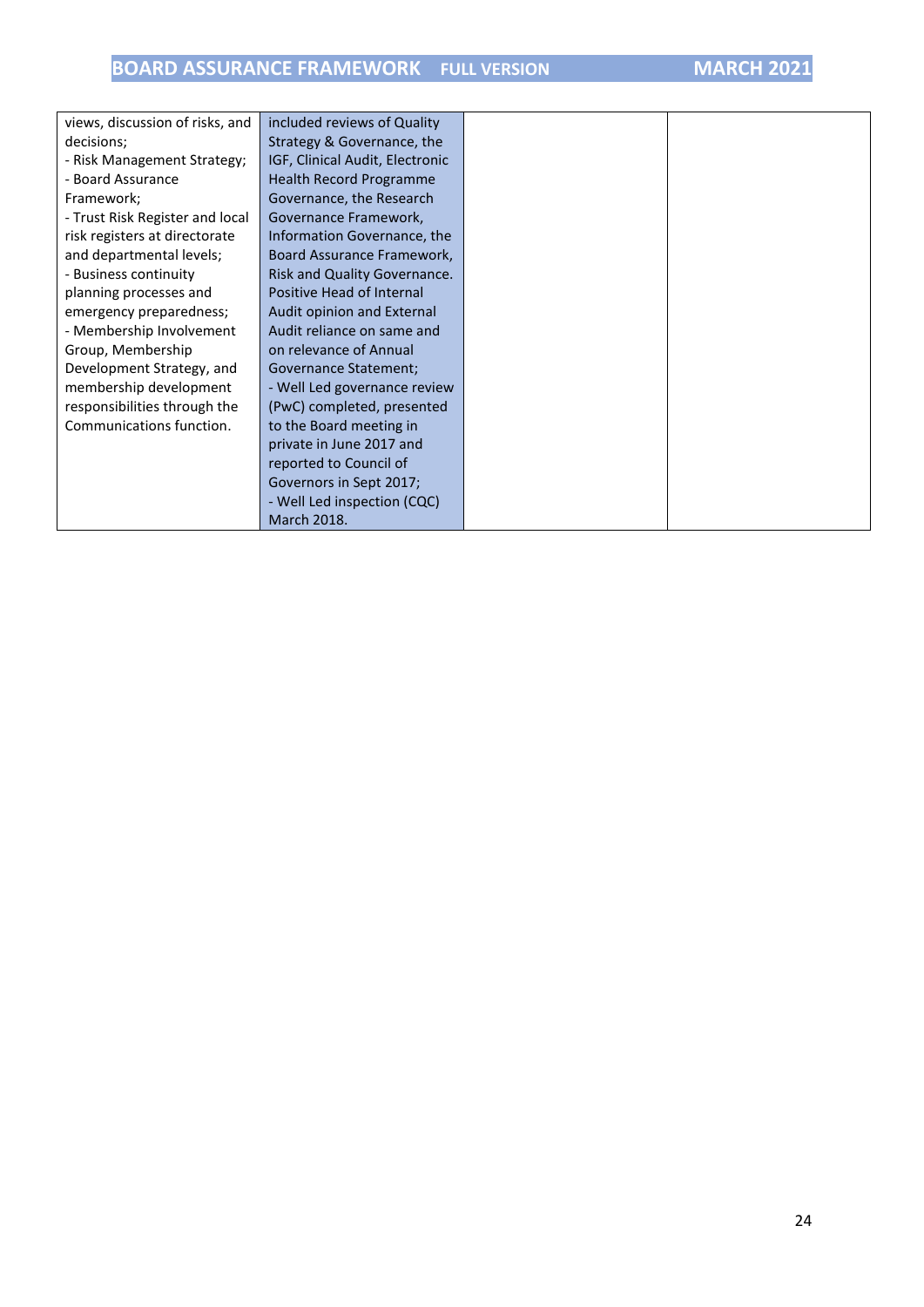# <span id="page-24-0"></span>**3.7: Ineffective business planning**

| Date added to BAF           | Pre-Jan 2021           |                     |        |               |                 |
|-----------------------------|------------------------|---------------------|--------|---------------|-----------------|
| <b>Monitoring Committee</b> | Finance and Investment |                     | Impact | Likelihood    | Rating          |
|                             | Committee              |                     |        |               |                 |
| Executive Lead              | Director of Finance    | Gross (Inherent)    | 4      | 4             | 16              |
|                             |                        | risk rating         |        |               |                 |
| Date of last review         | 16/03/21               | <b>Current risk</b> | 4      | 2             | 8               |
|                             |                        | rating              |        |               |                 |
| Risk movement               |                        | Target risk rating  | 3      | $\mathcal{P}$ | $6\overline{6}$ |
|                             |                        |                     |        |               |                 |
| Date of next review         | May 2021               | Target to be        |        |               |                 |
|                             |                        | achieved by         |        |               |                 |

#### **Risk Description:**

Ineffective business planning arrangements and/or inadequate mechanisms to track delivery of plans and programmes, could lead to: the Trust failing to achieve its annual objectives and consequently being unable to meet its strategic objectives; the Trust being in breach of regulatory and statutory obligations.

| <b>Controls</b>              | <b>Assurance</b>             | <b>Gaps</b>                   | <b>Actions</b>                  |
|------------------------------|------------------------------|-------------------------------|---------------------------------|
| - Strategic Framework;       | Level 1: reassurance         | <b>GAP: Business Planning</b> | ACTION: working with L&D        |
| - The planning requirements  |                              | process and objectives not    | and HR to align processes.      |
| of NHS Improvement,          | Level 2: internal            | sufficiently aligned with     | <b>OWNER: Business Services</b> |
| including Quality Account,   | - Business planning is a key | individual PDR processes.     | Team and Director of Finance    |
| are integrated within the    | component of Extended        |                               |                                 |
| Trust's business planning    | Executive meetings with      | GAP: Key Performance          | ACTION: working with            |
| requirements;                | particular focus on progress | Indicators (KPIs) not         | Performance teams and           |
| - Annual Strategic &         | review and plan themes       | effectively aligned with      | directorates to agree KPIs      |
| Operational Plans approved   | development;                 | strategic objectives and      | and method for reporting.       |
| by the Board and submitted   | - Strategic Delivery Group;  | Business plans.               | KPIs continue to be             |
| to NHS Improvement;          | - Formal progress reports on |                               | developed in conjunction        |
| - The annual planning        | the Operational/ Business    |                               | with PLICS, activity-based      |
| process begins in the autumn | Plan presented to the        |                               | budgets and productivity        |
| and is "bottom-up" including | Executive and the Board;     |                               | management. PDRs in the         |
| consultation with internal   | - The Council of Governors   |                               | process of review and will      |
| and external stakeholders,   | (CoG) is involved in the     |                               | include alignment of            |
| working with Directorates,   | development of business      |                               | personal objectives with        |
| aligning priorities with the | planning and the CoG         |                               | those of the Trust.             |
| strategy and developing a    | formally review and approve  |                               | <b>OWNER: Director of</b>       |
| Trust-wide Business Plan and | the Annual Business Plan.    |                               | Strategy/CIO and Director of    |
| Priorities;                  | Level 3: independent         |                               | Finance                         |
| - Business Services,         | - Annual Strategic Plan      |                               |                                 |
| Performance Team and         | submitted to NHS I.          |                               |                                 |
| Service Change (Programme    |                              |                               |                                 |
| & Project Management)        |                              |                               |                                 |
| functions.                   |                              |                               |                                 |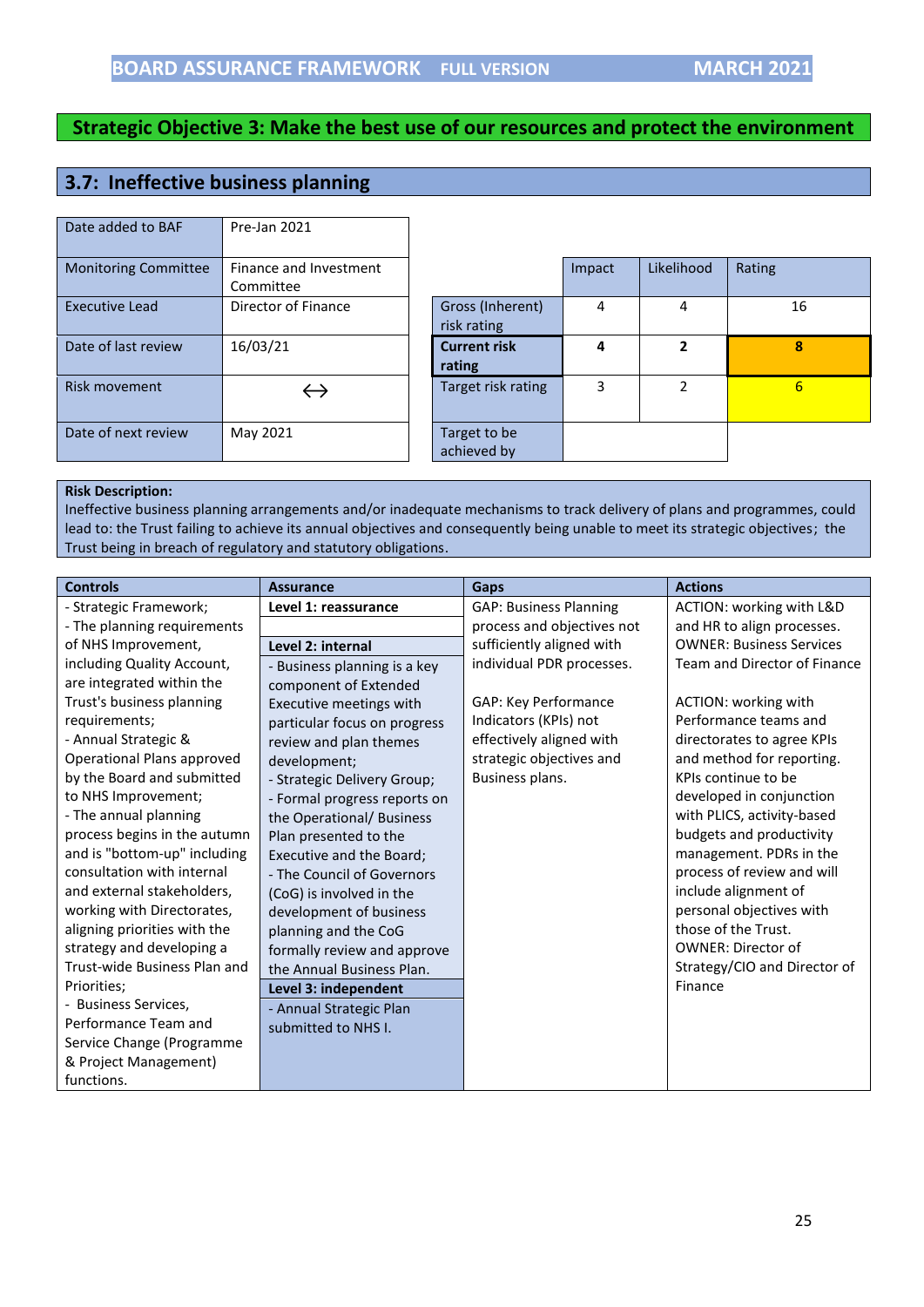## <span id="page-25-0"></span>**3.10: Protecting the information we hold**

| Date added to BAF           | 12/01/21                               |                                 |        |            |        |
|-----------------------------|----------------------------------------|---------------------------------|--------|------------|--------|
| <b>Monitoring Committee</b> | <b>Quality Committee</b>               |                                 | Impact | Likelihood | Rating |
| <b>Executive Lead</b>       | Director of Strategy and<br><b>CIO</b> | Gross (Inherent)<br>risk rating | 5      | 4          | 2      |
| Date of last review         | 10/03/21                               | <b>Current risk</b>             | 4      | 3          | 1      |
|                             |                                        | rating                          |        |            |        |
| Risk movement               | $\leftrightarrow$                      | Target risk rating              | 3      | 3          | 9      |

|                                 | Impact     | Likelihood | Rating |
|---------------------------------|------------|------------|--------|
| Gross (Inherent)<br>risk rating | 5          | 4          | 20     |
| <b>Current risk</b><br>rating   | 4          | 3          | 12     |
| Target risk rating              | 3          | 3          | ٩      |
| Target to be<br>achieved by     | April 2022 |            |        |

#### **Risk Description:**

Failure to protect the information we hold as a result of ineffective information governance and/or cyber security could lead to: personal data and information being processed unlawfully (with resultant legal or regulatory fines or sanctions), cyberattacks which could compromise the Trust's infrastructure and ability to deliver services and patient care; data loss or theft affecting patients, staff or finances; reputational damage.

| <b>Controls</b>                  | <b>Assurance</b>             | Gaps                              | <b>Actions</b>                     |
|----------------------------------|------------------------------|-----------------------------------|------------------------------------|
| - Information Governance         | Level 1: reassurance         | <b>GAP: Penetration testing</b>   | ACTION: Though Server              |
| Team;                            | - Information Management     | undertaken in May 2020            | Team, IAOs and suppliers           |
| - GDPR Group workshops;          | Group (IMG);                 | (with OUH), July 2020 (NHS        | have addressed the most            |
| - Mandatory IG training for      | - Monthly Cyber Security     | Digital), and NHSD Data           | significant threats, some low      |
| all staff Trust wide, plus ad    | activities review via Oxford | <b>Security Onsite Assessment</b> | vulnerability supplier             |
| hoc training with clinical       | <b>Health Cyber Security</b> | (CE+ & DSPT) in Nov 2020          | remediation is still required      |
| focus on sage info sharing;      | <b>Working Group</b>         | identified a few low to           | and forms part of long term        |
| - Information assets and         | Level 2: internal            | medium risk information           | programme of work.                 |
| systems are risked assessed      | - Quality Committee receives | system and user account           | <b>OWNER: Director of Strategy</b> |
| using standard Data              | reports from IMG (most       | weaknesses;                       | and Chief Information Officer      |
| <b>Protection Impact</b>         | recently Nov 2020);          |                                   |                                    |
| Assessment (DPIA) tool;          | - Monitoring of IG training  | GAP: Trust does not yet have      | ACTION: Focus remains on           |
| - Appointment of Cyber           | attendance;                  | <b>National Cyber Security</b>    | achieving Cyber Essentials         |
| Security Consultant (2020);      | - Cyber Security reporting   | Centre Cyber Security             | Plus (CE+) certification.          |
| - Membership of Oxfordshire      | quarterly into Audit         | Essentials Plus certification;    | Work is ongoing ahead of the       |
| <b>Cyber Security Working</b>    | Committee and the Board      |                                   | mandatory deadline of June         |
| Group;                           | (most recently to the Audit  |                                   | 2021 to be CE+ certified.          |
| - 'Third Party Cyber Security    | Committee in Sept 2020);     |                                   | <b>OWNER: Director of Strategy</b> |
| Assessment' (checklist &         | - Incident management and    |                                   | and Chief Information Officer      |
| questionnaire) developed, to     | response process (enhanced   |                                   | & Cyber Security Consultant.       |
| provide a systems                | to meet DSPT requirements)   |                                   |                                    |
| requirement specification        | through which data and       | GAP: MFA cannot be applied        | <b>ACTION: Privileged Access</b>   |
| and to ensure any new            | cyber security incidents are | to all local systems and          | Management (PAM) and               |
| Information Systems being        | monitored and reviewed;      | backup authentication.            | conditional access are being       |
| procured adhere to DSPT          | - Programme of independent   |                                   | developed by the Server            |
| <b>Cyber Security standards;</b> | penetration testing of       |                                   | Team.                              |
| - AppLocker and restrictions     | systems/services (annual     |                                   |                                    |
| to ensure desktop                | from 2020);                  |                                   |                                    |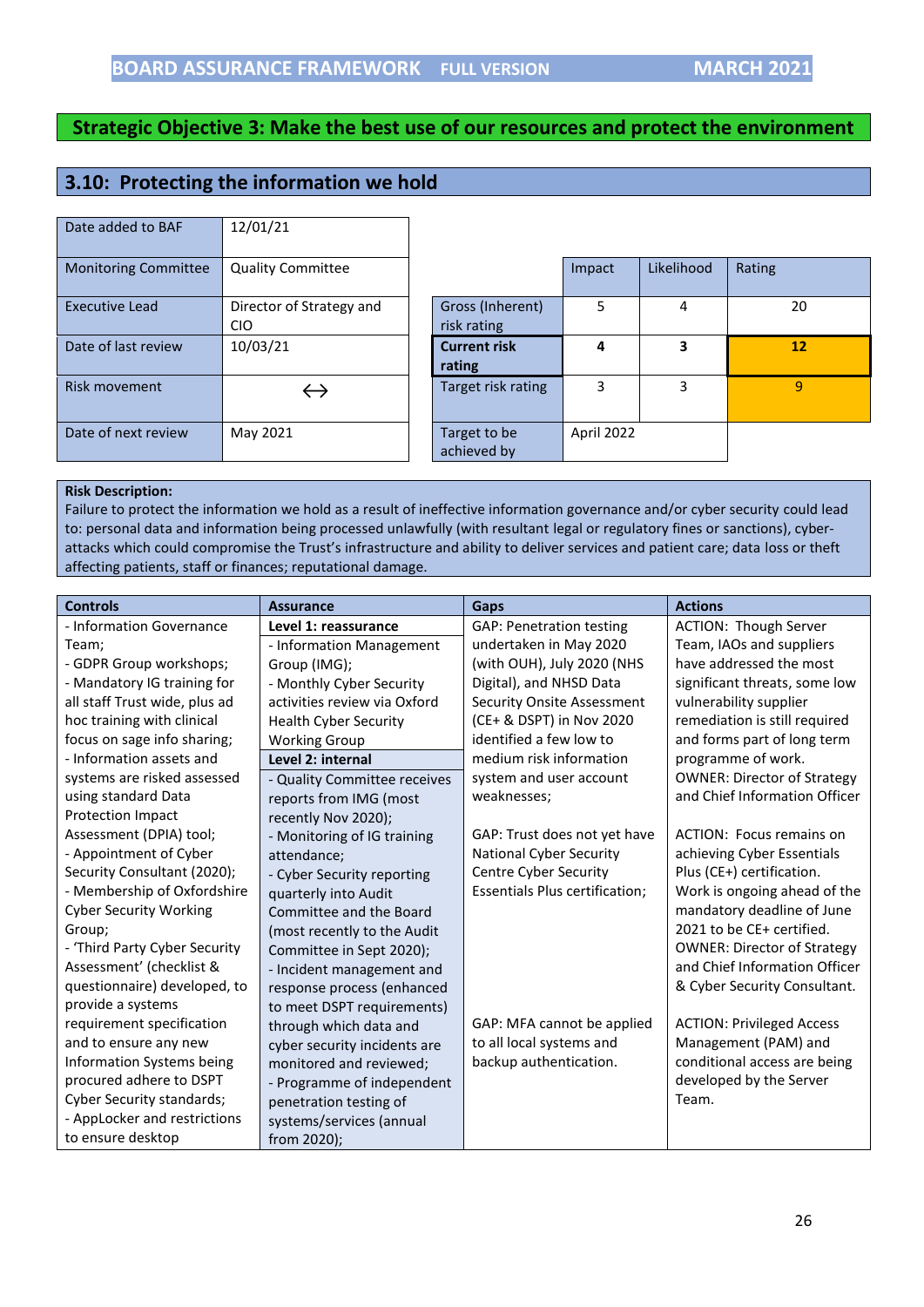| applications are controlled     | - NHS Digital Data Security    | GAP: Desktop Third Party       | <b>ACTION: Software patch</b>      |
|---------------------------------|--------------------------------|--------------------------------|------------------------------------|
| and centrally approved;         | and Protection Toolkit (DSPT)  | Software Patch Management      | management solutions are           |
| - Systems access control and    | annual self-assessment.        | is currently reactive only via | being investigated by the          |
| audit managed by way of:        |                                | ATP and internal resource      | Desktop & Apps Team.               |
| programme of penetration        | Level 3: independent           | fails to keep pace with the    |                                    |
| testing (annually from 2020);   | - NHS Digital's BitSight cyber | requirements.                  |                                    |
| cyber security assessed and     | rating, VMS Vulnerability      |                                |                                    |
| tested prior to                 | Scanning, and NSCN             | GAP: As Cyber Security         |                                    |
| implementation of new           | WebCheck Service, with         | hardening such as              |                                    |
| systems; USB device             | identified vulnerabilities     | assessments, penetration       |                                    |
| controls; use of external       | monitored and remediated       | testing and other              |                                    |
| cyber security scoring and      | or mitigated;                  | enhancements are being         |                                    |
| scanning tools and services     | -NHS Digital penetration test  | developed, the Cyber and       |                                    |
| (e.g. NHS Digital's BitSight,   | (July 2020) and Data Security  | Server management resource     |                                    |
| <b>VMS Vulnerability</b>        | <b>Onsite Assessment Non</b>   | available to ensure the trust  |                                    |
| Management Service, Nessus      | $2020$ );                      | will meet the June 2021        |                                    |
| Vulnerability Scanning,         | -Microsoft Defender ATP        | DSPT/CE+ deadline is           |                                    |
| Microsoft Defender              | Threat & Vulnerability         | reduced. Additional Cyber      |                                    |
| Advanced Threat Protection);    | Management (TVM) tools         | Security and Server            |                                    |
| - GCHQ-certified Cyber          | and process. The lower our     | Management resource is         |                                    |
| <b>Security Board Briefing</b>  | TVM score, the more secure     | required to address those      |                                    |
| delivered by NHS Digital and    | our estate;                    | needs and maintain and         |                                    |
| the IT team to the Board        | - ICO investigation of         | adequate pace.                 |                                    |
| Seminar on 14 February          | referrals made by data         |                                |                                    |
| 2019;                           | subjects.                      |                                |                                    |
| - Mail filtering system to flag |                                |                                | <b>ACTION: Deliver further</b>     |
| or block suspicious, malicious  |                                |                                | GCHQ-certified Cyber               |
| of unsafe communications,       |                                |                                | <b>Security Board Briefing</b>     |
| to limit the flow of phishing   |                                |                                | during 2021.                       |
| emails, malware and/or          |                                |                                | <b>OWNER: Director of Strategy</b> |
| unsafe URLs;                    |                                |                                | and Chief Information Officer      |
| - Implementation of Multi-      |                                |                                | & Cyber Security Consultant.       |
| Factor Authentication (MFA)     |                                |                                |                                    |
| has significantly reduced       |                                |                                |                                    |
| Office 365 user                 |                                |                                |                                    |
| compromises.                    |                                |                                |                                    |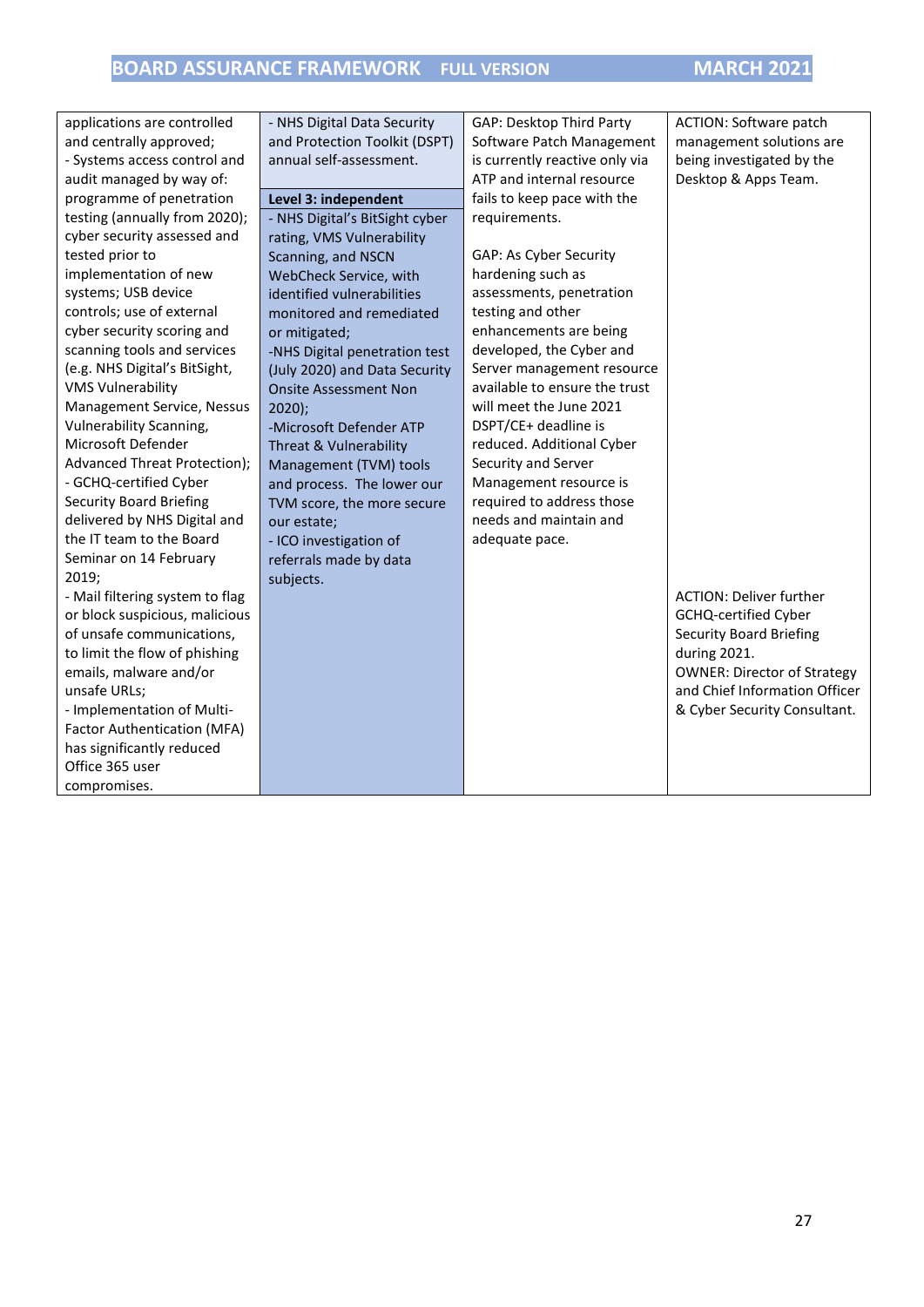# <span id="page-27-0"></span>**3.11: Risk of extensive amount of business solutions residing in a single data centre**

| Date added to BAF           | Pre-Jan 2021             |                     |
|-----------------------------|--------------------------|---------------------|
|                             |                          |                     |
| <b>Monitoring Committee</b> | Finance and Investment   |                     |
|                             | Committee                |                     |
| Executive Lead              | Director of Strategy and | Gross (Inher        |
|                             | CIO                      | risk rating         |
| Date of last review         | 10/02/21                 | <b>Current risk</b> |
|                             |                          | rating              |
| Risk movement               | $\hookrightarrow$        | Target risk ra      |
|                             |                          |                     |
| Date of next review         | May 2021                 | Target to be        |
|                             |                          | achieved by         |

| Finance and Investment   |                     | Impact        | Likelihood | Rating         |
|--------------------------|---------------------|---------------|------------|----------------|
| Committee                |                     |               |            |                |
| Director of Strategy and | Gross (Inherent)    | 4             | 4          | 16             |
| <b>CIO</b>               | risk rating         |               |            |                |
| 10/02/21                 | <b>Current risk</b> | 4             |            | 12             |
|                          | rating              |               |            |                |
|                          | Target risk rating  | $\mathfrak z$ |            | $\overline{4}$ |
|                          |                     |               |            |                |
|                          |                     |               |            |                |
|                          |                     |               |            |                |
|                          | achieved by         |               |            |                |
|                          | May 2021            | Target to be  |            | 31 August 2021 |

#### **Risk Description:**

The Trust has an extensive amount of business solutions residing in a single data centre. Failure of that single data centre could result in a number of Trust IT systems becoming unavailable to staff, with the Trust having no direct control over the restoration of services.

| <b>Controls</b>                | <b>Assurance</b>         | <b>Gaps</b> | <b>Actions</b>                |
|--------------------------------|--------------------------|-------------|-------------------------------|
| - 'Cloud first' approach       | Level 1: reassurance     |             | - IM&T Department has been    |
| where key financial and        |                          |             | in detailed discussions with  |
| clinical systems are hosted    | Level 2: internal        |             | other Data Centres in order   |
| externally within supplier     | Reporting to the Audit   |             | to create a fully-costed      |
| Public or Private Cloud        | Committee, the Finance & |             | proposal for migrating all    |
| infrastructures. These         | Investment Committee and |             | Trust-hosted systems to a     |
| systems would not be           | the Board                |             | commercial data centre,       |
| affected directly by a data    | Level 3: independent     |             | including geographical        |
| centre outage;                 |                          |             | resilience for those systems  |
| - Trust hosts a data room      |                          |             | which require it on the basis |
| within the Whiteleaf Centre    |                          |             | of true business-criticality; |
| where certain systems have     |                          |             | - Finance & Investment        |
| resilient hardware;            |                          |             | Committee in September        |
| - Clinical business continuity |                          |             | 2020 approved the business    |
| processes in place in the      |                          |             | case to relocate the Data     |
| event of a failure over the    |                          |             | Centre to a professionally    |
| short term.                    |                          |             | managed alternative data      |
|                                |                          |             | centre.                       |
|                                |                          |             |                               |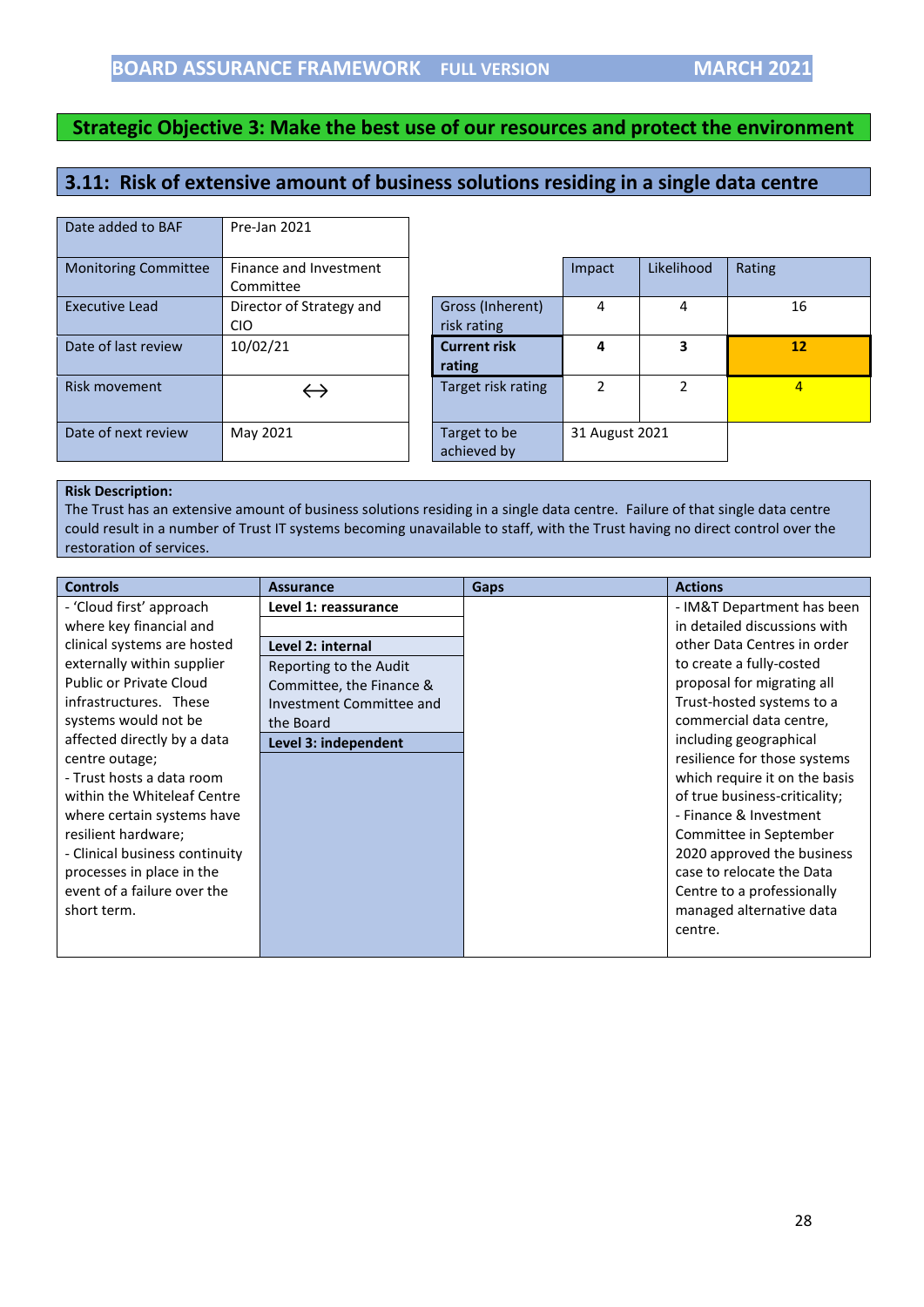# <span id="page-28-0"></span>**3.12: Failure to maintain adequate business continuity and emergency planning arrangements**

| Date added to BAF           | 19/01/21                                                                                      |                                   |        |            |        |
|-----------------------------|-----------------------------------------------------------------------------------------------|-----------------------------------|--------|------------|--------|
| <b>Monitoring Committee</b> | <b>Emergency Planning</b><br>Group (sub-group to<br><b>Executive Management</b><br>Committee) |                                   | Impact | Likelihood | Rating |
| <b>Executive Lead</b>       | Director of Corporate<br>Affairs & Co Sec                                                     | Gross (Inherent)<br>risk rating   | 5      | 3          | 15     |
| Date of last review         | New risk                                                                                      | Current (residual)<br>risk rating | 4      | 3          | 12     |
| <b>Risk movement</b>        |                                                                                               | Target risk rating                | 3      | 3          | 9      |
| Date of next review         | April 2021                                                                                    | Target to be<br>achieved by       |        |            |        |

#### **Risk Description:**

Failure to maintain adequate business continuity and emergency planning arrangements in order to sustain core functions and deliver safe and effective services during a wide-spread and sustained emergency or incident, for example a pandemic, could result in harm to patients, pressure on and harm to staff, reputational damage, regulator intervention.

| <b>Key Controls</b>            | <b>Assurance</b>               | Gaps                          | <b>Actions</b>                |
|--------------------------------|--------------------------------|-------------------------------|-------------------------------|
| - Accountable Emergency        | Level 1: reassurance           | On 2020 Self-assessment       | Improvement plan for          |
| Officer (currently Director of | - Emergency Planning           | against NHSE/I EPRR Core      | actions against the 4 core    |
| Corporate Affairs & Co Sec),   | <b>Resilience and Response</b> | Standards, Trust was only     | standards with which Trust    |
| supported by nominated         | (EPRR) Group 3 x per year;     | partially compliant with 4 of | was not compliant was         |
| Non-executive lead and a       | - Psychosocial response        | 54 standards (fully compliant | developed and presented to    |
| clinical director;             | group (sub-group of            | with other 50).               | CCG (Oct 2020). Work is       |
| - Designated Emergency         | Emergency Planning group);     |                               | ongoing in relation to Action |
| Planning Lead, supporting      | - Service Business Continuity  |                               | Plan.                         |
| the executive in the           | Plans signed off by heads of   |                               | <b>OWNER: Director of</b>     |
| discharge of their duties;     | service.                       |                               | Corporate Affairs & Co Sec,   |
| - Emergency Planning Group     | Level 2: internal              |                               | and Emergency Planning        |
| 3 x per year oversees          | - Annual Emergency             |                               | Lead                          |
| emergency preparedness         | Planning, Resilience and       |                               |                               |
| work programme with            | Response report (most          |                               |                               |
| representation from            | recently to Board in Nov       |                               |                               |
| directorates, HR, and estates  | $2020$ ;                       |                               |                               |
| & facilities;                  | - EPRR Exercises, with         |                               |                               |
| - Psychosocial Response        | learning incorporated into     |                               |                               |
| Group (subgroup reporting      | major incident plans,          |                               |                               |
| to Emergency Planning          | business continuity plans and  |                               |                               |
| Group);                        | shared with partners;          |                               |                               |
| - Trust wide Pandemic Plan     | - Self-assessment against      |                               |                               |
| first approved 2012, updated   | NHSE/I EPRR Core Standards     |                               |                               |
| annually, and updated          | (For 2020 Trust was fully      |                               |                               |
| multiple times in 2020 to      | compliant with 50/54           |                               |                               |
| reflect Covid-19               | standards, partially           |                               |                               |
| workstreams, operational       | compliant with remaining 4).   |                               |                               |
|                                |                                |                               |                               |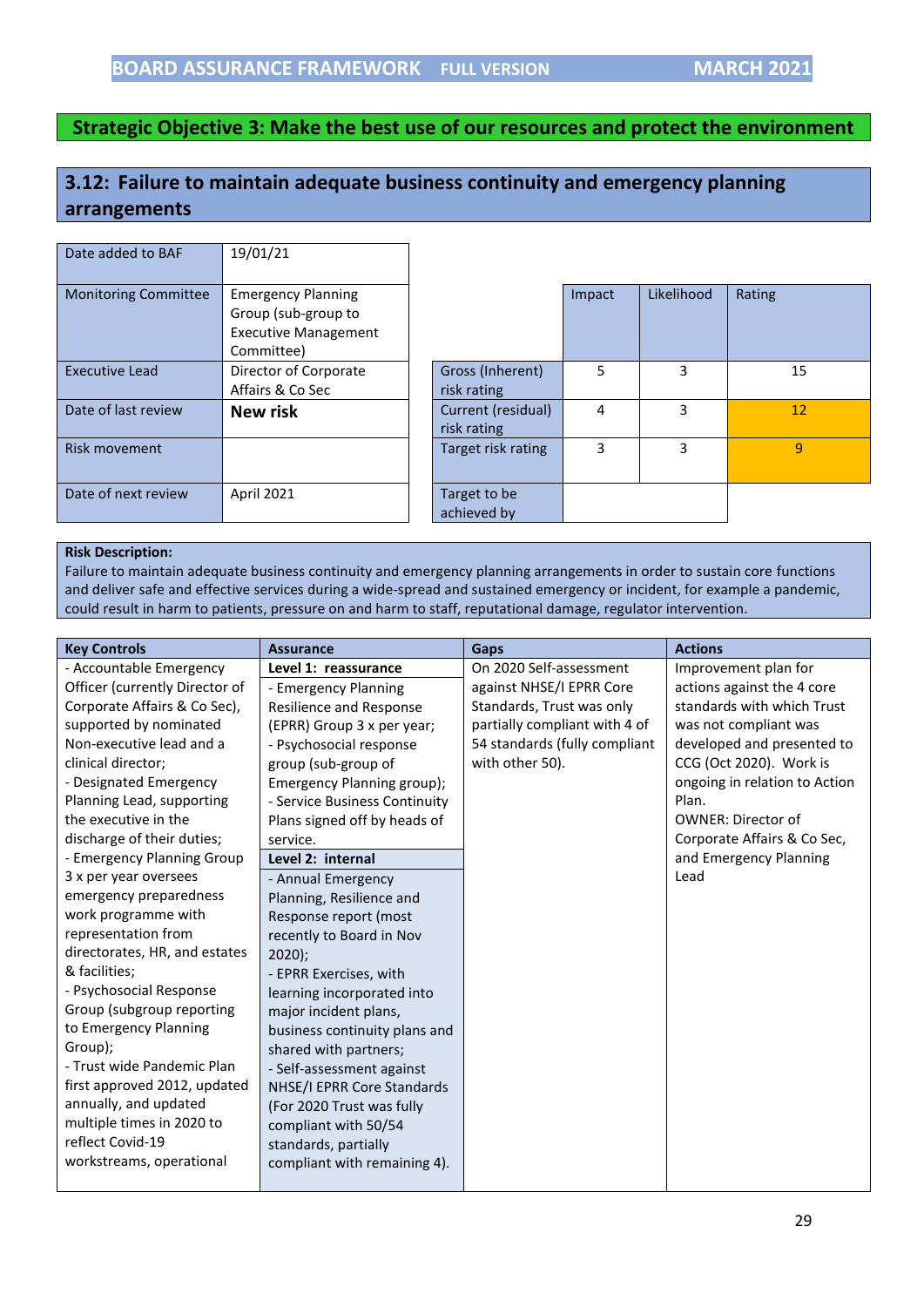| changes and learning from                            | Level 3: independent         |  |
|------------------------------------------------------|------------------------------|--|
|                                                      |                              |  |
| Covid-19 pandemic;<br>- Response Manual              | - Self-assessment examined   |  |
|                                                      | and accepted by CCG on       |  |
| (Emergency preparedness,<br>resilience and response) | behalf of NHSE/I;            |  |
|                                                      | - Improvement plan for       |  |
| (updated Dec 2020) provides                          | actions against the 4 core   |  |
| emergency response                                   | standards with which Trust   |  |
| framework;                                           | was not compliant was        |  |
| - Director on call system;                           | presented to CCG (Oct 2020). |  |
| - Directorate/service specific                       |                              |  |
| <b>Business Continuity Plans</b>                     |                              |  |
| (BCPs) in place for every                            |                              |  |
| service, in respect of:                              |                              |  |
| Reduced staffing levels (for                         |                              |  |
| any reason e.g pandemic);                            |                              |  |
| evacuation; technology                               |                              |  |
| failure; interruption to power                       |                              |  |
| supplies (gas & electricity);                        |                              |  |
| severe weather;                                      |                              |  |
| flooding/water leak; water                           |                              |  |
| supply disruption; fuel                              |                              |  |
| shortage; lockdown;                                  |                              |  |
| infection control; food                              |                              |  |
| supply; pharmacy supply;                             |                              |  |
| - Completion and updating of                         |                              |  |
| BCPs supported and                                   |                              |  |
| monitored by Emergency                               |                              |  |
| Planning Lead, with register                         |                              |  |
| of BCPs held centrally;                              |                              |  |
| - BCPs are reviewed annually                         |                              |  |
| or following an incident;                            |                              |  |
| - Training for directors on                          |                              |  |
| call;                                                |                              |  |
| - Undertaking of exercises                           |                              |  |
| (live exercise every three                           |                              |  |
| years, tabletop exercise                             |                              |  |
| every year and a test of                             |                              |  |
| communications cascades                              |                              |  |
| every six months (NHS                                |                              |  |
| England emergency                                    |                              |  |
| preparedness framework,                              |                              |  |
| 2015)). Lessons incorporated                         |                              |  |
| into major incident plans,                           |                              |  |
| business continuity plans and                        |                              |  |
| shared with partner                                  |                              |  |
| organisations;                                       |                              |  |
| - Engagement with Thames                             |                              |  |
| Valley Local Health Resilience                       |                              |  |
| partnership, and                                     |                              |  |
| Membership of Oxon &                                 |                              |  |
| <b>Bucks Resilience Groups;</b>                      |                              |  |
| - Horizon scanning and                               |                              |  |
| review of National and                               |                              |  |
| Community Risk registers by                          |                              |  |
| <b>Emergency Planning Group.</b>                     |                              |  |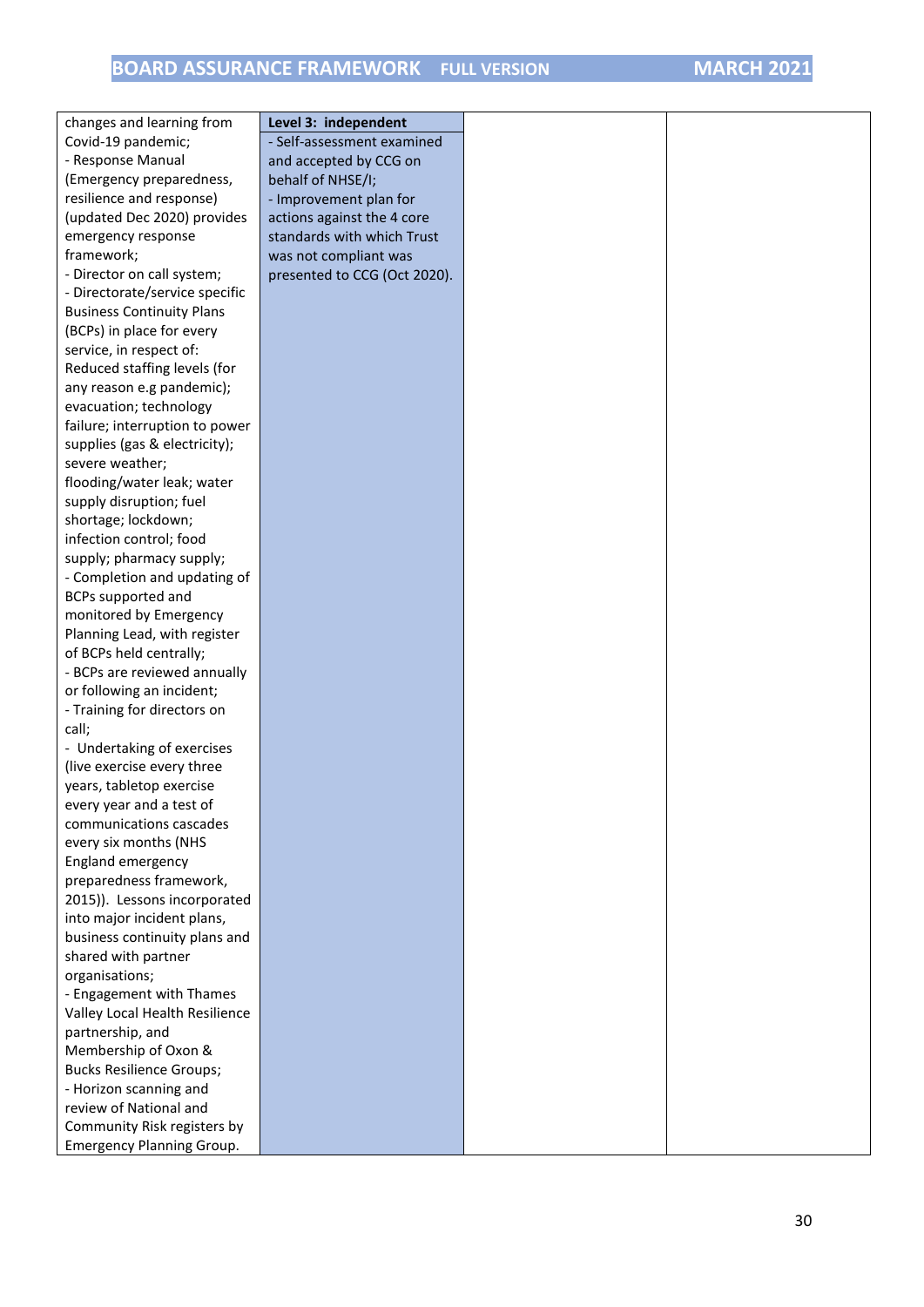# <span id="page-30-0"></span>**3.13: Failure to take reasonable steps to minimise the Trust's adverse impact on the environment**

| Date added to BAF           | 09/02/21            |                                   |        |            |        |
|-----------------------------|---------------------|-----------------------------------|--------|------------|--------|
| <b>Monitoring Committee</b> | <b>TBC</b>          |                                   | Impact | Likelihood | Rating |
| <b>Executive Lead</b>       | Director of Finance | Gross (Inherent)<br>risk rating   | 3      | 4          | 12     |
| Date of last review         | New Risk            | Current (residual)<br>risk rating | 3      | 3          | 9      |
| Risk movement               | N/A                 | Target risk rating                | 3      |            | 3      |
| Date of next review         | May 2021            | Target to be<br>achieved by       | 2040   |            |        |

#### **Risk Description:**

A failure to take reasonable steps to minimise the Trust's adverse impact on the environment, maintain and deliver a Green Plan, and maintain improvements in sustainability in line with national targets, the NHS Long Term Plan and 'For a Greener NHS' ambitions (net zero carbon by 2040), could lead to: a failure to meet Trust and System objectives, reputational damage, loss of contracts, contribution to increased pollution within the wider community, and loss of cost saving opportunities.

| <b>Key Controls</b>           | <b>Assurance</b>               | Gaps                            | <b>Actions</b>               |
|-------------------------------|--------------------------------|---------------------------------|------------------------------|
| - Environmental               | Level 1: reassurance           | Sustainability Policy and Plan  | New Green Strategy, Policy & |
| <b>Sustainability Policy</b>  | - Monitoring of deliverables   | are outdated;                   | Plan to be prepared and      |
| (CORP26);                     | by Sustainability Manager via  |                                 | ratified by Board;           |
| - Sustainability Development  | dashboards:                    |                                 | <b>OWNER: Sustainability</b> |
| Management Plan 2014;         | - Sustainability Group         |                                 | Manager & Director of        |
| - Executive Lead for          | (quarterly);                   |                                 | Finance;                     |
| Sustainability (Director of   |                                |                                 | TARGET: Sept 2021            |
| Finance);                     | Level 2: internal              |                                 | UPDATE: considerable work    |
| - Commitment by Board to      | - Annual Travel Survey         |                                 | has already been undertaken  |
| Zero Carbon Oxford Charter    | monitoring against base line;  |                                 | by Sustainability Manager in |
| (Jan 2021);                   | - Annual C02 emissions         |                                 | developing revised Strategy, |
| - Full time Sustainability    | against previous year (to      |                                 | Policy and Plan. Completion  |
| Manager post within Estates   | measure trend);                |                                 | is pending release of        |
| & Facilities Team;            | - Building Energy Surveys to   |                                 | NHSE/I's new Green Plan and  |
| - Sustainability Group;       | identify areas of              |                                 | guidance, to ensure Trust    |
| - Benchmarking and annual     | improvement;                   |                                 | Policy aligns with National  |
| emissions reporting;          | - New ways of working          |                                 | ambitions. Plan to be        |
| - Active Travel Plan to       | questionnaires gathering       |                                 | presented at Extended Exec   |
| transfer fleet to electric by | information from services.     |                                 | in March 2021.               |
| 2028 (required date by        | Level 3: external              |                                 |                              |
| NHSE);                        | - Estates Return Information   | Lack of visibility/reporting to | The Board and/or             |
| - Procurement Policy - sets   | Collection (ERIC) data reports | Board Committees and/or         | appropriate Board            |
| out sustainability            | and benchmarking;              | the Board re sustainability &   | Committee to receive reports |
| commitments required by       | - Annual SDATT submission      | environmental data. Data is     | on progress against targets  |
| suppliers;                    | (NHSE).                        | captured by Sustainability      | for sustainability &         |
| - Green Energy Supplier for   |                                | Manager and Estates Team,       | environmental deliverables   |
| electricity via CCS,          |                                | but not currently escalated;    | (with Annual Report to Board |
| - Developments to BREEAM      |                                |                                 | and Commissioner as a        |
| (building sustainability      |                                |                                 | minimum, in line with        |
|                               |                                |                                 | Standard Contract SC18).     |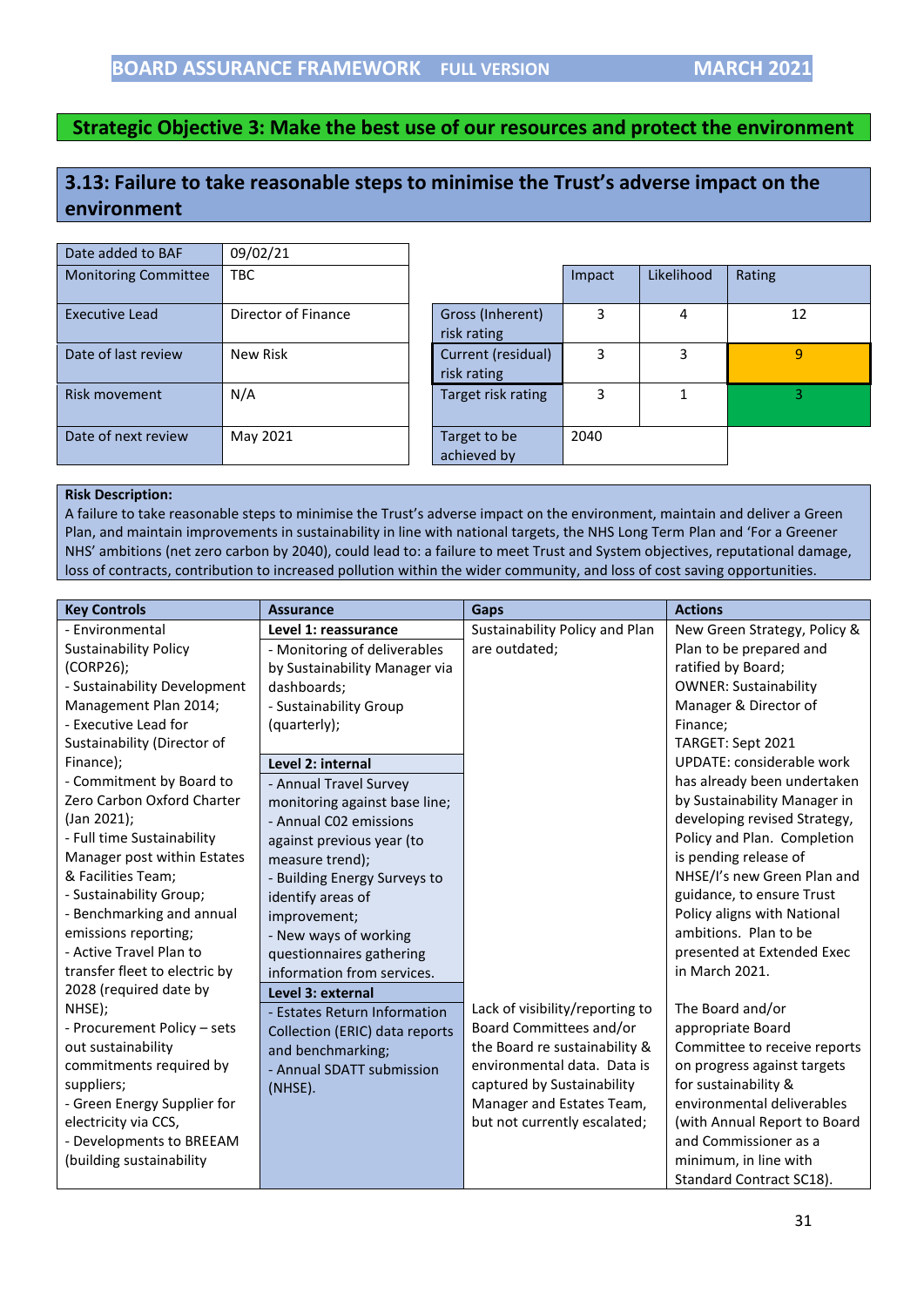# **BOARD ASSURANCE FRAMEWORK FULL VERSION MARCH 2021**

| assessments) and Part L<br>(building regs). | Current resource likely to be<br>insufficient to implement<br>Green Plan.                                                                        | Assuming Green Plan is<br>approved, consideration to<br>be given to additional<br>resource to implement travel<br>plan, band 6 post.<br><b>OWNER: Director of Finance;</b><br>TARGET: June 2021. |
|---------------------------------------------|--------------------------------------------------------------------------------------------------------------------------------------------------|--------------------------------------------------------------------------------------------------------------------------------------------------------------------------------------------------|
|                                             |                                                                                                                                                  | Funding to deliver required<br>capital works;<br><b>OWNER: Director of Finance</b><br>and Director of Estates and<br>Facilities;<br>TARGET: June 2021                                            |
|                                             |                                                                                                                                                  | Securing grants and central<br>funding for sustainability<br>projects;<br><b>OWNER: Director of Estates</b><br>and Facilities/Sustainability<br>Manager.                                         |
|                                             | Approach to limit business<br>miles and use of cars to get<br>to work (Note C-19 pandemic<br>has seen a dramatic increase<br>in business miles). | New ways of working to be<br>extended/maintained;<br><b>OWNER: Head of Property</b><br>Services/Service Director.                                                                                |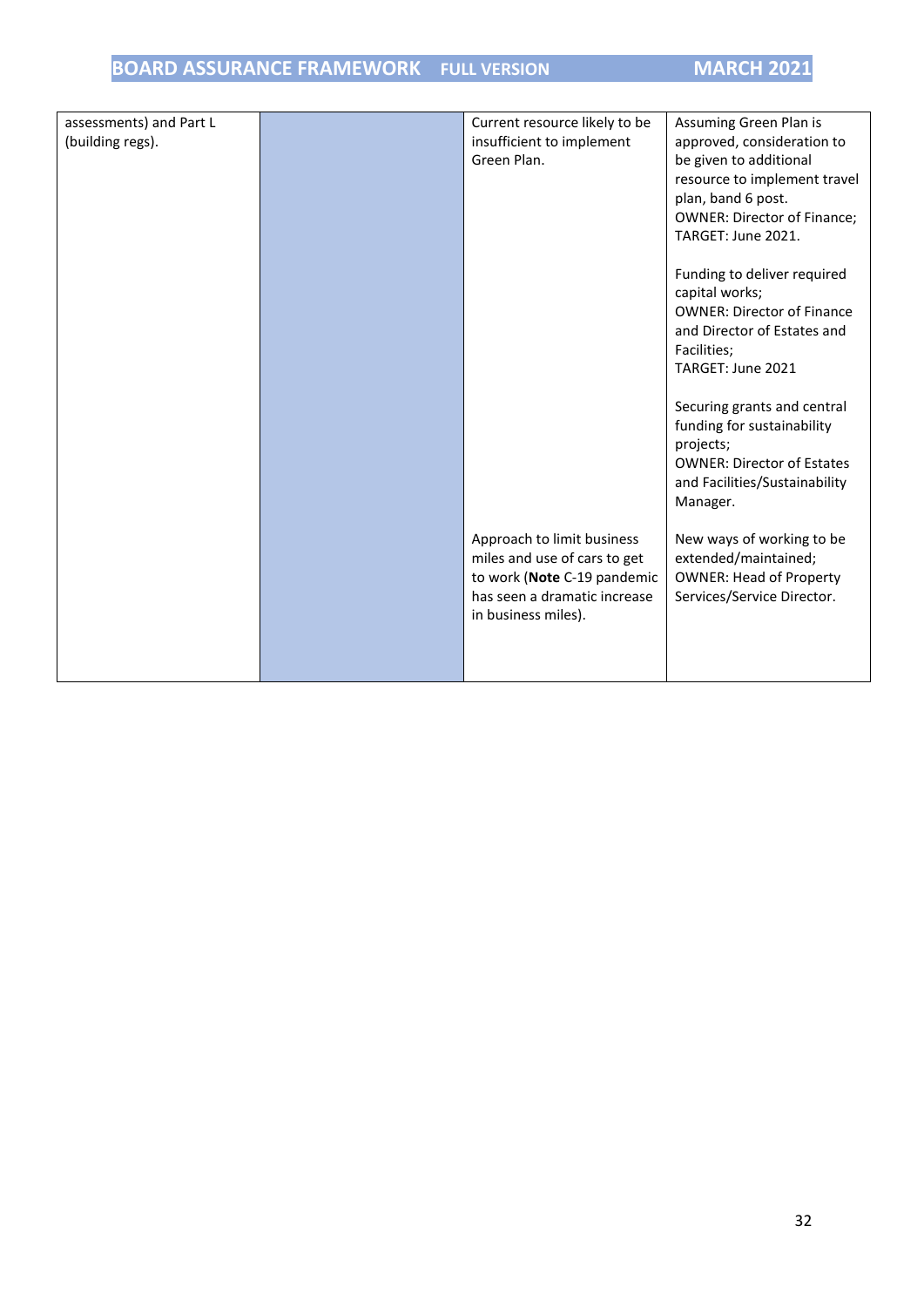## <span id="page-32-0"></span>**Strategic Objective 4: Become a leading organisation in healthcare research and education**

# **4.1: Failure to fully realise the Trust's academic and Research and Development (R&D) potential**

| Date added to BAF           | Pre-Jan 2021            |                                 |        |            |        |
|-----------------------------|-------------------------|---------------------------------|--------|------------|--------|
| <b>Monitoring Committee</b> |                         |                                 | Impact | Likelihood | Rating |
| <b>Executive Lead</b>       | <b>Medical Director</b> | Gross (Inherent)<br>risk rating | 3      | 3          | 9      |
| Date of last review         | 10/12/20                | <b>Current risk</b><br>rating   | 3      | 2          | 6      |
| <b>Risk movement</b>        | $\hookrightarrow$       | Target risk rating              | 3      |            | 3      |
| Date of next review         | <b>March 2021</b>       | Target to be<br>achieved by     |        |            |        |

#### **Risk Description:**

Failure to fully realise the Trust's academic and Research and Development (R&D) potential may adversely affect its reputation and lead to loss of opportunity.

| <b>Controls</b>                | <b>Assurance</b>                  | Gaps                          | <b>Actions</b>                    |
|--------------------------------|-----------------------------------|-------------------------------|-----------------------------------|
| - Research Management          | Level 1: reassurance              | GAP: the delivery of clinical | <b>ACTIONS: the Trust will</b>    |
| Group (RMG);                   |                                   | trials could be impacted by   | maintain plans and                |
| - BRC Steering Committee       | Level 2: internal                 | the UK having left the EU.    | mitigating activities which       |
| (BRC-SC), reports into RMG;    | - R&D reports to Board            |                               | were put in place in respect      |
| - ARC Management Board,        | (twice a year);                   |                               | of a 'no-deal' Brexit, as set     |
| reporting into the Quality     | - RMG reports to Quality          |                               | out in the Trust's EU Exit        |
| Committee and the RMG;         | Sub-Committee (Quarterly).        |                               | <b>Operational Readiness Plan</b> |
| - The R&D Director sits on     | Level 3: independent              |                               | dated 06/11/20.                   |
| the OUH Joint R&D              | - The BRC, CRF, ARC and MIC       |                               | Changes in regulations will       |
| committee;                     | report annually to the            |                               | be actioned as they appear.       |
| - Representation and           | National Institute for Health     |                               | <b>OWNERS: Director of</b>        |
| collaboration via these        | Research (NIHR);                  |                               | Corporate Affairs, Head of        |
| groups help to ensure that     | - R&D is audited by the           |                               | Research & Development.           |
| OHFT maximises the             | Thames Valley & South             |                               |                                   |
| opportunities to fully realise | <b>Midlands Clinical Research</b> |                               |                                   |
| its academic and research      | Network (TV&SM-CRN)               |                               |                                   |
| potential.                     | annually;                         |                               |                                   |
|                                | - In December 2018 R&D was        |                               |                                   |
|                                | subject to a two audits by the    |                               |                                   |
|                                | Department for Health and         |                               |                                   |
|                                | Social Care where no areas of     |                               |                                   |
|                                | concern where raised.             |                               |                                   |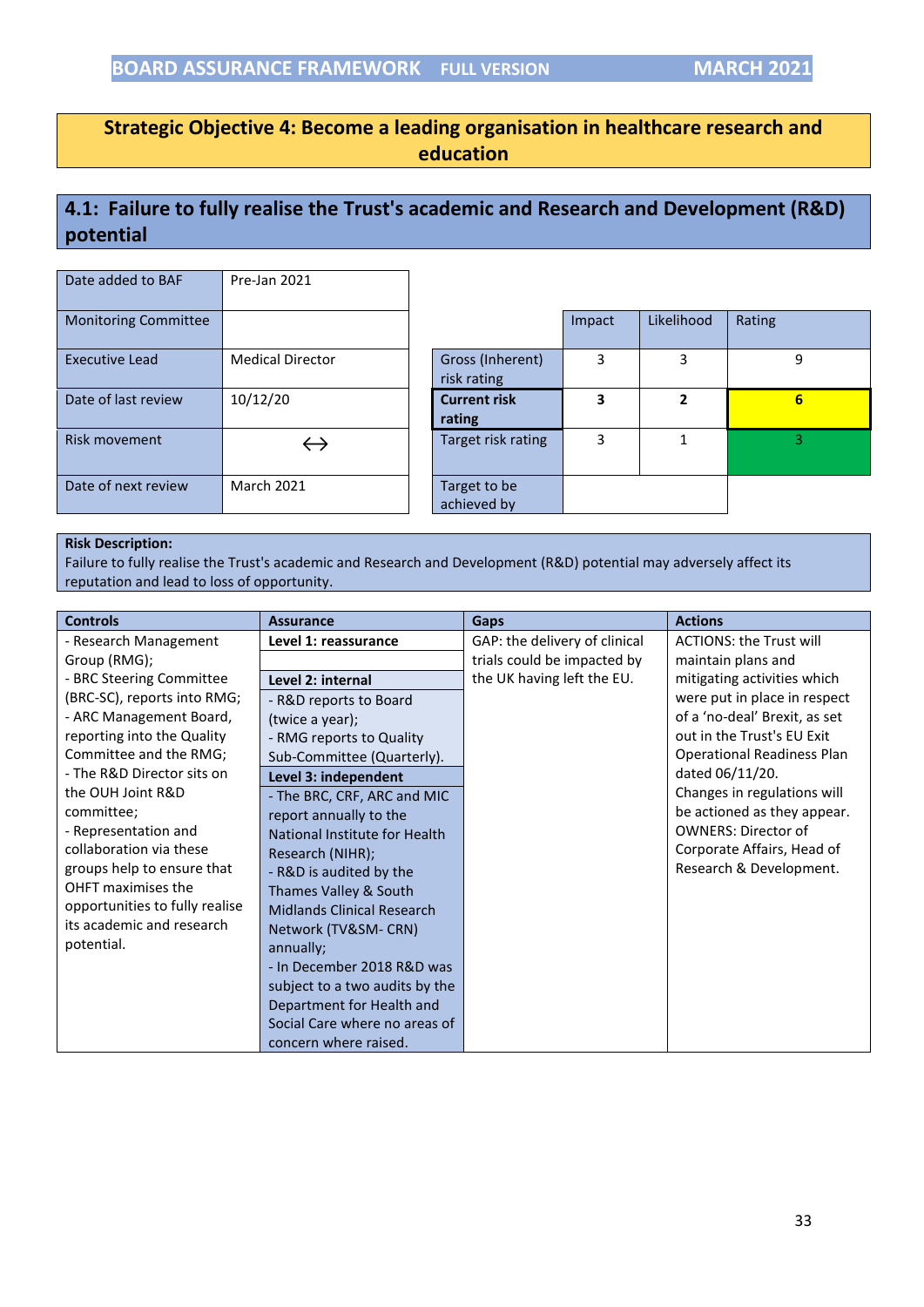## <span id="page-33-0"></span>**Table 1a: Risk Matrix**

|                 |                | Likelihood     |                                   |                 |                |                          |  |  |
|-----------------|----------------|----------------|-----------------------------------|-----------------|----------------|--------------------------|--|--|
|                 |                | 1              | $\overline{\mathbf{2}}$<br>3<br>4 |                 |                |                          |  |  |
|                 |                | Rare           | <b>Unlikely</b>                   | <b>Possible</b> | <b>Likely</b>  | <b>Almost</b><br>certain |  |  |
|                 | 5 Catastrophic | 5              | 10                                | 15              | 20             | 25                       |  |  |
|                 | 4 Major        | $\overline{4}$ | 8                                 | 12              | 16             | 20                       |  |  |
| Impact/severity | 3 Moderate     | 3              | $6\phantom{1}6$                   | 9               | 12             | 15                       |  |  |
|                 | 2 Minor        | $\overline{2}$ | $\overline{4}$                    | 6               | 8              | 10                       |  |  |
|                 | 1 Negligible   | $\mathbf{1}$   | $\overline{2}$                    | 3               | $\overline{4}$ | 5                        |  |  |

# **Table 1b: Likelihood scores (broad descriptors of frequency and probability)**

| Likelihood score                                        | 1                                           | $\overline{2}$                                            | $\overline{\mathbf{3}}$               | 4                                                                            | Ġ,                                                          |
|---------------------------------------------------------|---------------------------------------------|-----------------------------------------------------------|---------------------------------------|------------------------------------------------------------------------------|-------------------------------------------------------------|
| <b>Descriptor</b>                                       | Rare                                        | <b>Unlikely</b>                                           | <b>Possible</b>                       | <b>Likely</b>                                                                | <b>Almost certain</b>                                       |
| <b>Frequency</b><br>How often<br>might/does it<br>occur | This will probably<br>never<br>happen/recur | Do not expect it<br>to happen/recur<br>but it is possible | Might happen or<br>recur occasionally | <b>Will probably</b><br>happen/recur, but<br>it is not a<br>persisting issue | Will undoubtedly<br>happen/recur,<br>possibly<br>frequently |
| Probability<br>Will it happen or<br>not?                | < 0.1%                                      | $0.1 - 1\%$                                               | $1 - 10%$                             | 10-50%                                                                       | >50%                                                        |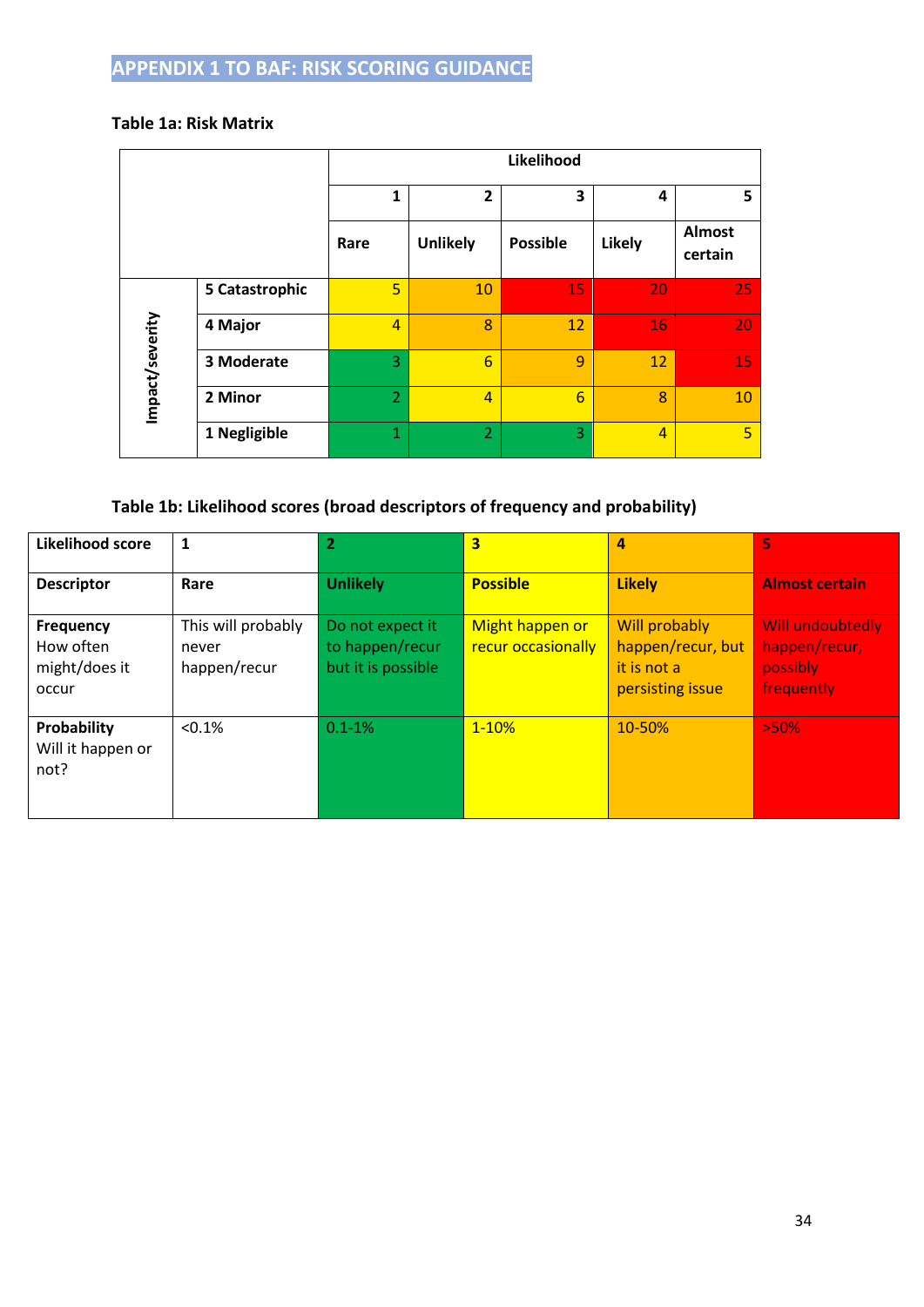## **Table 1c - Assessment of the impact/severity of the consequence of an identified risk: domains, consequence scores and examples**

|                                                                                             |                                                                                                | Consequence score (severity) and examples                                                                                                                                                                                                                             |                                                                                                                                                                                                                                                                                                          |                                                                                                                                                                                                                                               |                                                                                                                                                                                                                                              |
|---------------------------------------------------------------------------------------------|------------------------------------------------------------------------------------------------|-----------------------------------------------------------------------------------------------------------------------------------------------------------------------------------------------------------------------------------------------------------------------|----------------------------------------------------------------------------------------------------------------------------------------------------------------------------------------------------------------------------------------------------------------------------------------------------------|-----------------------------------------------------------------------------------------------------------------------------------------------------------------------------------------------------------------------------------------------|----------------------------------------------------------------------------------------------------------------------------------------------------------------------------------------------------------------------------------------------|
|                                                                                             | 1                                                                                              |                                                                                                                                                                                                                                                                       | $\overline{\mathbf{3}}$                                                                                                                                                                                                                                                                                  | $\blacktriangle$                                                                                                                                                                                                                              | 5                                                                                                                                                                                                                                            |
| Domains                                                                                     | Negligible                                                                                     | Minor                                                                                                                                                                                                                                                                 | Moderate                                                                                                                                                                                                                                                                                                 | <b>Major</b>                                                                                                                                                                                                                                  | Catastrophic                                                                                                                                                                                                                                 |
| Impact on the safety<br>of patients, staff or<br>public<br>(physical/psychological<br>harm) | Minimal injury<br>requiring no/minimal<br>intervention or<br>treatment<br>No time off work     | Minor injury or illness<br>requiring minor<br>intervention<br>Increase in length of<br>hospital stay by 1-3<br>days                                                                                                                                                   | Moderate injury<br>requiring professional<br>intervention<br><b>Requiring time off</b><br>work for 4-14 days<br>Increase in length of<br>hospital stay by 4-15<br>days<br>RIDDOR/agency<br>reportable incident<br>An event which<br>impacts on a small<br>number of patients                             | Incident resulting<br>serious injury or<br>permanent<br>disability/incapacity<br>Requiring time off for<br>$>14$ days<br>Increase in length of<br>hospital stay by >15<br>days<br>Mismanagement of<br>patient care with long-<br>term effects | Incident resulting in<br>fatality<br>Multiple permanent<br>injuries or irreversible<br>health effects<br>An event which<br>impacts on a large<br>number of patients                                                                          |
| Quality/<br>Complaints/audit                                                                | Peripheral element of<br>treatment or service<br>suboptimal<br>Informal<br>complaint/inquiry   | Overall treatment or<br>service suboptimal<br>Formal complaint<br>$(\text{stage } 1)$<br>Local resolution<br>Single failure to meet<br>internal standards<br>Minor implications for<br>patient safety if<br>unresolved<br>Reduced performance<br>rating if unresolved | <b>Treatment or service</b><br>has significantly<br>reduced effectiveness<br>Formal complaint<br>(stage 2)<br>Local resolution (with<br>potential to go to<br>independent review)<br>Repeated failure to<br>meet internal<br>standards<br>Major safety<br>implications if findings<br>are not acted upon | Non-compliance with<br>national standards<br>with significant risk to<br>patients if unresolved<br>Multiple complaints /<br>independent review<br>Low performance<br>rating<br><b>Critical report</b><br>Major patient safety<br>implications | <b>Totally unacceptable</b><br>level or quality of<br>treatment/service<br><b>Gross failure of patient</b><br>safety if findings not<br>acted on<br>Inquest/ombudsman<br>inquiry<br><b>Gross failure to meet</b><br>national standards       |
| Human resources /<br>organisational<br>development / staffing<br>/ competence               | Short-term low<br>staffing level that<br>temporarily reduces<br>service quality $(< 1$<br>day) | Low staffing level that<br>reduces the service<br>quality                                                                                                                                                                                                             | Late delivery of key<br>objective / service due<br>to lack of staff<br>Unsafe staffing level or<br>competence (>1 day)<br>Low staff morale<br>Poor staff attendance<br>for mandatory/key<br>training                                                                                                     | Uncertain delivery of<br>key objective / service<br>due to lack of staff<br>Unsafe staffing level or<br>competence (>5 days)<br>Loss of key staff<br>Very low staff morale<br>No staff attending<br>mandatory / key<br>training               | Non-delivery of key<br>objective/service due<br>to lack of staff.<br>Ongoing unsafe<br>staffing levels or<br>competence<br>Loss of several key<br>staff<br>No staff attending<br>mandatory training /<br>key training on an<br>ongoing basis |
| Statutory duty /<br>inspections                                                             | No or minimal impact<br>or breach of guidance<br>/ statutory duty                              | Informal<br>recommendation from<br>regulator.<br>Reduced performance<br>rating if unresolved.                                                                                                                                                                         | Single breach in<br>statutory duty<br><b>Challenging external</b><br>recommendations /<br>improvement notice                                                                                                                                                                                             | <b>Enforcement action</b><br>Multiple breaches in<br>statutory duty<br>Improvement notices                                                                                                                                                    | Multiple breaches in<br>statutory duty<br><b>Prosecution</b>                                                                                                                                                                                 |